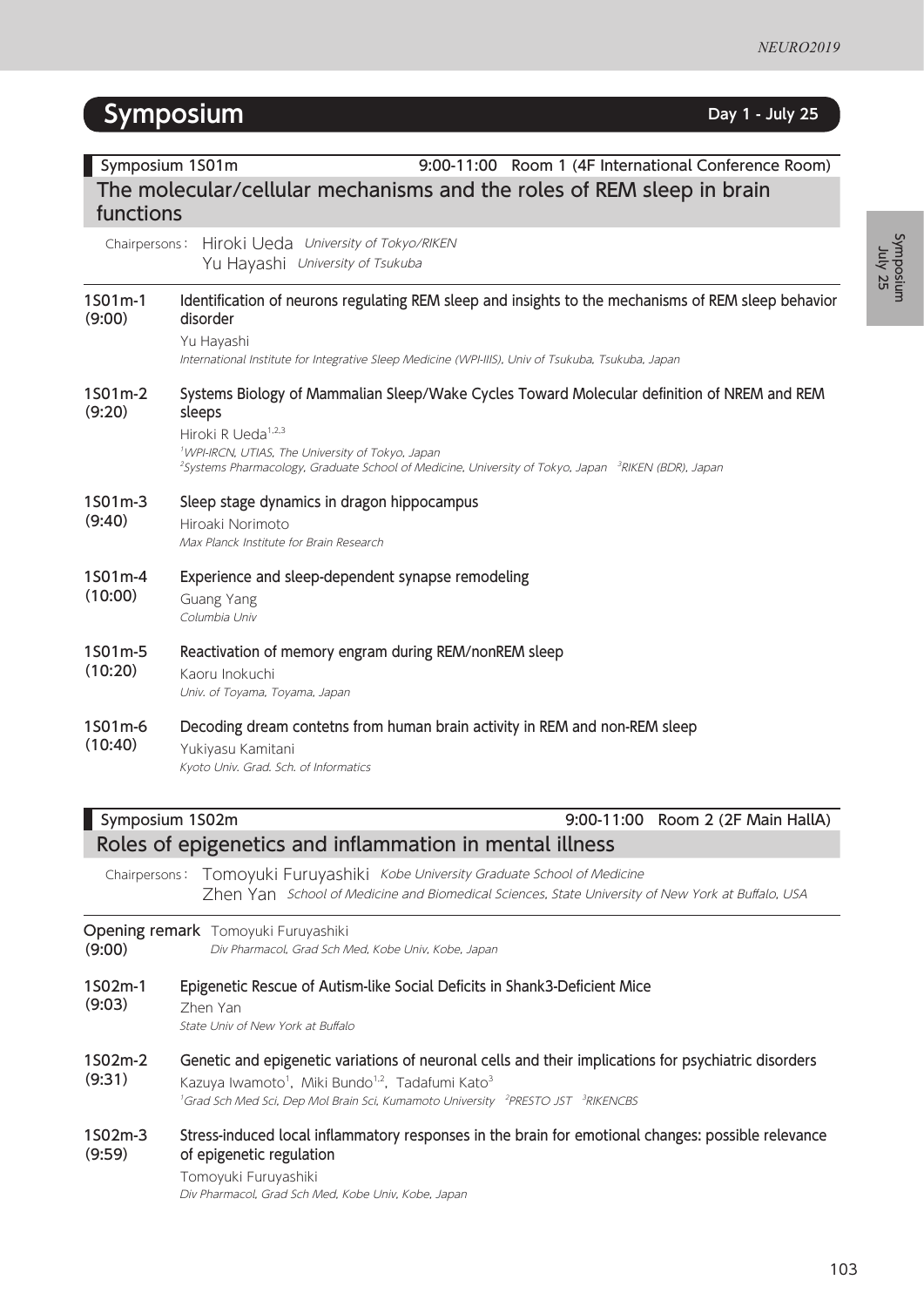#### 1S02m-4 (10:27) Microglia-focused neuropsychiatric translational research using human bloods; dynamic cellular analysis with induced microglia-like (iMG) cells and various plasma analysis

Takahiro A. Kato, Masahiro Ohgidani, Shigenobu Kanba Dept Neuropsychiatry, Grad Sch Med Sci, Kyushu Univ, Fukuoka, Japan

### Concluding remark Zhen Yan

(10:55) State Univ of New York at Buffalo

# Symposium 1S03m 9:00-11:00 Room 3 (2F Main HallB) Emerging roles of neuropeptides in emotional valence representation for

Chairpersons: Yukari Takahashi Dept Neurosci, Jikei Univ Sch Med Mumeko Tsuda Uniformed Services University of the Health Sciences at Walter Reed Naval Base

### Introduction Yukari Takahashi

survivial

(9:00) Dept Neurosci, Jikei Univ Sch Med

#### 1S03m-1 Oxytocin modulates emotional tears

(9:03) Takefumi Kikusui<sup>1</sup>, Kaori Murata<sup>1</sup>, Toshihiro Imada<sup>2</sup>, Jin Kai<sup>2</sup>, Kazutaka Mogi<sup>1</sup>, Miho Nagasawa<sup>1</sup>, Shigeru Nakamura<sup>2</sup>, Kazuo Tsubota<sup>2</sup> <sup>1</sup>School of Veterinary Medicine, Azabu University <sup>2</sup>Department of Ophthalmology Keio University School of Medicine

#### 1S03m-2 Male aggression gated by TIP39 signaling in the medial amygdala

(9:30) Mumeko C Tsuda<sup>1,2</sup>, Brian Coleman<sup>2</sup>, Maria Perica<sup>2</sup>, Jonathan Kuo<sup>2</sup>, Ted B Usdin<sup>2</sup> 1 Uniformed Services University, Bethesda, Maryland, USA 2 Section on Fundamental Neuroscience, National Institute of Mental Health, Bethesda, Maryland, USA

#### 1S03m-3 Synaptic regulation by CGRP in the nociceptive amygdala

(9:57) Yukari Takahashi, Yuya Okutsu, Kei Shinohara, Mariko Sugimoto, Yae K Sugimura, Fusao Kato Dept. Neurosci, Jikei Univ Sch Med

#### 1S03m-4 Neuropeptidergic regulation of negative valence and sensory response

(10:24) Masato Tsuji<sup>1</sup>, Kazuo Emoto<sup>1,2</sup> 1 Dept. of Biological Sciences, the University of Tokyo, Tokyo, Japan 2 Neurointelligence International Research Institute (WPI-IRCN), The University of Tokyo, Tokyo, Japan

### Discussion

(10:51)

### Symposium 1S04m 9:00-11:00 Room 4 (3F 301) Brain diversity induced by glial heterogeneity

Sponsored by IBRO-APRC Lecturer Exchange Program

Chairpersons: Schuichi Koizumi Dept Neuropharmacol, Interdisciplinary Grad Sch Med, Univ Yamanashi Rieko Muramatsu Department of Molecular Pharmacology, National Institute of Neuroscience, National Center of Neurology and Psychiatry

#### 1S04m-1 (9:00) Glial heterogeneity for the neuronal network regeneration Rieko Muramatsu Dept Mol Pharmacol, Nat Inst Neurosci, NCNP

#### 1S04m-2 Heterogeneity of astrocytes as observed in glycogen distribution

### (9:30) Hajime Hirase $1,2$ , Yuki Oe $1$ <sup>1</sup>Lab. for Neuron-Glia Circuitry, RIKEN CBS <sup>2</sup>CTN, Univ of Copenhagen, Copenhagen, Denmark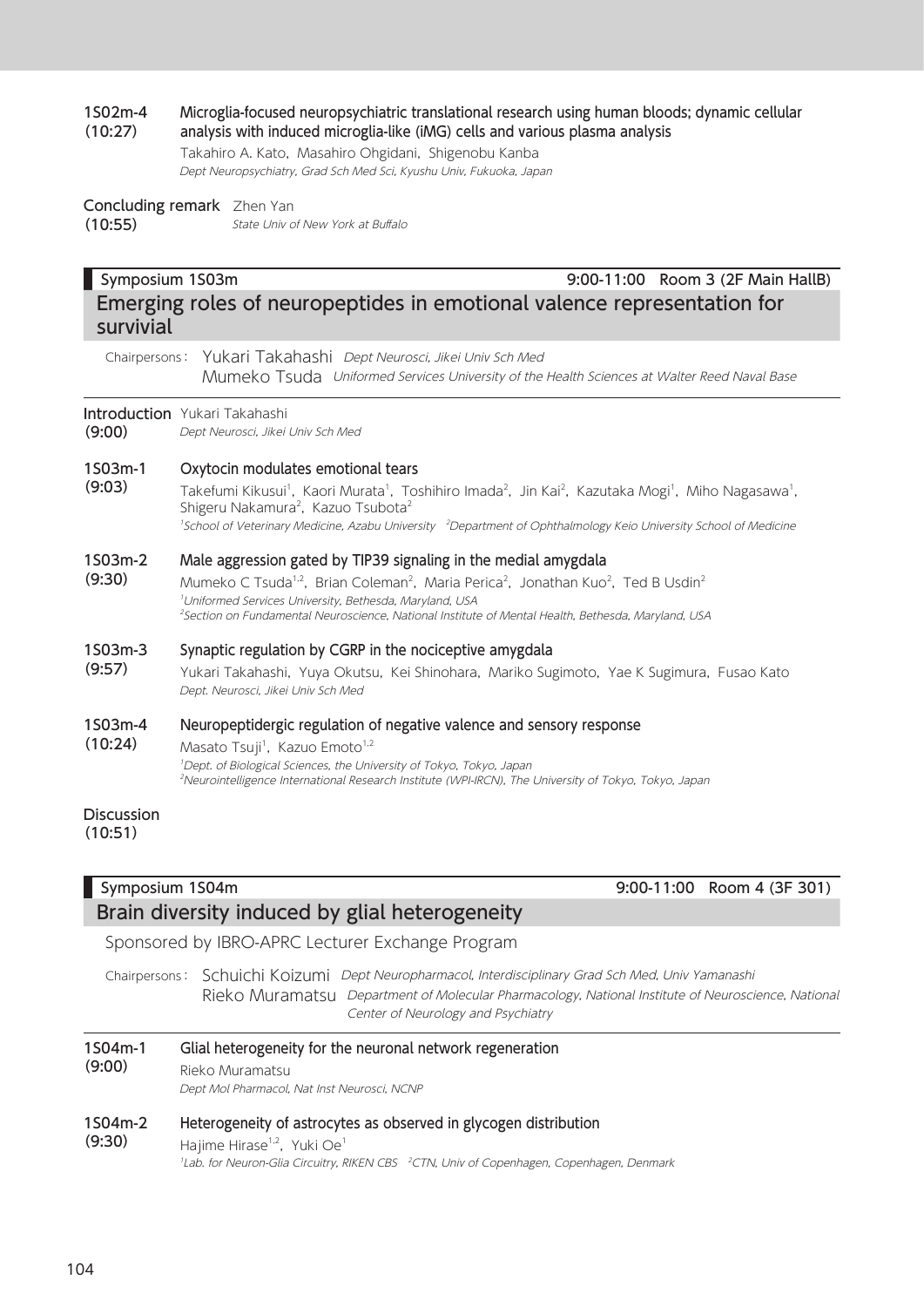1S04m-3 (10:00) Astrocytic heterogeneity in modulating sensory signal processing Sun Kwang Kim<sup>1</sup>, Sang Jeong Kim<sup>2</sup>, Schuichi Koizumi<sup>3</sup>, Junichi Nabekura<sup>4</sup>

<sup>1</sup>Kyung Hee University College of Korean Medicine <sup>2</sup>Seoul National University School of Medicine<sup>1</sup> <sup>3</sup>Yamanashi University Faculty of Medicine <sup>4</sup>National Institute for Physiological Sciences

1S04m-4 (10:30) Heterogeneity of astrocytes in synapse remodeling Schuichi Koizumi Dept Neuropharmacol, Grad Sch Med, Univ Yamanashi

### Symposium 1S05m 9:00-11:00 Room 5 (3F 302) Matching matters: Roles of trans-synaptic protein interactions

Sponsored by IBRO-APRC Lecturer Exchange Program

Chairpersons: Kensuke Futai University of Massachusetts Medical School Ji Won Um Daegu Gyeongbuk Institute of Science and Technology

#### 1S05m-1 Neuroligin-mediated input-specific homeostatic plasticity

(9:00) Kensuke Futai<sup>1</sup>, Motokazu Uchigashima<sup>1,2</sup>, Takuya Watanabe<sup>1</sup>, Amy Cheung<sup>1</sup>, Manabu Abe<sup>3</sup>, Kenji Sakimura<sup>3</sup>, Masahiko Watanabe<sup>2</sup> 1 Dept. Neurobiology, Univ. Massachusetts Medical School, Worcester, U.S.A. 2 Dept. of Anatomy, Hokkaido Univ., Grad. Sch. of Medicine, Sapporo, Japan <sup>3</sup>Dept. Cell Neurobiol., Brain Res. Inst., Niigata Univ., Niigata, Japan

#### 1S05m-2 The C1q complement family proteins and glutamate receptors; bridge over the synaptic cleft

(9:24) Keiko Matsuda

(9:48)

Dept. of Physiology, Keio Univ. Sch. of Medicine, Tokyo, Japan

#### 1S05m-3 Functional roles of synapse organizers in the cerebellum

Takeshi Uemura<sup>1,2,3</sup> 1 Div. of Gene Res., Res. Cent. for Supports to Advanced Science, Shinshu Univ., Nagano, Japan <sup>2</sup>IBS-ICCER, Shinshu Univ., Nagano, Japan <sup>3</sup>CREST, JST, Saitama, Japan

#### 1S05m-4 Distinct roles of canonical and non-canonical synaptogenic signaling of neuroligin 3

(10:12) Tomoyuki Yoshida<sup>1</sup>, Ayako Imai-Tabata<sup>1</sup>, Atsushi Yamagata<sup>2</sup>, Hironori Izumi<sup>1</sup>, Tomoko Shiroshima<sup>2</sup>, Juhyon Kim<sup>3</sup>, Masaki Fukata<sup>4</sup>, Keizo Takao<sup>5</sup>, Hisashi Mori<sup>1</sup>, Shuya Fukai<sup>2</sup> <sup>1</sup>Dept Mol Neurosci, Grad Sch of Med and Pharma Sci, Univ of Toyama, Toyama <sup>2</sup>Inst Quant Biosci, Univ of Tokyo, Japan <sup>3</sup>Dept Bio Info Engineering, Univ of Toyama, Toyama <sup>4</sup>Div Membrane Physiol, Dept Mol Cell Physiol, NIPS, Aichi, Japan 5 Life Sci Res Ctr, Univ of Toyama, Toyama

#### 1S05m-5 (10:36) Postsynaptic Calsyntenin-3 Requires Direct Interactions with Presynaptic Neurexins to Orchestrate Excitatory Synapse Development in the Hippocampus

Ji Won Um<sup>1</sup>, Hyenho Kim<sup>1</sup>, Dongwook Kim<sup>1</sup>, Hee-yoon Lee<sup>2</sup>, Hyeyeon Kang<sup>1</sup>, Dongseok Park<sup>1</sup>, Soo-Jeong Kim<sup>1</sup>, Keiko Matsuda<sup>3</sup>, Fredrik H Sterky<sup>4</sup>, Michisuke Yuzaki<sup>3</sup>, Jin Young Kim<sup>5</sup>, Se-Young Choi<sup>2</sup>, Jaewon Ko<sup>1</sup>

<sup>1</sup>DGIST, Daegu, South Korea <sup>2</sup>Seoul National University, Seoul, Korea <sup>3</sup>Keio University, Tokyo, Japan <sup>4</sup>University of Gothenburg, Gothenburg, Sweden <sup>5</sup>Korea Basic Science Institute, Cheongju, Korea

## Symposium 1S06m 9:00-11:00 Room 6 (2F 201A)

Impact of new advances in the DAMPs/alarmins and neuroinflammation researches on diverse neuronal diseases

Chairpersons: Atsufumi Kawabata Laboratory of Pharmacology and Pathophysiology, Faculty of Pharmacy, Kindai **University** 

> Hitoshi Okazawa Department of Neuropathology, Medical Research Institute, Tokyo Medical and Dental University

**Introduction** Atsufumi Kawabata

(9:00) Lab Pharmacol Pathophysiol, Fac Pharm, Kindai Univ, Higashi-Osaka, Japan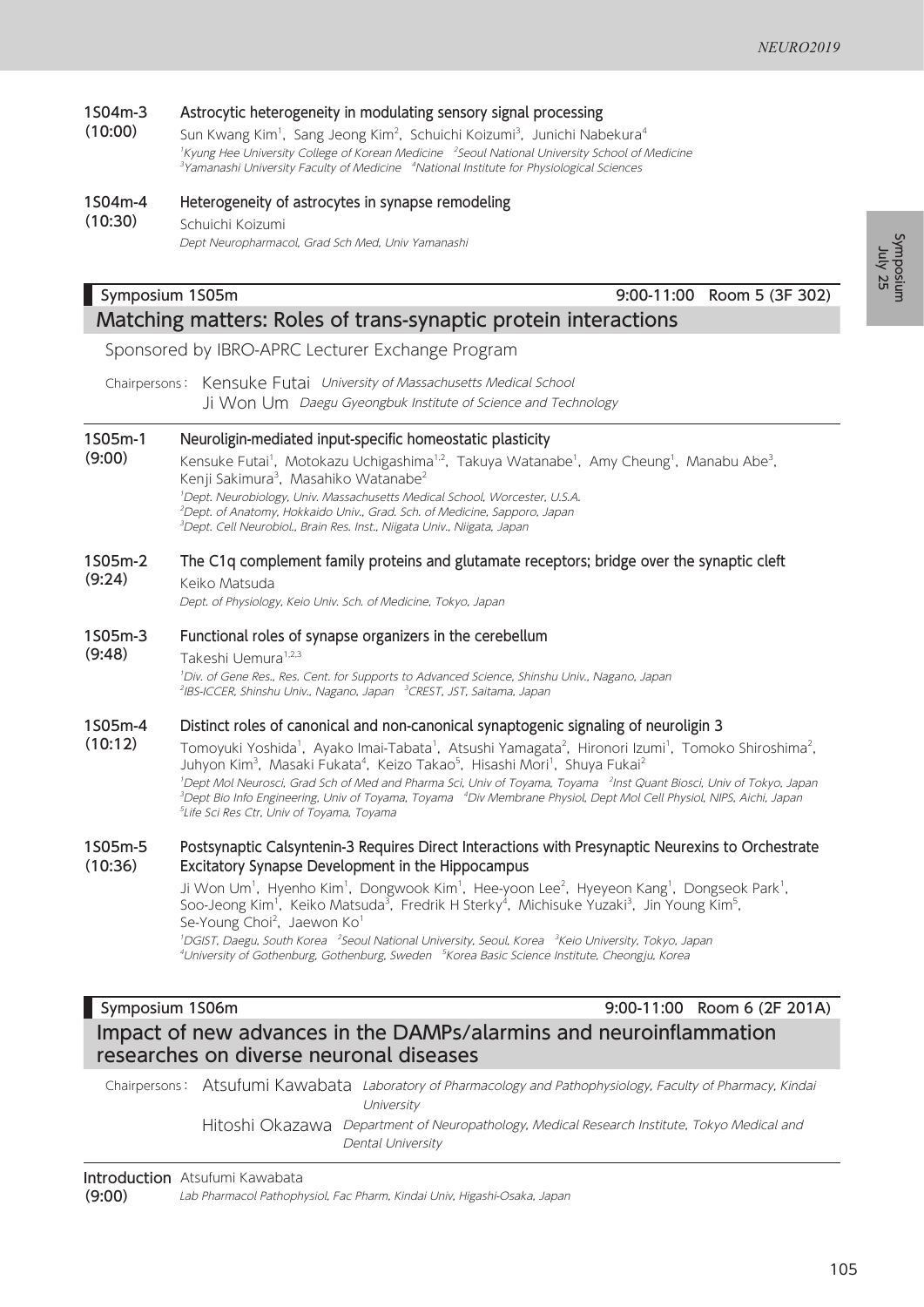### 1S06m-1 (9:03) Sex and cell dependent roles of disulfide HMGB1 in spinal and peripheral pain mechanisms Camilla Svensson Dept. Physiology and Pharmacology, Center for Molecular Medicine, Karolinska Institute, Stockholm, Sweden 1S06m-2 (9:28) Role of peripheral HMGB1 and thrombomodulin/thrombin in neuropathic pain Atsufumi Kawabata Lab Pharmacol Pathophysiol, Fac Pharm, Kindai Univ, Higashi-Osaka, Japan 1S06m-3 (9:50) Anti-HMGB1 antibody-induced preservation of lesion site and its therapeutic application for spinal cord injury Kinichi Nakashima Dep Stem Cell Biol Med, Grad Sch Med Sci, Fukuoka, Japan 1S06m-4 (10:12) Cerebral ischemia-induced non-classical/non-vesicular release of Alarmins and neuroprotection Hiroshi Ueda Dept. of Pharmacol Ther Innov, Nagasaki Univ. Grad. Sch. of Biomed Sci 1S06m-5 (10:34) Dynamics of HMGB1 in epileptic status and beneficial effects of systemic injection of anti-HMGB1 mAb Masahiro Nishibori<sup>1</sup>, Li Fu<sup>1</sup>, Hideo Kohka Takahashi<sup>2</sup>, Shuji Mori<sup>3</sup> <sup>1</sup>Dept of Pharmacol. Okayama Univ. <sup>2</sup>Dept of Pharmacol. Kindai Univ <sup>3</sup>Dept of Pharmacol. Shujitsu Univ

## Symposium 1S02a 14:40-16:40 Room 2 (2F Main HallA) Neuroscience study based on brain bank networking in Japan for the cure of intractable neuropsychiatric disorders

Chairpersons: Shigeo Murayama Tokyo Metropolitan Geriatric Hospital and Institute of Gerontology Haruhisa Inoue Center for iPS Cell Research and Application (CiRA), Kyoto University

### Introducation: All Japan Brain Bank Network

(14:40) Shigeo Murayama

Tokyo Metropolitan Geriatric Hospital and Institute of Gerontology

#### 1S02a-1 (15:00) Research and development of neurodegenerative diseases based on the all Japan Brain Bank **Network**

### Hitoshi Okazawa

Center for Brain Integration Research, Tokyo Medical and Dental Univ.

#### 1S02a-2 TDP-43 and DISC1 Co-Aggregation Disrupts Dendritic Local Translation and Mental Function in FTLD

(15:30) Ryo Endo<sup>1</sup>, Noriko Takashima<sup>1</sup>, Yoko Nekooki-Machida<sup>1</sup>, Yusuke Komi<sup>1</sup>, Kelvin Kai-Wan Hui<sup>1</sup>, Masaki Takao<sup>2.3</sup>, Hiroyasu Akatsu<sup>5.6</sup>, Shigeo Murayama<sup>2</sup>, Akira Sawa<sup>4</sup>, Motomasa Tanaka<sup>1</sup> 1 Lab. for Protein Conformation Diseases, RIKEN CBS, Saitama, Japan 2 Dept. of Neuropathology, Tokyo Metropolitan Geriatric Hospital & Inst. of Gerontology, Tokyo Japan <sup>3</sup>Dept. of Neurology, Saitama Medical Univ. "Dept. of Psychiatry, Johns Hopkins Univ. Sch. of Medicine, Baltimore, USA 5 Choju Medical Inst. Fukushimura Hospital, Aichi, Japan 6 Dept. of Medicine for Aging in Place and Community-Based Medical Nagoya City Univ. Graduate Sch. of Medical Sciences, Nagoya, Aichi, Japan

#### 1S02a-3 From rare to common neurological diseases using iPSCs

#### (16:00) Haruhisa Inoue<sup>1,2,3</sup>

<sup>1</sup>Center for iPS Cell Research and Application, Kyoto University, Kyoto, Japan <sup>2</sup>RIKEN BioResource Research Center, Kyoto, Japan <sup>3</sup>RIKEN Center for Advanced Intelligence Project, Kyoto, Japan

### How to apply to BB?

(16:30) Shigeo Murayama

Tokyo Metropolitan Geriatric Hospital and Institute of Gerontology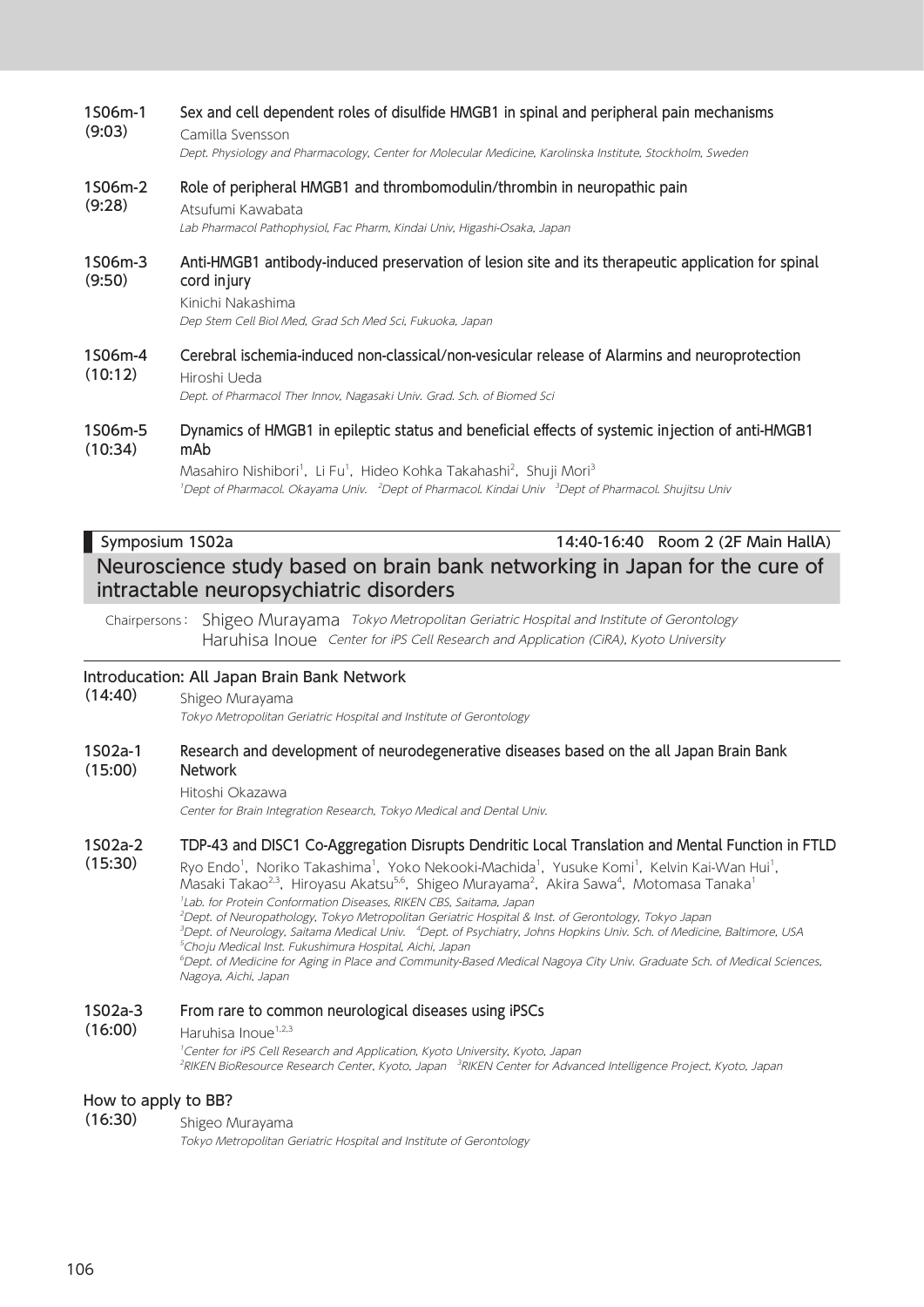### Tom Macpherson, Takatoshi Hikida Osaka University Institute for Protein Research

Chairpersons: Takatoshi Hikida Osaka University Institute for Protein Research

Symposium 1S03a 14:40-16:40 Room 3 (2F Main HallB) Molecular and circuit mechanisms in physiological and pathological decision-

A role for nucleus accumbens D1-/D2-neuron pathways in controlling learning impaired in psychiatric

#### 1S03a-2 Mesostriatal gating of cue-triggered motivation

Sarah King University of Sussex

(15:10) Benjamin Saunders

disorders

making behavior

1S03a-1 (14:40)

(16:10)

(15:20)

University of Minnesota

- 1S03a-3 Manipulating GABA<sub>A</sub> receptors: Cocaine potentiation of conditioned responding
- (15:40) Sarah L King<sup>1</sup>, Marsha M Sindarto<sup>1</sup>, Jonathan Robertson<sup>1</sup>, Tom Macpherson<sup>1,2</sup>, Dai N Stephens<sup>1</sup> <sup>1</sup>School of Psychology, University of Sussex, Brighton, BN1<sup>9</sup>QG, United Kingdom 2 Laboratory for Advanced Brain Functions, Institute for Protein Research, Osaka University, Japan

#### 1S03a-4 Physiological centers of decision-making in addiction: the insular cortex and striatum

Hiroyuki Mizoguchi<sup>1</sup>, Kiyofumi Yamada<sup>2</sup> <sup>1</sup>Res. Ctr. Next-Generation Drug Dev., Res. Inst. Environmental Med., Nagoya Univ. 2 Dep. Neuropsychopharmacol. Hosp. Pharm., Nagoya Univ. Grad. Sch. Med.

### Symposium 1S04a 14:40-16:40 Room 4 (3F 301) Understanding the homeostatic maintenance mechanisms and logistics of cellular community in the brain "Brain Infrastructure"

Chairpersons: Taisuke Tomita Laboratory of Neuropathology and Neuroscience, Graduate School of Pharmaceutical Sciences, The University of Tokyo

Takashi Saito Laboratory for Proteolytic Neuroscience, RIKEN Center for Brain Science

1S04a-1 (14:40) Neuroimmune system associated with brain development and degeneration

Shogo Tanabe

Dept. Mol Pharmacol, National Inst. of Neurosci, NCNP, Tokyo, Japan

#### 1S04a-2 Complementarity between microglia and astrocytes in phagocytosis

(15:00) Hiroyuki Konishi<sup>1</sup>, Katsuaki Sato<sup>2</sup>, Hiroshi Kiyama<sup>1</sup> 1 Dept Funct Anat Neurosci, Nagoya Univ Grad Sch Med, Nagoya, Japan 2 Div Immunol, Dept Infecti Dis, Facult Med, Univ of Miyazaki

#### 1S04a-3 Neuron-glia interaction in synapse elimination

Ryuta Koyama

Lab Chem Pharmacol, Grad Sch Pharm Sci, Univ of Tokyo, Tokyo

#### 1S04a-4 Molecular mechanisms of microglial recognition and response to amyloid β

(15:40) Sho Takatori<sup>1</sup>, Akihiro Iguchi<sup>1</sup>, Shingo Kimura<sup>1</sup>, Junko Sasaki<sup>2</sup>, Takehiko Sasaki<sup>2</sup>, Toshiyuki Takai<sup>3</sup>, Takashi Saito<sup>4</sup>, Takaomi C Saido<sup>4</sup>, Taisuke Tomita<sup>1</sup> 1 Lab Neuropathol Neurosci, Grad Sch Pharm Sci, Univ Tokyo, Tokyo, Japan 2 Dept Pathophysiol, Med Res Inst, Tokyo Med and Dent Univ, Tokyo <sup>3</sup>Dept Experimental Immunol, IDAC, Univ of Tohoku, Miyagi <sup>4</sup>Lab Proteolytic Neurosci, RIKEN CBS

#### 1S04a-5 Brain Environment Protected by Glutathione and Alzheimer's disease

(16:00) Shoko Hashimoto, Yukio Matsuba, Naoko Kamano, Takashi Saito, Takaomi C Saido Lab. for Proteolytic Neuroscience, RIKEN Center for Braiin Science

#### 1S04a-6 (16:20) In vivo multiscale imaging of glymphatic clearance of tau and alpha-synuclein from the brain

Hiroyuki Takuwa National Institutes for Quantum and Radiological Science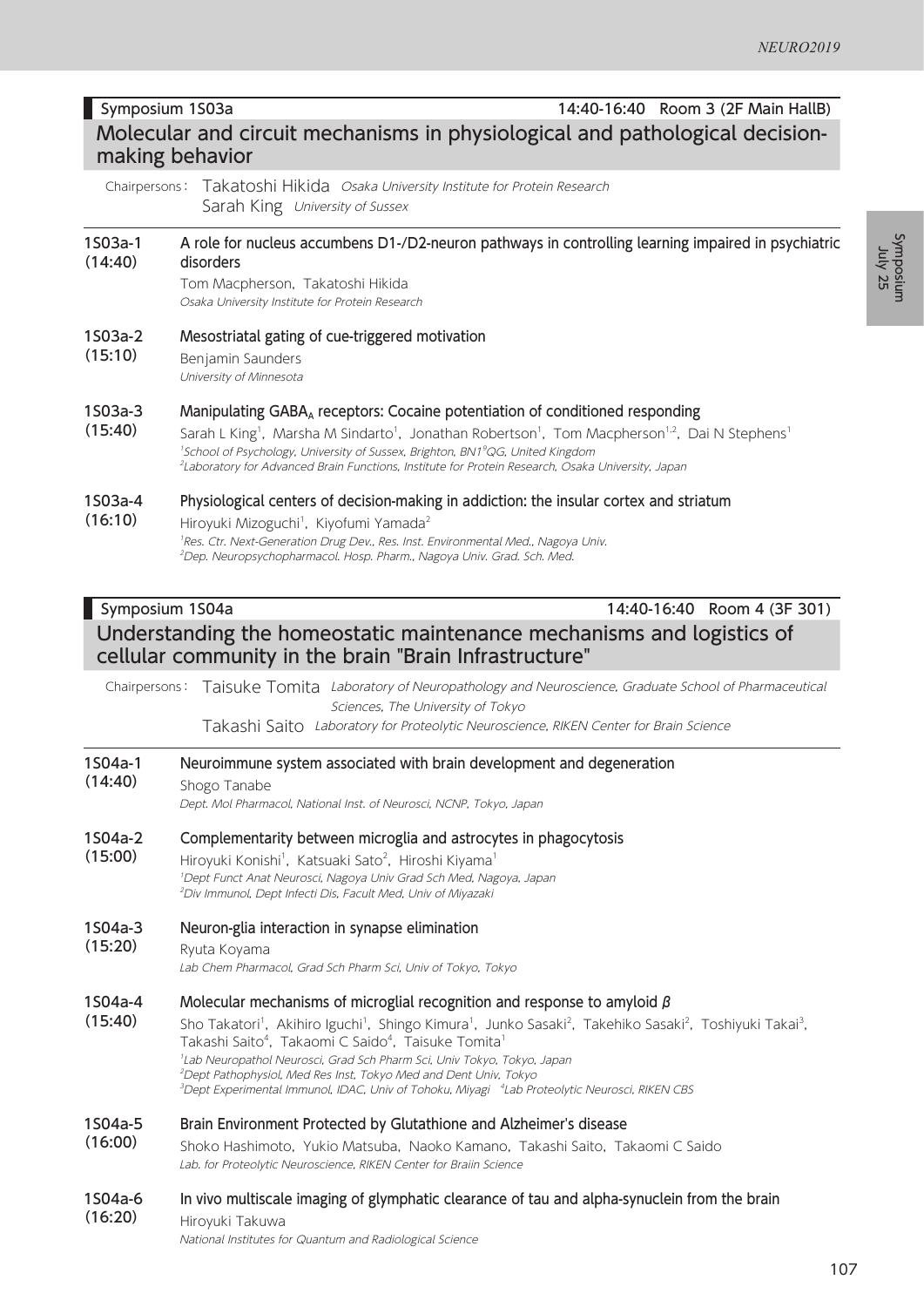# Symposium 1S05a 14:40-16:40 Room 5 (3F 302)

Chairpersons: Hiroaki Norimoto Max Planck Institute for brain research

Shoi Shi Graduate School of Medicine, University of Tokyo

#### 1S05a-1 Sleep phenotype of cortical layer 5 silenced mouse

Information Processing in Offline Brain

 $(14:40)$ Tomoko Yamagata<sup>1</sup>, Lukas B Krone<sup>1,2</sup>, Anna Hoerder-Suabedissen<sup>2</sup>, Zoltán Molnár<sup>2</sup>, Vladyslav V Vyazovskiy<sup>1,2</sup> <sup>1</sup>SCNi, NDCN, Univ Oxford, Oxford, UK <sup>2</sup>DPAG, Univ Oxford, Oxford, UK

#### 1S05a-2 (15:00) Control mechanism by spiking patterns for transmission of circadian clock and homeostasis during sleep in Drosophila

Masashi Tabuchi<sup>1</sup>, Joseph D Monaco<sup>2</sup>, Kechen Zhang<sup>2</sup>, Mark N Wu<sup>1</sup> <sup>1</sup>Dept Neurology, Johns Hopkins Medicine, Baltimore, USA <sup>2</sup>Dept Biomed Eng, Johns Hopkins Medicine, Baltimore, USA

#### 1S05a-3 Daily torpor in mice as a model of active hypometabolism in mammals

(15:20) Genshiro A. Sunagawa

Laboratory for Retinal Regeneration, RIKEN Center for Biosystems Dynamics Research

#### 1S05a-4 The role of sleep hippocampal ripples for memory consolidation

(15:40) Gabrielle Girardeau

Institut du Fer-a-Moulin, Inserm, Sorbonne Universite

#### 1S05a-5 Cuttlefish behavior at cellular resolution reveals spontaneous neural activity

(16:00) Sam Reiter

Max Planck Institute for Brain Research

#### 1S05a-6 Understanding the role of Ca2+-dependent hyperpolarization pathway in sleep homeostasis

(16:20) Shoi Shi<sup>1,2,3</sup>, Hiroki R. Ueda<sup>1,2,3</sup> 1 Department of Systems Pharmacology Graduate School of Medicine, The University of Tokyo, Tokyo, Japan 2 Laboratory for Synthetic Biology, RIKEN Center for Biosystems Dynamics Research, Osaka, Japan 3 International Research Center for Neurointelligence, The University of Tokyo Institutes for Advanced Study, The University of Tokyo, Tokyo, Japan

### Symposium 1S06a 14:40-16:40 Room 6 (2F 201A) "Towards integration of neuroscience and machine intelligence"

Chairpersons: Okito Yamashita Center for advanced intelligence project Yoshinobu Kawahara The Institute of Scientific and Industrial Research, Osaka University

#### 1S06a-1 Impact of machine learning on human imaging research

(14:40) Okito Yamashita<sup>1,2</sup>

<sup>1</sup>RIKEN, Advanced Intelligence Project, Kyoto, Japan <sup>2</sup>ATR, Neural Information Analysis Laboratories, Kyoto, Japan

- 1S06a-2 Classification from weak supervision
- (14:50) Takashi Ishida

Dept. of Complexity Sci and Eng, Grad Sch of Frontier Sci, Univ of Tokyo, Japan

#### 1S06a-3 Biologically Inspired Representation Learning for Deep Neural Networks

- (15:12) Takashi Shinozaki<sup>1,2</sup>
	- <sup>1</sup>NICT <sup>2</sup>Osaka Univ.

#### 1S06a-4 On the role of chaos in reservoir computing

#### (15:34) Kohei Nakajima

Grad. Sch. of Information Science and Technology, The Univ of Tokyo, Tokyo

#### 1S06a-5 (15:56) Topological complexity in the brain: Fragility, volatility, and a hierarchy of timescales Leonardo Gollo Systems Neuroscience Group, QIMR Berghofer Medical Research Institute, Brisbane, Australia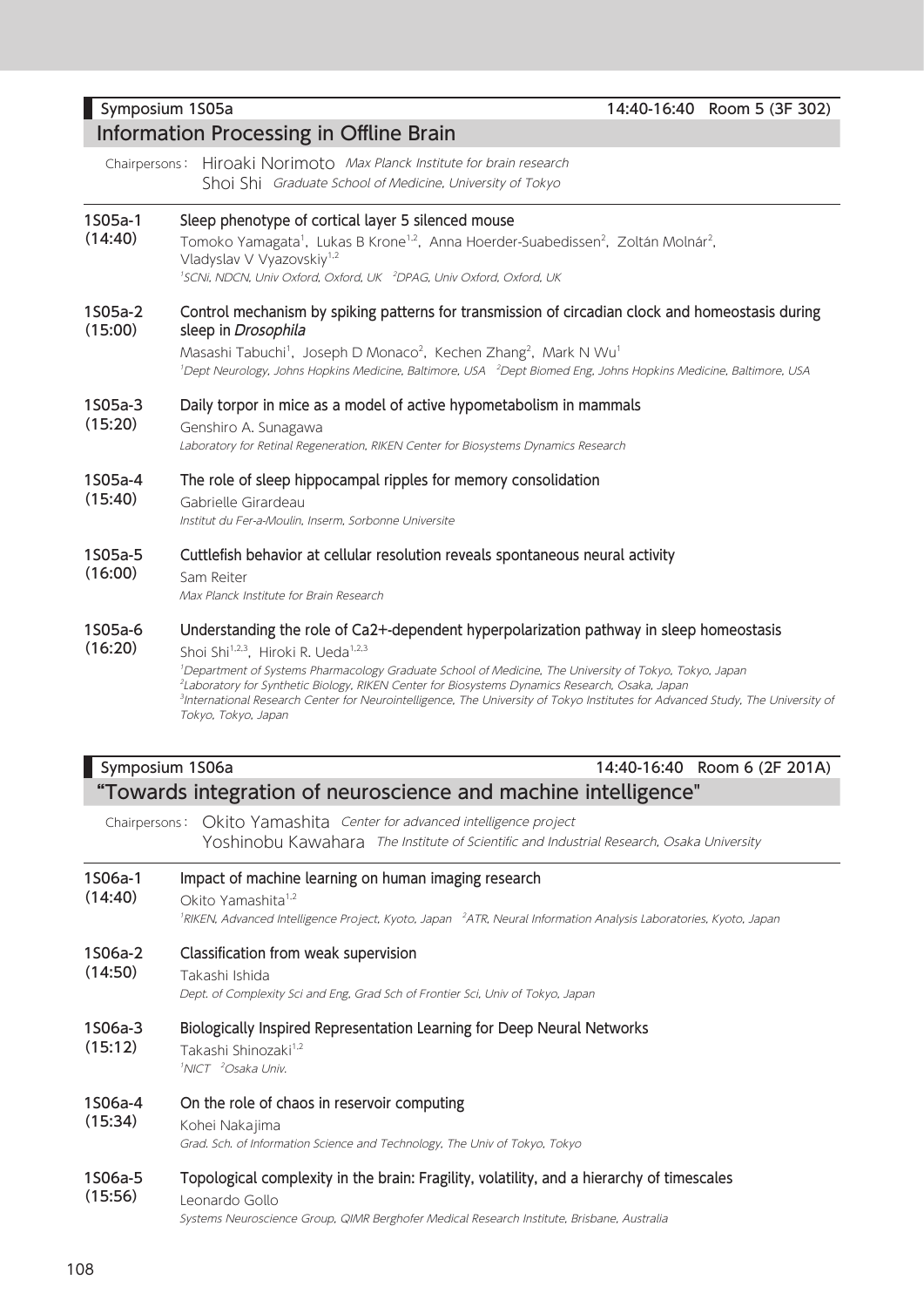#### 1S06a-6 (16:18) Data-driven Analysis of Nonlinear Dynamical Systems Based on Operator-theoretic Methods Yoshinobu Kawahara<sup>1,2</sup>

1 Institute of Mathematics for Industry, Kyushu University, Fukuoka, Japan <sup>2</sup>Center for Advanced Intelligence Project, RIKEN, Tokyo, Japan

### Symposium 1S07a 14:40-16:40 Room 7 (2F 201B) ELSI for Social Implementation of Neurotechnology \*in Japanese Symposium on Industry-Academia Collaboration

Chairpersons: Manabu Honda Japan Neuroscience Society Industry-Academia Partnership Committee

Manabu Honda<sup>1</sup>, Hisamichi Okamura<sup>2</sup>, Eisuke Nakazawa<sup>3</sup>, Koji Morikawa<sup>4</sup>, Junichi Ushiba<sup>5</sup>, Runa Koike<sup>6</sup>

1 Japan Neuroscience Society Industry-Academia Partnership Committee <sup>2</sup> Cyber Law Japan Eichi Law Offices

3 Graduate School of Medicine and Faculty of Medicine, The University of Tokyo

<sup>4</sup>Panasonic Technology Innovation Division <sup>5</sup>Faculty of Science and Technology, Keio University

6 NTT DATA INSTITUTE OF MANAGEMENT CONSULTING

### Symposium 1S02e 16:50-18:50 Room 2 (2F Main HallA) Simple is Best. Study of neurological disorders and regeneration using invertebrate models

Chairpersons: Atsushi Sugie Center for Transdisciplinary Research, Niigata University Shinsuke Niwa Tohoku University, Frontier Research Institute for Interdisciplinary Sciences

#### 1S02e-1 (16:50) Disease-associated mutations in human KIF1A overactivate motility of KIF1A and anterograde axonal transport of synaptic vesicle precursors

Shinsuke Niwa

FRIS, Tohoku Univ., Miyagi, Japan

#### 1S02e-2 C. elegans Tensin regulates axon regeneration via Met-like signaling

(17:10) Naoki Hisamoto, Kazuma Asai, Tatsuhiro Shimizu, Yoshiki Sakai, Strahil Iv Pastuhov, Hiroshi Hanafusa, Kunihiro Matsumoto

Dept Biol Sci, Grad Sch Sci, Nagoya Univ, Nagoya Japan

#### 1S02e-3 Efficient research on neurodegenerative diseases using *Drosophila* models

#### (17:30) Yoshitaka Nagai

Dept Neurotherapeutics, Osaka Univ Grad Sch of Med, Japan

#### 1S02e-4 Proteostasis in aging and neurodegenerative diseases

(17:50) Mari Suzuki

Diabetic Neuropathy Proj, Tokyo Met Inst Med Sci, Tokyo, Japan

#### 1S02e-5 (18:10) Visualization of organelles and ultrastructures in the fly brain using three-dimensional electron microscopy

Kazunori Shinomiya, Patricia K Rivlin, Stephen M Plaza HHMI Janelia Research Campus, Ashburn, VA, USA

#### 1S02e-6 (18:30) Elucidation of neurodegenerative process with impairment of intercellular communication using Drosophila model

Atsushi Sugie<sup>1</sup>, Melisande Richard<sup>2</sup>, Yohei Nitta<sup>1</sup>, Gaia Tavosanis<sup>2</sup>, Takashi Suzuki<sup>3</sup> <sup>1</sup>Transdisc Res Prog, Niigata Univ. Niigata, Japan <sup>2</sup>German Center for Neurodegenerative Diseases (DZNE), Bonn, Germany <sup>3</sup>School of Life Science and Technology, Tokyo Institute of Technology, Yokohama, Japan.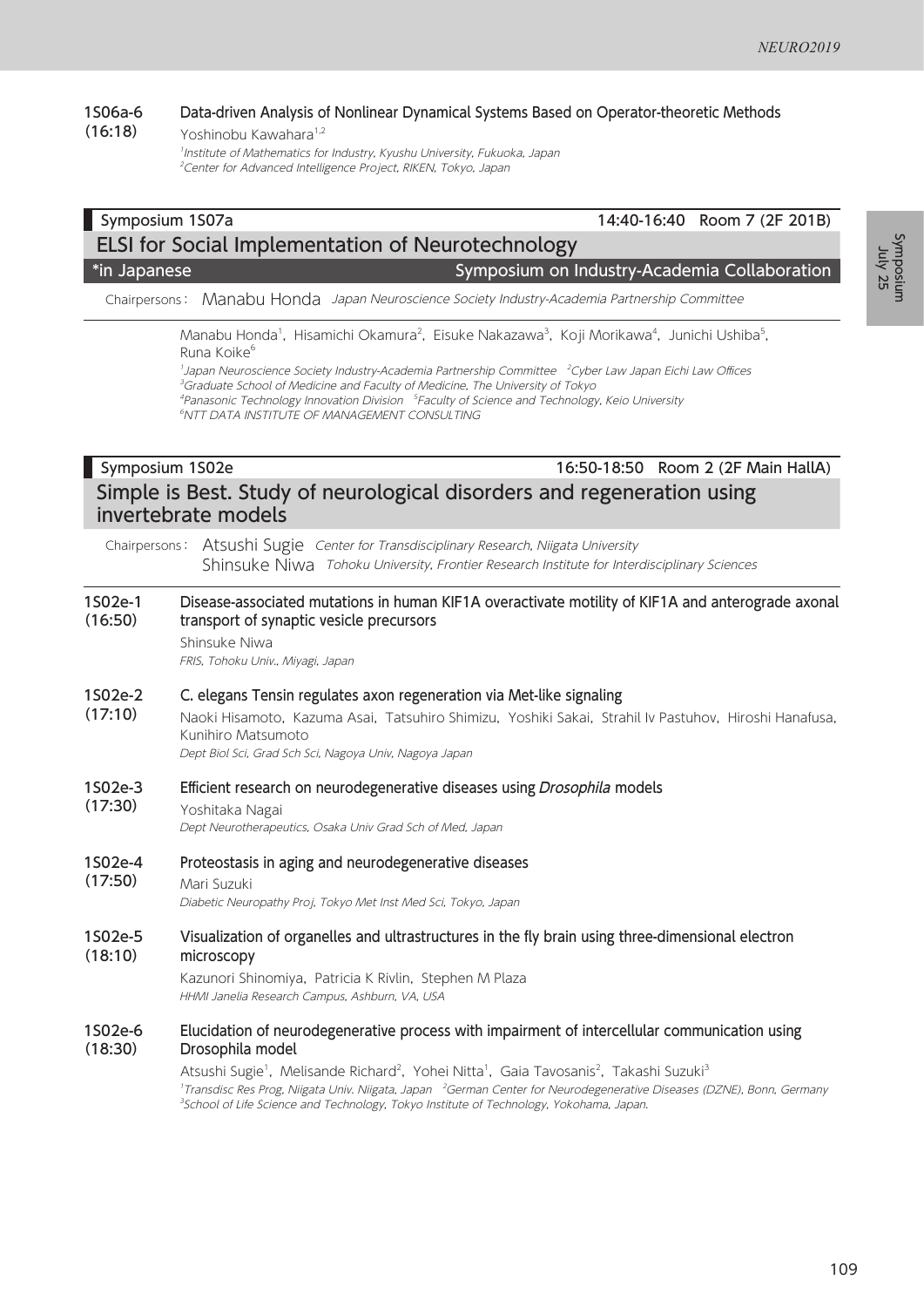|                    | Chairpersons: Kazumasa Tanaka RIKEN Center for Brain Science<br>Takashi Kitamura University of Texas, Southwestern, Medical Center                                                                                                                                                                                                                                                                                                                                                                                                                                                                                                                                                                                                                                                                                                                      |
|--------------------|---------------------------------------------------------------------------------------------------------------------------------------------------------------------------------------------------------------------------------------------------------------------------------------------------------------------------------------------------------------------------------------------------------------------------------------------------------------------------------------------------------------------------------------------------------------------------------------------------------------------------------------------------------------------------------------------------------------------------------------------------------------------------------------------------------------------------------------------------------|
| (16:50)            | <b>Introduction</b> Kazumasa Z Tanaka<br>Lab. for Circuit and Behavioral Physiol., RIKEN CBS                                                                                                                                                                                                                                                                                                                                                                                                                                                                                                                                                                                                                                                                                                                                                            |
| 1S03e-1<br>(16:55) | Cortical Sensory Modulation of Hippocampal Activity and Spatial Representation<br>Jayeeta Basu, Olesia Bilash, Roland Zemla<br>New York University Neuroscience Institute, New York, USA                                                                                                                                                                                                                                                                                                                                                                                                                                                                                                                                                                                                                                                                |
| 1S03e-2<br>(17:13) | Dynamics of Hippocampal - Entorhinal Memory System in Mice<br>Jun Yamamoto<br>Dept Psychiatry Neurosci Div, Univ Texas Southwestern Medical Ctr, Dallas, Texas, USA                                                                                                                                                                                                                                                                                                                                                                                                                                                                                                                                                                                                                                                                                     |
| 1S03e-3<br>(17:31) | Dentate granule cells recruit feedforward inhibition to govern engram maintenance and remote<br>memory generalization<br>Nannan Guo <sup>1,2</sup> , Marta E Soden <sup>3</sup> , Charlotte Herber <sup>1,2</sup> , Michale Kim <sup>1,2</sup> , Antoine Besnard <sup>1,2</sup> , Paoyan Lin <sup>1,2</sup> ,<br>Constance L Cepko <sup>4</sup> , Larry S Zweifel <sup>3</sup> , Amar Sahay <sup>1,2,5</sup><br><sup>1</sup> Harvard Medical School, Boston <sup>2</sup> Center for Regenerative Medicine, Massachusetts General Hospital, Boston<br><sup>3</sup> Department of Pharmacology, Department of Psychiatry and Behavioral Sciences, University of Washington, Seattle<br><sup>4</sup> Howard Hughes Medical Institute, Department of Genetics, Harvard Medical School, Boston<br><sup>5</sup> BROAD Institute of Harvard and MIT, Cambridge |
| 1S03e-4<br>(17:49) | Heterogeneous memory traces in the hippocampus<br>Kazumasa Z Tanaka <sup>1</sup> , Hongshen He <sup>1,2</sup> , Anupratap Tomar <sup>1</sup> , Kazue Niisato <sup>1</sup> , Arthur J.Y. Huang <sup>1</sup> ,<br>Thomas McHugh <sup>1,2</sup><br><sup>1</sup> Lab. for Circuit and Behavioral Physiol., RIKEN CBS <sup>2</sup> Dept. of Life Sci, Univ of Tokyo, Tokyo                                                                                                                                                                                                                                                                                                                                                                                                                                                                                   |
| 1S03e-5<br>(18:07) | Emergence of memory engrams in the rodent hippocampus<br>Marlene Bartos<br>University of Freiburg                                                                                                                                                                                                                                                                                                                                                                                                                                                                                                                                                                                                                                                                                                                                                       |

1S03e-6 Hippocampal circuit mechanisms for self-recognition

(18:25) Takashi Kitamura, Jun Yokose University of Texas Southwestern Medical Center

### Discussion

(18:43)

### **Symposium 1S04e** 16:50-18:50 Room 4 (3F 301) From sensory systems to goal-directed social behaviors

Chairpersons: Saori Yokoi Faculty of Pharmaceutical Sciences, Hokkaido University Azusa Kamikouchi Graduate School of Science, Nagoya University

### Introduction Azusa Kamikouchi

(16:50) Graduate School of Science, Nagoya University

#### 1S04e-1 Evolution of neural circuit for chemical communication in Drosophila

(16:55) Yuki Ishikawa, Naoki Maeda, Azusa Kamikouchi Grad. Sch. of Science, Nagoya Univ., Nagoya

#### 1S04e-2 (17:15) Analysis of molecular/neural basis underlying decision making according to social familiarity in small fish, medaka

### Saori Yokoi

Dept. of Pharmacology, Grad. Sch. of Pharmaceutical Sciences, Hokkaido Univ.

# Symposium 1S03e 16:50-18:50 Room 3 (2F Main HallB)

## Neuronal Substrates of Episodic Memory  $\sim$  from physiology to circuits

### Introduction

### $\mathbf{1}$  $($

### $\mathbf{1}$

1S03e-3  $($ 

 $\overline{1}$ 

### $\overline{1}$  $($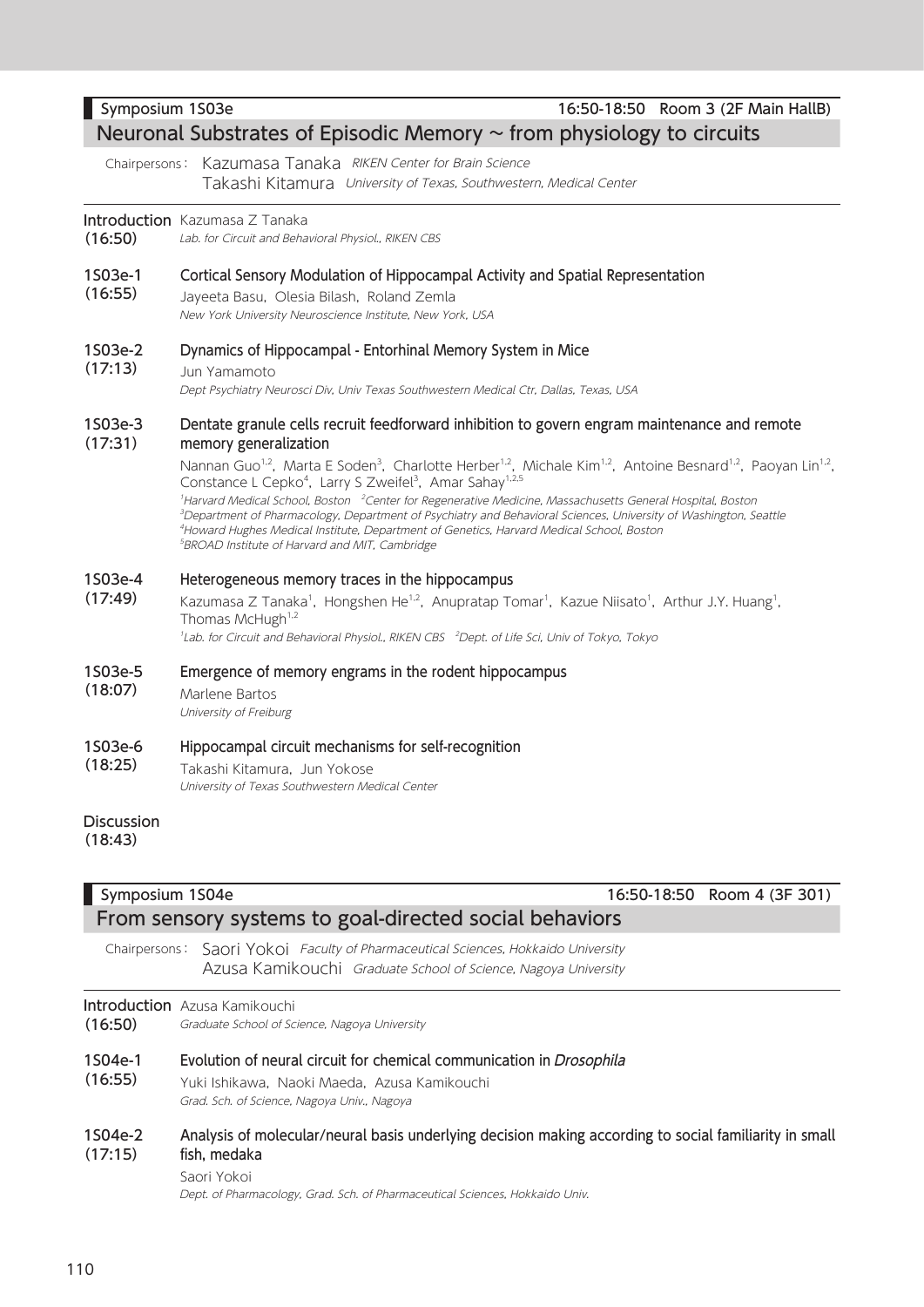#### 1S04e-3 Neural circuits underlying experience-dependent behavioral changes

#### (17:35) Hiroshi Nomura

Dept Pharmacol, Grad Sch Pharm Sci, Hokkaido Univ, Sapporo, Japan

#### 1S04e-4 Neural representation of sexual behavior in hypothalamus

(17:55) Tomomi Karigo<sup>1</sup>, Bin Yang<sup>1</sup>, Ann Kennedy<sup>1</sup>, David J Anderson<sup>1,2</sup> 1 Division of Biology and Biological Engineering, California Institute of Technology, Pasadena, USA <sup>2</sup>Howard Hughes Medical Institute, California Institute of Technology, Pasadena, USA

#### 1S04e-5 Investigation of brain mechanisms for primate parental behavior

(18:15) Kazutaka Shinozuka<sup>1</sup>, Saori Nashimoto Yano<sup>1</sup>, Chihiro Yoshihara<sup>1</sup>, Anna Truzzi<sup>2</sup>, Gianluca Esposito<sup>2</sup>, Kenichi Tokita<sup>3</sup>, Sayaka Shindo<sup>1</sup>, Dai Watanabe<sup>4</sup>, Ryosuke Matsui<sup>4</sup>, Atsuko Saito<sup>5</sup>, Kumi Kuroda<sup>1</sup> <sup>1</sup>Lab. for Affiliative Social Behavior, RIKEN CBS <sup>2</sup>Dept Psychol and Cognitive Sci, Univ of Trento, Trento, Italy <sup>3</sup>School of Law, Senshu Univ, Kanagawa, Japan <sup>4</sup>Dept Biological Sci, Kyoto Univ, Kyoto, Japan 5 Dept Psychol, Sophia Univ, Tokyo, Japan

**Discussion** Saori Yokoi

(18:35) Faculty of Pharmaceutical Sciences, Hokkaido University

## Symposium 1S05e 16:50-18:50 Room 5 (3F 302) Recent Progress in Gonadal Steroid Action on the Modulation of Multiple Brain Functions and Behaviors

Chairpersons: Sonoko Ogawa Lab Behavioral Neuroendocrinology, Faculty of Human Sciences, University of Tsukuba Nandini Vasudevan University of Reading, UK

**Introduction** Sonoko Ogawa

(16:50) Lab Behavioral Neuroendocrinology, Faculty of Human Sciences, University of Tsukuba

1S05e-1 (16:55) Non-genomic signaling by estrogens via the G-protein coupled estrogen receptor 1 (GPER1) are important for social behaviours

> Nandini Vasudevan, DeAsia Davis, Ruby Vajaria, Evangelos Delivopoulos University of Reading, UK

1S05e-2 (17:20) Latent Sex Differences in Acute Estradiol Modulation of Excitatory Synapses in the Hippocampus Catherine S Woolley

Northwestern University

- 1S05e-3 Sexual differentiation of calbindin neuron in the preoptic area
- (17:45) Shinji Tsukahara Div Life Sci, Grad Sch Sci Engin, Saitama Univ, Saitama, Japan
- 1S05e-4 (18:05) Innate immune cells are crucial regulators of hormonally-driven sexual differentiation of brain and motivated behavior

Dept. Psychology, Dept. Neuroscience, The Ohio State University, Columbus, Ohio, USA

- 1S05e-5 The role of estrogen receptors in the regulation of male and female social behaviors.
- (18:30) Kazuhiro Sano, Tetsu Hatsukano, Sonoko Ogawa Lab Behavioral Neuroendocrinology, Univ. of Tsukuba, Tsukuba city Japan

Kathryn M Lenz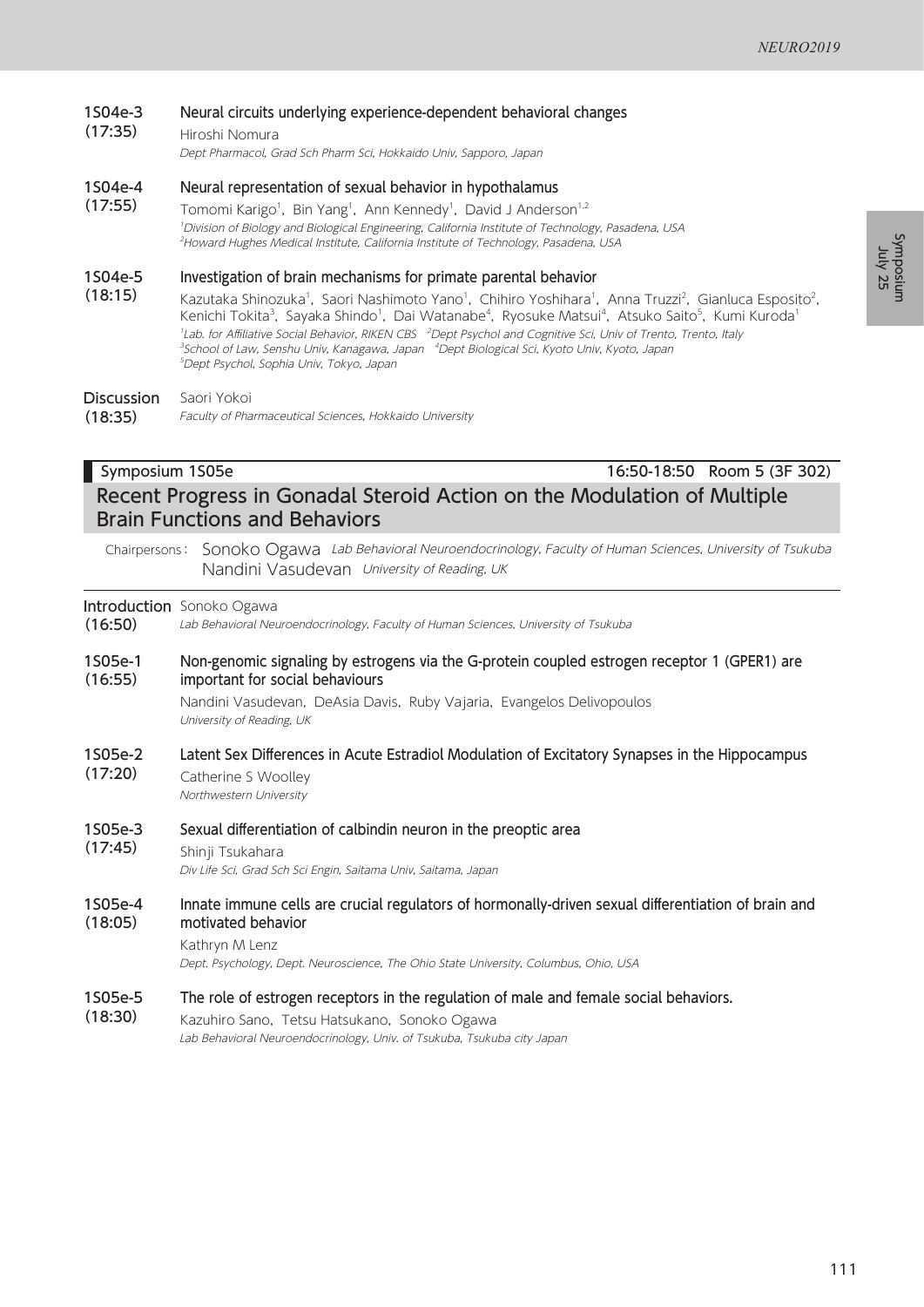Symposium 1S06e 16:50-18:50 Room 6 (2F 201A) Whole brain physiology by a combination of fMRI and neurophysiology in rodents Chairpersons: Norio Takata Keio University School of Medicine Akira Sumiyoshi NIDA-IRP, NIH

### **Introduction** Norio Takata

(16:50) Dept Neuropsychiatry, Keio Univ Sch of Med, Tokyo, Japan

1S06e-1 (16:55) Exploring a relationship between resting state networks in the brain and a novel oscillatory activity of the thalamic reticular nucleus

Norio Takata

Dept Neuropsychiatry, Keio Univ Sch of Med, Tokyo, Japan

#### 1S06e-2 Rat fMRI in combination with in vivo neurophysiological techniques

#### (17:18) Akira Sumiyoshi<sup>1,2,3</sup>

1 National Institutes for Quantum and Radiological Science and Technology, Chiba, Japan 2 National Institute on Drug Abuse, National Institutes of Health, Baltimore, MD, USA 3 Institute of Development, Aging, and Cancer, Tohoku University, Sendai, Japan

#### 1S06e-3 Visualizing whole-brain activity in the mouse with functional Magnetic Resonance Imaging

(17:41) Joanes Grandjean

Singapore Bioimaging Consoritum

1S06e-4 (18:04) Resting-state functional-connectivity investigation of the neural substrates of psychiatric disorders Noriaki Yahata

Nat Inst of Radiol Sci, Nat Inst's for Quantum and Radiol Sci and Tech, Chiba, Japan

#### 1S06e-5 Circuits of depression in rodent functional connectivity MRI

(18:27) Alexander Sartorius<sup>1</sup>, Wolfgang Weber-Fahr<sup>2</sup>, Natalia Gass<sup>2</sup>, Christian Clemm von Hohenberg<sup>2</sup> 1 Central Institute of Mental Health, Uni Heidelberg 2 Workgroup Translational Imaging, Dept. Neuroimaging, Central Institute of Mental Health, Mannheim, University of Heidelberg

Symposium 1S07e 16:50-18:50 Room 7 (2F 201B) New trends in study on plasticity-related gene Arc/arg3.1: regulations and cognitive functions

Sponsored by Grant-in-Aid for Scientific Research on Innovative Areas "Brain information dynamics underlying multi-area interconnectivity and parallel processing"

Chairpersons: Hiroyuki Okuno Kagoshima University Graduate School of Medical and Dental Sciences Kasia Radwanska Nencki Institute of Experimental Biology of Polish Academy of Sciences

### **Introduction** Hiroyuki Okuno<sup>1</sup>, Kasia Radwanska<sup>2</sup>

(16:50) 1 Kagoshima University Graduate School of Medical and Dental Sciences 2 Nencki Institute of Experimental Biology of Polish Academy of Sciences

#### 1S07e-1 (16:52) Arc/Arg3.1-driven regulation of activity-dependent AMPA receptor dynamics at active and inactive synapses

Haruhiko Bito<sup>1,2</sup>, Yuichiro Ishii<sup>1</sup>, Hajime Fujii<sup>1</sup>, Takashi Hayashi<sup>1,3</sup>, Michiko Okamura<sup>1</sup>, Yayoi Kondo<sup>1</sup>, Manabu Abe<sup>4</sup>, Kenji Sakimura<sup>4</sup>, Hiroyuki Okuno<sup>5</sup> <sup>1</sup>Dept Neurochem, Univ of Tokyo, Japan <sup>2</sup>IRCN-WPI, Univ of Tokyo, Japan <sup>3</sup>Natl Cntr Neurol Psychiat, Tokyo, japan <sup>4</sup>Brain Res Inst, Niigata Univ, Niigata, Japan <sup>5</sup>Dept of Biochem Mol Biol, Kagoshima Univ Grad Sch Med Dent Sci.

#### 1S07e-2 (17:16) Arc protein structure and oligomerization control: from synaptic plasticity to retroviral-like capsids

Clive Bramham University of Bergen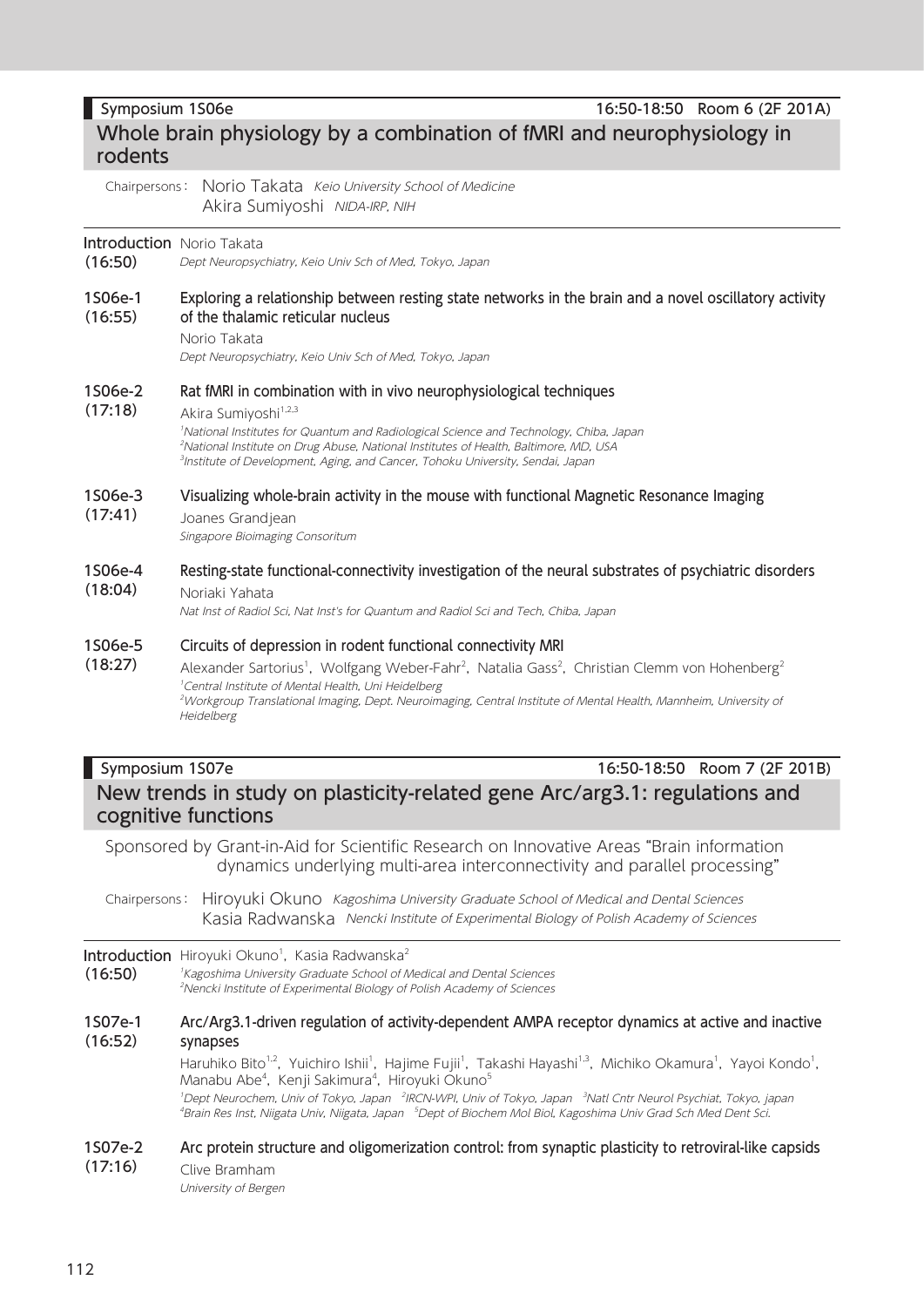#### 1S07e-3 (17:40) The Temporal Dynamics of Arc Expression Regulate Cognitive Flexibility

Angela M Mabb Georgia State University, Atlanta, United States

#### 1S07e-4 The role of Arc/Arg3.1 protein in the regulation of alcohol seeking

(18:04) Kasia Radwanska Nencki Institute of Experimental Biology, PAS

#### 1S07e-5 Arc deficiency causes impairment in memory precision and cognitive switching

(18:28) Hiroyuki Okuno Dept. of Biochem and Mol Biol, Kagoshima Univ, Kagoshima, Japan

### Symposium 1S10e 16:50-18:50 Room 10 (Bandaijima Building 6F Meeting Room) The future of glia research viewed by young glial researchers

Wakate Dojo Symposium

Chairpersons: Yoshinori Otani Faculty of Medicine, Shimane University Yuki Fujita Osaka University

#### 1S10e-1 Glia world: Frontier of the brain science developed by  $Ca<sup>2+</sup>$  imaging

(16:50) Yoshihisa Kudo

Hachioji Med.Center, Tokyo Med. Univ. Hachioji, Tokyo, Japan

#### 1S10e-2 Astrocytes and meta-communication keep the brain healthy

(17:10) Hiromu Monai<sup>1,2</sup>

1 Ochanomizu Univ, Tokyo, Japan 2 Lab. for Neuron-Glia Circuitry, RIKEN CBS

#### 1S10e-3 Neuroprotective function of microglia in the developmental brain

(17:38) Yuki Fujita<sup>1,2</sup>, Toru Nakanishi<sup>1,3</sup>, Masaki Ueno<sup>4</sup>, Toshihide Yamashita<sup>1,2,3,5</sup> 1 Dept. of Molecular Neuroscience, Grad. Sch. of Medicine, Osaka Univ., Osaka, Japan 2 WPI Immunology Frontier Research Center, Osaka Univ., Osaka, Japan <sup>3</sup>Grad Sch of Frontier Biosci, Osaka Univ, Osaka, Japan <sup>4</sup>Brain Research Inst., Niigata Univ., Niigata, Japan 5 Neuro-Medical Science, Grad. Sch. of Medicine, Osaka Univ., Osaka, Japan

#### 1S10e-4 Control of myelin formation and function by translational readthrough

(18:06) Yoshinori Otani<sup>1.2</sup>, Nobuhiko Ohno<sup>3</sup>, Yoshihide Yamaguchi<sup>1</sup>, Jing-Jing Cui<sup>1</sup>, Hiroko Baba<sup>1</sup> 1 Department of Molecular Neurobiology, Tokyo University of Pharmacy and Life Sciences, Hachioji, Japan 2 Faculty of medicine, Department of Anatomy and Neuroscience, Shimane University, Izumo, Japan 3 Department of Anatomy, Division of Histology and Cell Biology, School of Medicine, Jichi Medical University, Shimono, Japan

Discussion (18:34)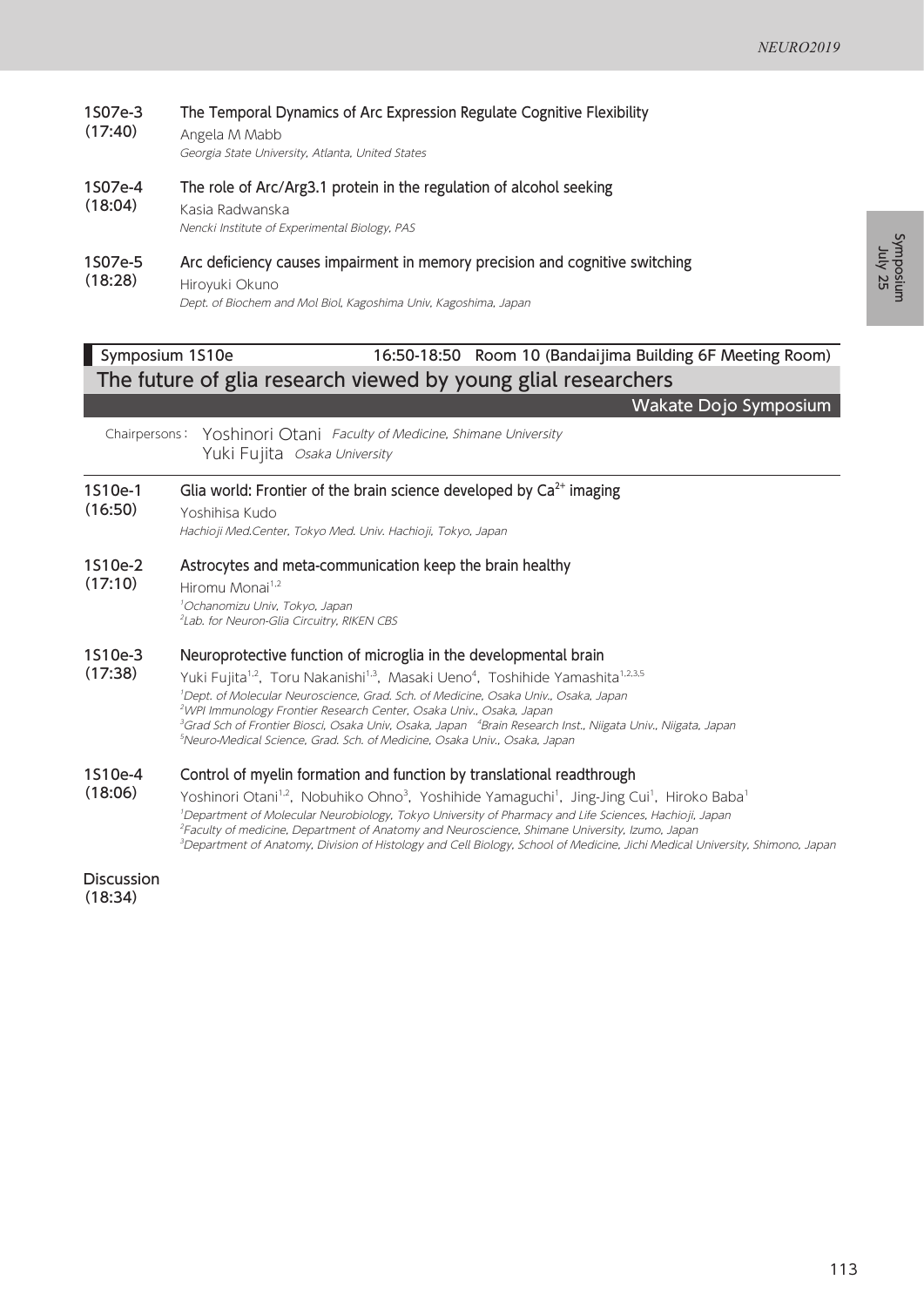# **Symposium Day 2 - Day 2 - Day 2 Day 2 Day 2 Day 2 Day 2 Day 2 Day 2 Day 2 Day 2 Day 2 Day 2 Day 2 Day 2 Day 2 Day 2 Day 2 Day 2 Day 2 D**

| Symposium 2S01m<br>8:30-10:30 Room 1 (4F International Conference Room)<br>Breakthroughs to be made for the next Brain Science |                                                                                                                                                                |  |
|--------------------------------------------------------------------------------------------------------------------------------|----------------------------------------------------------------------------------------------------------------------------------------------------------------|--|
| *in Japanese                                                                                                                   | The President of the Annual Meeting - organized symposia                                                                                                       |  |
| Organizers:                                                                                                                    | Hitoshi Okamoto RIKEN Center for Brain Science<br>Hiroyuki Nawa Brain Research Institute, Niigata University                                                   |  |
| Chairpersons:                                                                                                                  | Hitoshi Okamoto RIKEN Center for Brain Science<br>Teruhiro Okuyama The University of Tokyo                                                                     |  |
| (8:30)                                                                                                                         | <b>Introduction</b> Hitoshi Okamoto<br>Lab. for Neural Circuit Dynamics of Decision Making, RIKEN CBS                                                          |  |
| 2S01m-1<br>(8:33)                                                                                                              | Systemic environment regulates central nervous system regeneration<br>Rieko Muramatsu<br>National Center for Neurology and Psychiatry, Kodaira, Japan          |  |
| 2S01m-2<br>(8:50)                                                                                                              | Breakthroughs in Alzheimer's disease research<br>Kei Igarashi<br>Univ of California Irvine, Irvine, USA                                                        |  |
| 2S01m-3<br>(9:07)                                                                                                              | Lessons from research in artificial intelligence<br>Hiroshi Makino<br>Lee Kong Chian School of Medicine, Nanyang Technological University, Singapore           |  |
| 2S01m-4<br>(9:24)                                                                                                              | Spatio-Temporal resolution issues for "observation" and "manipulation"<br>Teruhiro Okuyama<br>Inst Quantitative Biosciences (IQB), Univ of Tokyo, Tokyo, Japan |  |
| 2S01m-5<br>(9:41)                                                                                                              | Toward comprehensive understanding of the brain-wide neuronal network and beyond<br>Fumi Kubo<br>National Inst. of Genetics, Mishima, Japan                    |  |
| 2S01m-6<br>(9:58)                                                                                                              | Exploring biological basis of Self<br>Yutaka Komura<br>Kokoro Res Ctr, Kyoto Univ, Kyoto                                                                       |  |
| <b>Discussion</b><br>(10:15)                                                                                                   |                                                                                                                                                                |  |

# Symposium 2S02m 8:30-10:30 Room 2 (2F Main HallA) The Addicted brain-From substance abuse to gambling and gaming disorders ISN/JSN Joint Symposium

Chairpersons: Akio Wanaka Department of Anatomy and Neuroscience, Nara Medical University Andrew J Lawrence Florey Institute of Neuroscience & Mental Health, Melbourne Brain Centre, University of Melbourne

**Introduction** Akio Wanaka<sup>1</sup>, Andrew Lawrence<sup>2</sup> (8:30)

<sup>1</sup>Department of Anatomy and Neuroscience, Nara Medical University 2 Florey Institute of Neuroscience & Mental Health

2S02m-1 (8:35) Neural mechanisms underlying stress-induded enhancement of cocaine craving Katsuyuki Kaneda Lab Mol Pharmacol, Kanazawa Univ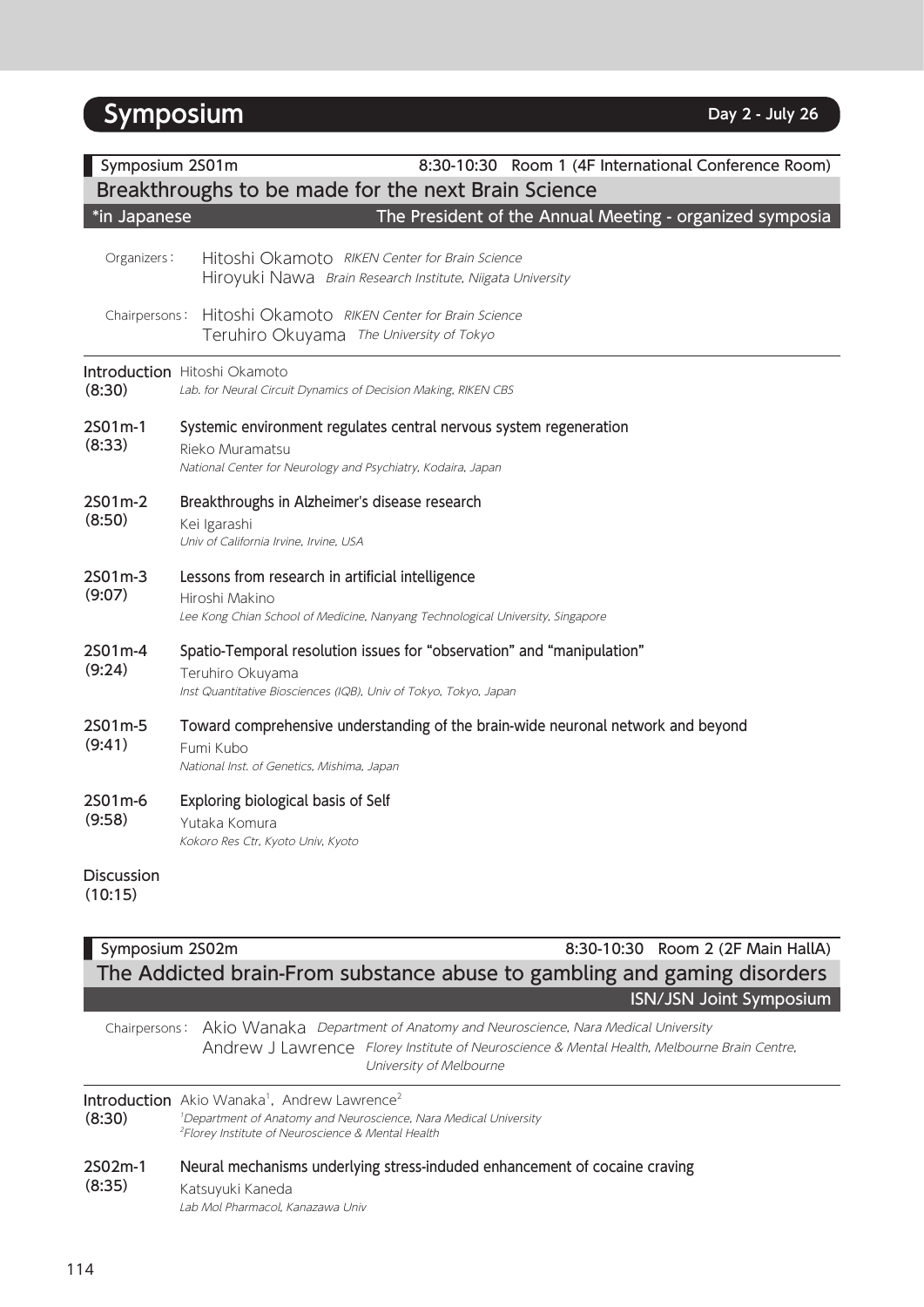| 2S02m-2<br>(9:03) | Identifying novel therapeutic targets for relapse prevention<br>Andrew Lawrence<br>Florey Institute of Neuroscience & Mental Health                                                                                                                                                   |
|-------------------|---------------------------------------------------------------------------------------------------------------------------------------------------------------------------------------------------------------------------------------------------------------------------------------|
| 2S02m-3<br>(9:31) | Goal-directed versus Stimulus-driven control in Gaming Disorders<br>Young-Chul Jung <sup>1,2</sup><br><sup>1</sup> Yonsei University College of Medicine, Department of Psychiatry<br><sup>2</sup> Yonsei University College of Medicine, Institute of Behavioral Science in Medicine |
| 2S02m-4<br>(9:59) | Neuroimaging of gambling disorder<br>Hidehiko Takahashi<br>Dept. Psychiatry and Behavioral Sciences, Tokyo Med Dent Univ, Tokyo, Japan                                                                                                                                                |
| <b>Discussion</b> |                                                                                                                                                                                                                                                                                       |

(10:27)

## Symposium 2S03m 8:30-10:30 Room 3 (2F Main HallB) Being Adaptive: The Role of Metacognition in Learning and Guiding Behavior Sponsored by ERATO Ikegaya BRAIN-AI Hybrid Project

Chairpersons: Aurelio Cortese ATR Institute International Mahiko Konishi Ecole Normale Superieure, Paris, France

### Introduction Mahiko Konishi

(8:30) Ecole Normale Superieure

2S03m-1 (8:35) What optimal and suboptimal metacognitive computations can tell us about adaptive behavior Megan Peters

University of California Riverside

### 2S03m-2 Metacognitive control of sensory evidence accumulation

(9:00) Tarryn Balsdon<sup>1,2</sup>, Valentin Wyart<sup>2</sup>, Pascal Mamassian<sup>1</sup> <sup>1</sup>LSP, DEC, ENS, PSL University, CNRS, Paris, France <sup>2</sup>LNC, DEC, ENS, PSL University, INSERM, Paris, France

#### 2S03m-3 Metacognition is spared in a dual-task visual paradigm

(9:25) Mahiko Konishi<sup>1</sup>, Clemence Compain<sup>1</sup>, Jerome Sackur<sup>1</sup>, Vincent de Gardelle<sup>2</sup> 1 Ecole Normale Superieure 2 Paris School of Economics and CNRS

#### 2S03m-4 Metacognition simplifies reward-based learning in complex, uncertain scenarios

(9:50) Aurelio Cortese<sup>1</sup>, Hakwan Lau<sup>2,3</sup>, Mitsuo Kawato<sup>1</sup> <sup>1</sup>ATR Computational Neuroscience Lab, Kyoto, Japan <sup>2</sup>Dept. of Psychology, Univ of Hong Kong, Hong Kong 3 Dept. of Psychology, UCLA, Los Angeles, USA

#### **Discussion** Aurelio Cortese<sup>1</sup>, Mahiko Konishi<sup>2</sup>

(10:15) 1 ATR Computational Neuroscience Lab, Kyoto, Japan 2 Ecole Normale Superieure

### Symposium 2S04m 8:30-10:30 Room 4 (3F 301)

# Singularity Brain Science – toward discovery of singularity in brain system by massive trans-scale imaging –

Chairpersons: Hiroko Bannai Dept Physiol, Keio Univ Sch of Medicine, Tokyo, Japan Takeharu Nagai ISIR, Osaka Univ

2S04m-1 (8:30) What is "Singularity Biology"? Takeharu Nagai

ISIR, Osaka Univ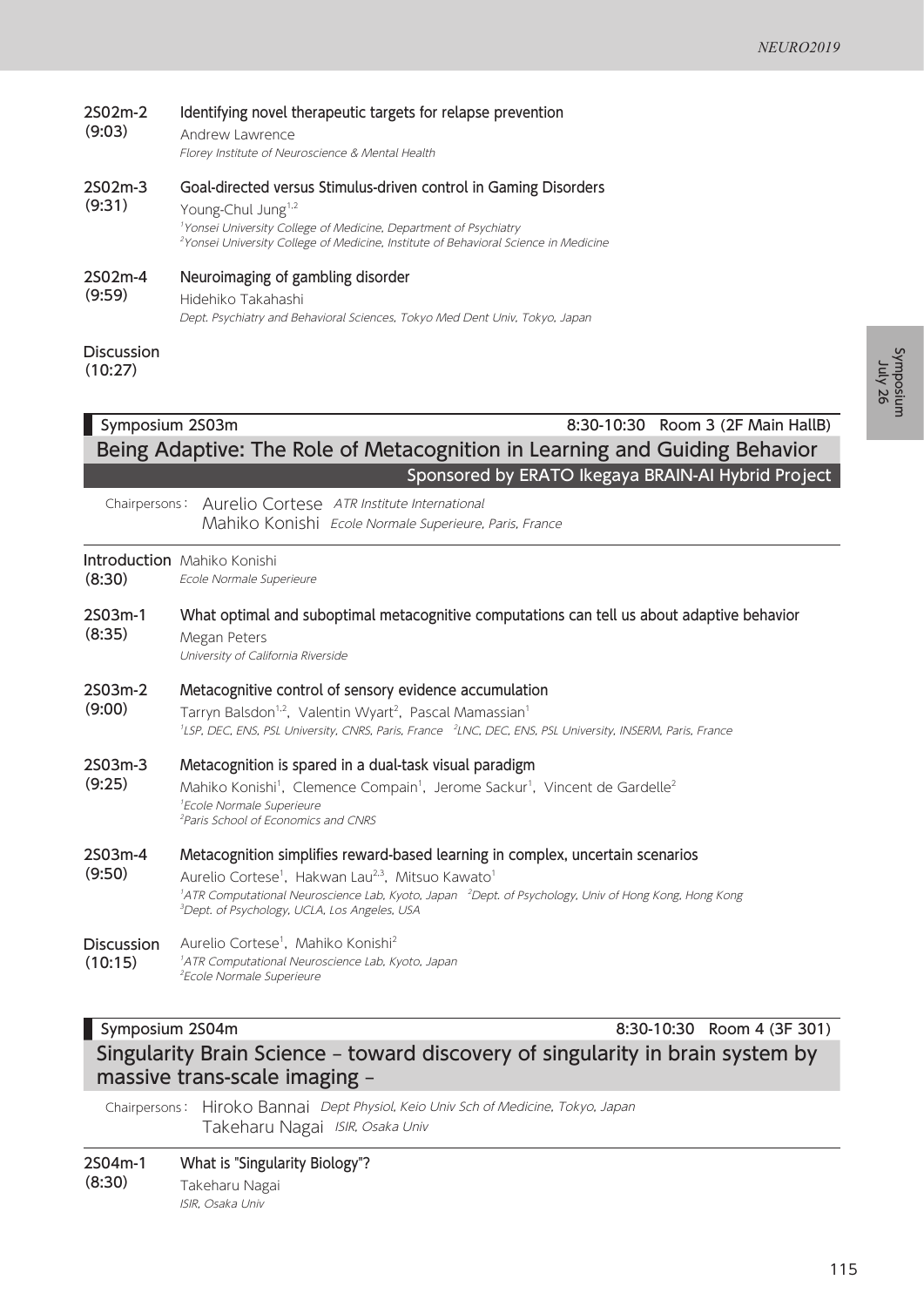#### 2S04m-2 Approach to neurodegenerative disease by singularity biology

Hiroko Bannai<sup>1,2</sup>, Michio Hiroshima<sup>3</sup>, Akihiko Takashima<sup>4</sup> <sup>1</sup>Dept Physiol, Keio Univ Sch of Medicine, Tokyo, Japan <sup>2</sup>JST ERATO, Saitama, Japan <sup>3</sup>RIKEN BDR, Osaka, Japan 1 4 Faculty Sci, Gakushuin Univ, Tokyo, Japan

#### 2S04m-3 High-speed and scalable whole-brain imaging for finding singularity in the brain

(9:16) Kaoru Seiriki<sup>1,2</sup>, Atsushi Kasai<sup>1</sup>, Takanobu Nakazawa<sup>1,3</sup>, Hitoshi Hashimoto<sup>1,4,5,6</sup> Grad. Sch. of Pharmaceutical Sciences, Osaka Univ.,Osaka, Japan Inst. Transdisciplinary Grad. Degree Programs, Osaka Univ., Osaka, Japan Dept Pharmacol., Grad. Sch. of Dentistry, Osaka Univ., Osaka, Japan Mol Res Cent for Child Mental Development, United Grad Sch of Child Development, Osaka-Kanazawa-Hamamatsu Univ Sch Med, Osaka Div. Biosci., Inst. Datability Sci., Osaka Univ., Osaka, Japan Transdimensional Life Imaging Div., Inst. Open and Transdisciplinary Res. Initiatives, Osaka Univ. Osaka, Japan

#### 2S04m-4 A challenging imaging technology for singularity brain science

(9:39) Tomonobu Watanabe Lab. for Comprehensive Bioimaging, RIKEN BDR

#### 2S04m-5 Near-infrared upconversion optogenetics and nanoscopy

(10:22) Shuo Chen<sup>1,2</sup>, Xiaogang Liu<sup>3</sup>, Thomas J McHugh<sup>2</sup> <sup>1</sup>Hellen Wills Neuroscience Institute, University of California, Berkeley <sup>2</sup>Lab. for Circuit and Behavioral Physiol., RIKEN CBS <sup>3</sup>Department of Chemistry, National University of Singapore, Singapore

#### **Discussion** Takeharu Nagai

(10:25) ISIR, Osaka Univ

(8:53)

### Symposium 2S05m 8:30-10:30 Room 5 (3F 302)

### The dawn of data- and model-driven neuroscience

Sponsored by MEXT Grant-in-Aid for Scientific Research on Innovative Areas "Systems Science of Bio-navigation"

Chairpersons: Kotaro Kimura Nagoya City University Junichi Nakai Saitama University

### 2S05m-1 (8:30) Toward data-driven scientific discovery: an example in functional protein design for neuroscience research Ichiro takeuchi $1,2$ <sup>1</sup>Dept Computer Science, Nagoya Institute of Technology, Nagoya, Japan <sup>2</sup>Center for Advanced Intelligence Project, RIKEN 2S05m-2 (9:00) Deep learning-aided knowledge discovery from animal behavioral data Takuya Maekawa Osaka Univ. 2S05m-3 (9:30) Mapping the neural substrates of behavior using machine learning Alice A. Robie, Branson Kristin HHMI Janelia Research Campus 2S05m-4 Data-driven predictive models for information processing in the (small) brain

(10:00) Chentao Wen<sup>1</sup>, Kotaro Kimura<sup>1,2</sup> <sup>1</sup>Grad Sch Natural Sci, Nagoya City Univ, Aichi, Japan <sup>2</sup>RIKEN AIP, Tokyo, Japan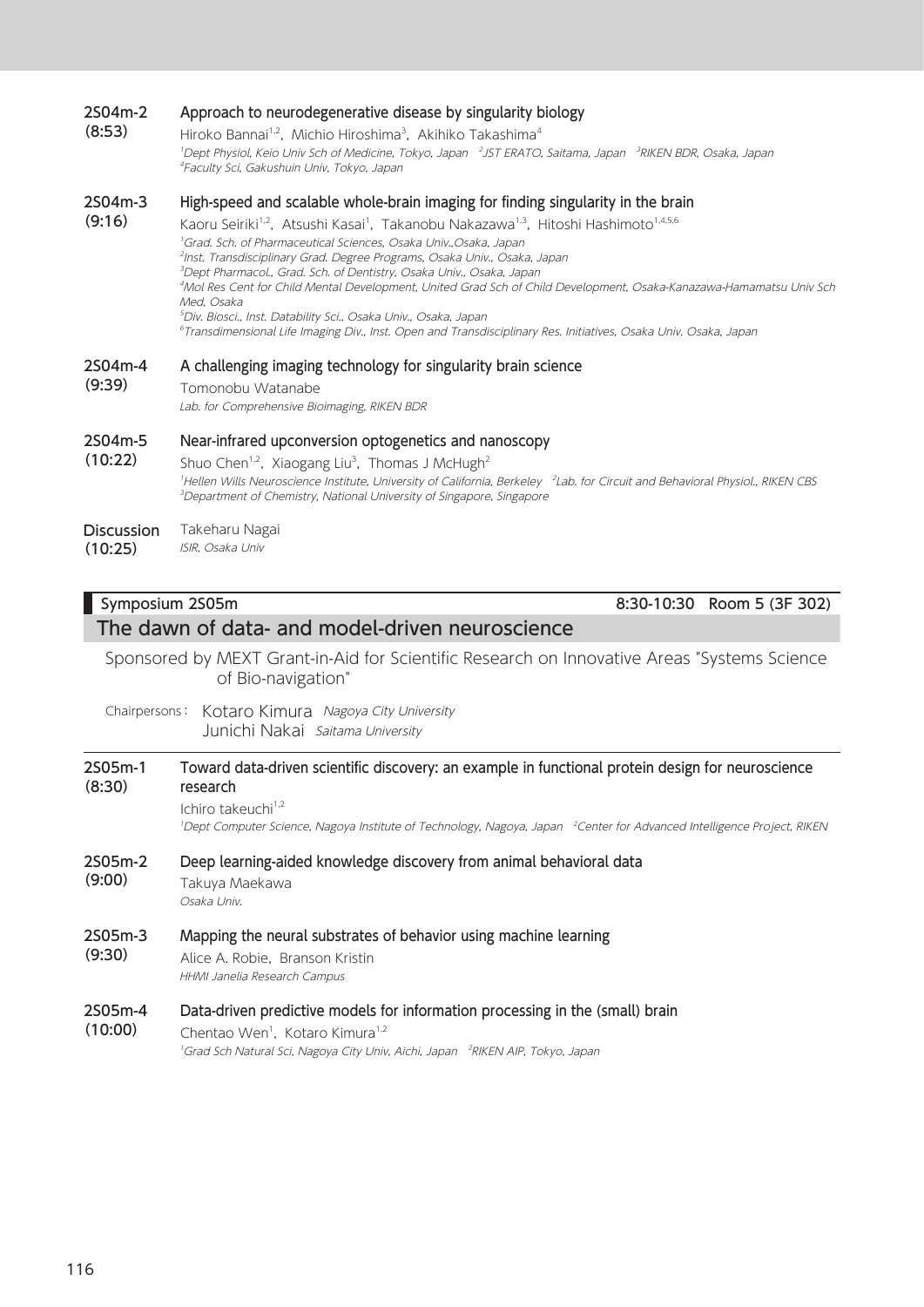### Symposium 2S06m 8:30-10:30 Room 6 (2F 201A)

### Neurobiology of emotional communication in rodents

Chairpersons: Yasushi Kiyokawa Laboratory of Veterinary Ethology, The University of Tokyo Julen Hernandez-Lallement Social Brain Lab, Netherlands Institute for Neuroscience

- 2S06m-1 Alarm and appeasing pheromones in rat
- (8:30) Yasushi Kiyokawa

Lab Vet Etho, Univ of Tokyo, Tokyo

#### 2S06m-2 Oxytocin-Dependent Emotion Recognition in Mice

(9:00) Francesca Manago, Francesco Papaleo Istituto Italiano di Tecnologia

#### 2S06m-3 Behavioral and Neural Dynamics of Prosocial Behavior in Rats

(9:30) Julen Hernandez-Lallement<sup>1</sup>, Valeria Gazzola<sup>1,2</sup>, Christian Keysers<sup>1,2</sup> <sup>1</sup>Social Brain Lab, Netherlands Institute of Neuroscience, The Netherlands 2 Dept. of Psychology, Univ. of Amsterdam, Amsterdam, The Netherlands

#### 2S06m-4 The neural basis of social choice in rats

(10:00) Sander van Gurp<sup>1</sup>, Marijn van Wingerden<sup>1,2</sup>, Douman Seidisarouei<sup>1</sup>, Mireille van Berkel<sup>1</sup>, Tobias Kalenscher<sup>1</sup> <sup>1</sup>Heinrich-Heine University, Duesseldorf, Germany <sup>2</sup>Tilburg University, Tilburg, the Netherlands

### Symposium 2S02a 15:10-17:10 Room 2 (2F Main HallA) Towards understanding how objects are perceived in our brain

### The Annual Meeting - Organized Symposium

Chairpersons: Hidehiko Komatsu Tamagawa University Isao Hasegawa Niigata University

### **Introduction** Hidehiko Komatsu

(15:10) Tamagawa University

#### 2S02a-1 Joint encoding of shape and surface properties in mid-level ventral visual cortex

- (15:15) Anitha Pasupathy<sup>1,2</sup>, Taekjun Kim<sup>1,2</sup>, Dina V Popovkina<sup>3</sup>, Wyeth Bair<sup>1,2</sup> <sup>1</sup>Dept. of Biological Structure, University of Washington <sup>2</sup>Washington National Primate Research Center 3 Dept. of Psychology, University of Washington
- 2S02a-2 (15:40) Distributed neural organization for object vision/memory revealed with electrocorticography

Isao Hasegawa Dept Physiol, Niigata Univ Sch Med, Niigata, Japan

#### 2S02a-3 How are priors and likelihood combined during object recognition?

(16:05) Floris P de Lange

Radboud University Nijmegen, Netherlands

#### 2S02a-4 Color: a tool to understand the organization and operation of the ventral visual pathway

(16:30) Bevil Conway

National Institutes of Health (USA)

**Discussion** (16:55)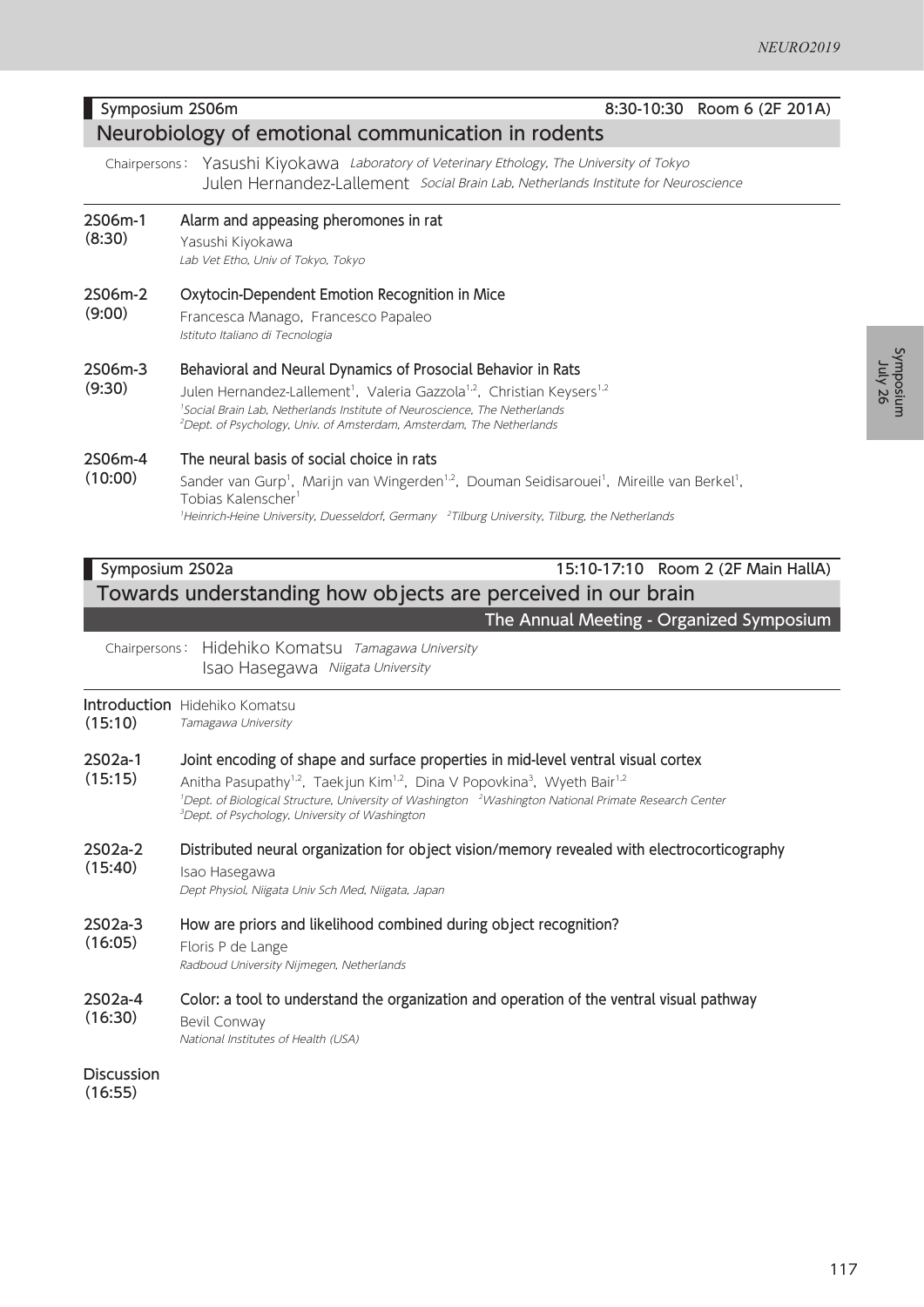### Symposium 2S03a 15:10-17:10 Room 3 (2F Main HallB) Bridging emotion and decision making: a view through neural circuits This symposium is held as part of a RIKEN symposium Chairpersons: Joshua Patrick Johansen RIKEN Center for Brain Science Anatol Kreitzer Gladstone Institutes/UCSF 2S03a-1 (15:10) The nature of dopamine signals during spatial navigation Naoshige Uchida Harvard University 2S03a-2 (15:34) Prefrontal-thalamic pathways involved in emotional regulation Stephen Maren Texas A&M University 2S03a-3 (15:58) Cerebral and systemic integration mechanisms to elicit the crisis-response state Reiko Kobayakawa, Ko Kobayakawa Kansai Medical University 2S03a-4 (16:22) Function of Basal Ganglia Circuitry in Motivation and Decision Making Anatol C Kreitzer Gladstone Institutes/UCSF

#### 2S03a-5 (16:46) Parallel brainstem-to-amygdala projections control aversive emotional learning Joshua P. Johansen RIKEN Center for Brain Science

# Symposium 2S04a 15:10-17:10 Room 4 (3F 301) Brain network dysfunction in Alzheimer's disease: a new potential target for future therapy

Chairpersons: Kei Igarashi University of California, Irvine Abid Hussaini Columbia University

### **Introduction** Kei M Igarashi<sup>1,2</sup>

| (15:10)            | <b>INCREASED IN THE READER</b><br><sup>1</sup> Department of Anatomy & Neurobiology, University of California, Irvine <sup>2</sup> JST PRESTO                                                                                                                              |
|--------------------|----------------------------------------------------------------------------------------------------------------------------------------------------------------------------------------------------------------------------------------------------------------------------|
| 2S04a-1<br>(15:13) | New Approaches to Alzheimer's: From Neural Deficits to Neural Stimulation<br>Annabelle C Singer<br>Georgia Institute of Technology & Emory University                                                                                                                      |
| 2S04a-2<br>(15:43) | Network abnormalities and interneuron dysfunction in Alzheimer disease<br>Jorge J Palop<br>University of California, San Francisco; Gladstone Institutes                                                                                                                   |
| 2S04a-3<br>(16:13) | Identifying neurons in the brain most vulnerable to Alzheimer's disease<br>Abid Hussaini<br>Columbia University Medical Center                                                                                                                                             |
| 2S04a-4<br>(16:43) | Impaired neural representation and gamma oscillations in the entorhinal-hippocampal circuit of<br>knock-in Alzheimer model<br>Kei M Igarashi <sup>1,2</sup><br><sup>1</sup> Department of Anatomy & Neurobiology, University of California, Irvine <sup>2</sup> JST PRESTO |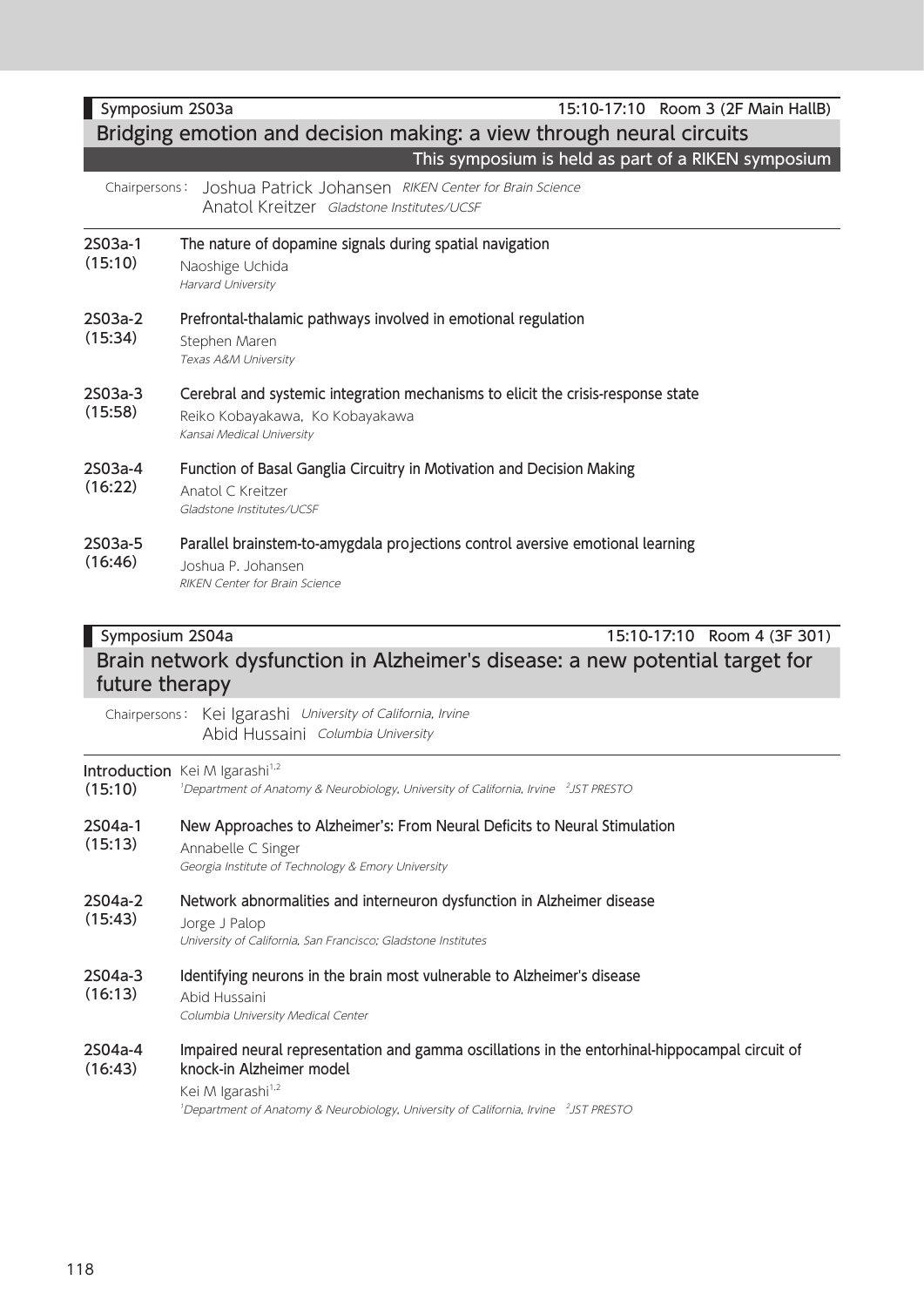Symposium Symposium<br>mulsoqmy26

|                    | Symposium 2S05a<br>15:10-17:10 Room 5 (3F 302)                                                                                                                                                                                                                |  |  |
|--------------------|---------------------------------------------------------------------------------------------------------------------------------------------------------------------------------------------------------------------------------------------------------------|--|--|
|                    | New trends in neruoimmunology<br>Symposium Organized by the Recipient of the 5th JSN Distinguished Investigator Award                                                                                                                                         |  |  |
|                    | Takashi Shichita Tokyo Metropolitan Institute of Medical Science<br>Chairpersons:<br>Kazuhiro Suzuki Osaka University                                                                                                                                         |  |  |
| (15:10)            | Introduction Takashi Shichita<br>Tokyo Metropolitan Institute of Medical Science                                                                                                                                                                              |  |  |
| 2S05a-1<br>(15:15) | Control of lymphocyte behaviors by adrenergic nerves<br>Kazuhiro Suzuki<br>Immunology Frontier Research Center, Osaka University, Osaka, Japan                                                                                                                |  |  |
| 2S05a-2<br>(15:35) | Excessive T cell activation in the absence of PD-1 affects behavior<br>Sidonia Fagarasan<br><b>RIKEN</b>                                                                                                                                                      |  |  |
| 2S05a-3<br>(15:55) | In situ imaging of monoamine localization and dynamics by mass spectrometry<br>Yuki Sugiura<br>Dept. Biochem, Sch of Med, Keio Univ, Tokyo                                                                                                                    |  |  |
| 2S05a-4<br>(16:15) | Dynamic homeostasis of epidermal sensory nerves and its breakdown during skin inflammation<br>Takaharu Okada <sup>1,2</sup><br><sup>1</sup> Lab for Tissue Dynamics, RIKEN IMS <sup>2</sup> Grad School of Med Life Sci, Yokohama City Univ, Yokohama, Japanb |  |  |
| 2S05a-5<br>(16:35) | Modulation of somatosensory information processing by the CNS immune cells microglia<br>Makoto Tsuda<br>Dept Life Innov, Grad Sch Pharm Sci, Kyusyu Univ, Fukuoka, Japan                                                                                      |  |  |
| 2S05a-6<br>(16:55) | Role of the innate immune system in cerebral post-ischemic sterile inflammation<br>Jun Tsuyama, Takashi Shichita<br>Stroke Renaissance, Tokyo Metro. Inst. Med. Sci.                                                                                          |  |  |

## Symposium 2S06a 15:10-17:10 Room 6 (2F 201A) Voltage imaging: What's New?

Chairpersons: Bernd Kuhn OIST Graduate University Takashi Tominaga Tokushima Bunri University

2S06a-1 (15:10) Simultaneous dendritic voltage and calcium imaging and somatic recording from Purkinje neurons in awake mice

> Bernd Kuhn, Christopher J. Roome Okinawa Institute of Science and Technology Graduate University

2S06a-2 (15:34) Uncovering functional development of the cerebellum by voltage imaging in zebrafish

Sachiko Tsuda Grad Sch Sci Engin, Saitama Univ, Saitama, Japan

- 2S06a-3 Genetically encoded voltage indicators and their application
- (15:58) Masayuki Sakamoto Grad Sch of Med, Univ Tokyo, Tokyo, Japan
- 2S06a-4 (16:22) Specialization of a voltage indicator for detection of subthreshold potentials towards dual voltage and calcium imaging in vivo.

Yuki Bando

Dept. Organ and Tissue Anatomy, Hamamatsu Univ. Sch. Medicine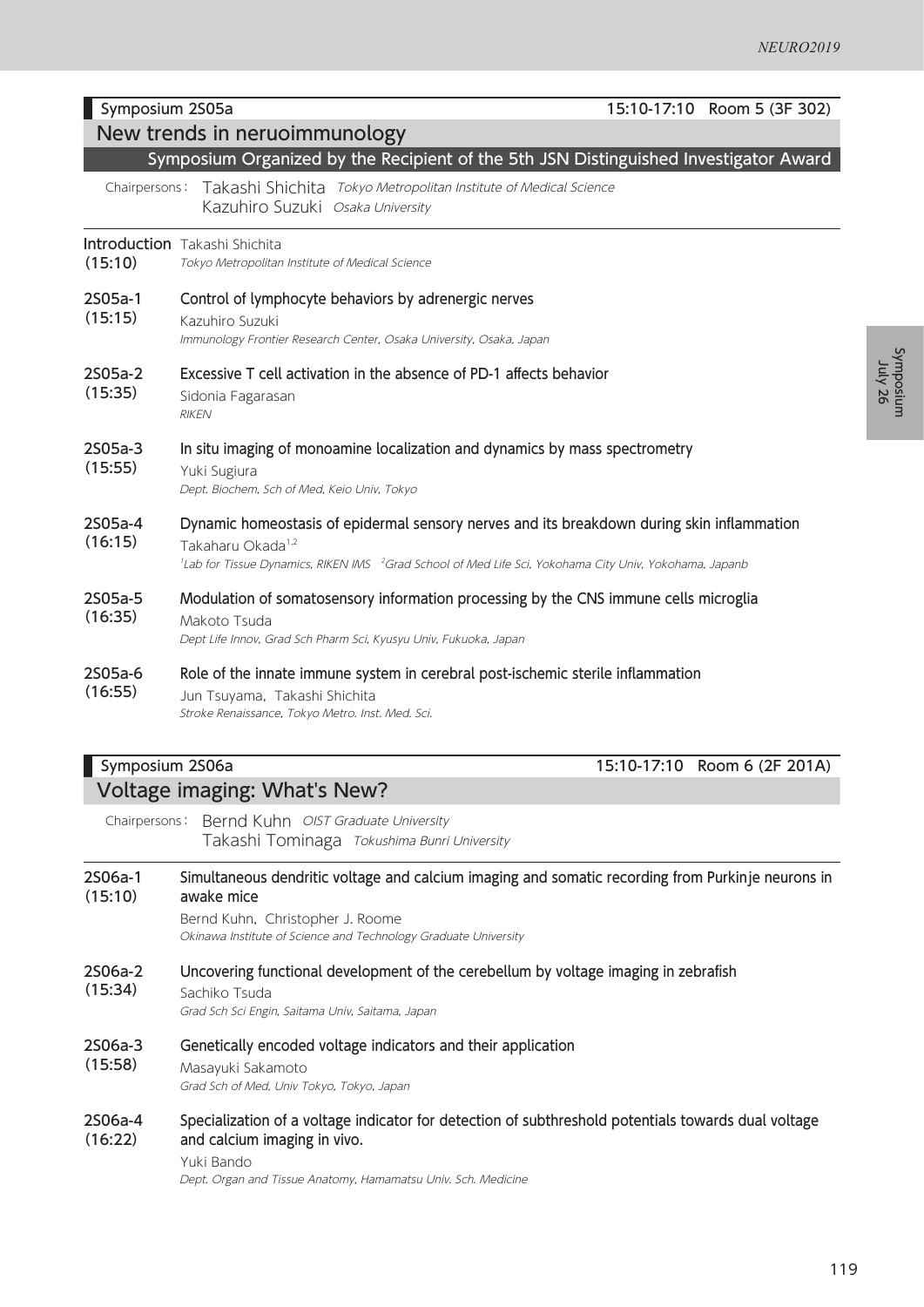#### 2S06a-5 (16:46) Optical recording of the real-time in vitro neural circuit dynamics: the voltage-sensitive dye (VSD) imaging and the fast intrinsic optical signal (FIOS)

Takashi Tominaga, Yoko Tominaga Inst. Neurosci., Tokushima Bunri Univ., Kagawa, Japan

### Symposium 2S07a 15:10-17:10 Room 7 (2F 201B) A new era of neuroscience with zebrafish Chairpersons: Koichi Kawakami National Institute of Genetics Masahiko Hibi Bioscience and biotechnology center, Nagoya Univ 2S07a-1 (15:10) Development and function of zebrafish cerebellar neural circuitry Masahiko Hibi<sup>1,2</sup>, Tsubasa Itoh<sup>1</sup>, Shinnosuke Yura<sup>1</sup>, Koji Matsuda<sup>1,2</sup>, Takashi Shimizu<sup>1,2</sup> <sup>1</sup>Div. of Biological Science, Grad. Sch. of Science, Nagoya Univ. <sup>2</sup>Bioscience and Biotechnology Center, Nagoya Univ., Nagoya 2S07a-2 (15:30) Spinal V1 neurons ensure selective patterns of motor neuron recruitment during locomotion Shin-ichi Higashishima, Yukiko Kimura National Institutes of Natural Sciences, ExCELLS 2S07a-3 (15:50) Neuronal architecture of a visual center that processes optic flow Fumi Kubo National Inst. of Genetics, Mishima, Japan 2S07a-4 (16:10) Neural circuit mechanisms underlying olfactory memory and motivated behavior in zebrafish Nobuhiko Miyasaka<sup>1</sup>, Yoshihiro Yoshihara<sup>1,2</sup> <sup>1</sup>Lab. for Systems Mol. Ethology, RIKEN CBS <sup>2</sup>RIKEN CBS-KAO Collaboration Center (BKCC), RIKEN CBS 2S07a-5 (16:30) Future state prediction errors guide active avoidance behavior by adult zebrafish. Makio Torigoe<sup>1</sup>, Tanvir Islam<sup>1,4</sup>, Hisaya Kakinuma<sup>1,4</sup>, Chi Chung Alan Fung<sup>2</sup>, Takuya Isomura<sup>3</sup>,

Hideaki Shimazaki<sup>3</sup>, Tazu Aoki<sup>1</sup>, Tomoki Fukai<sup>2</sup>, Hitoshi Okamoto<sup>1,4</sup> <sup>1</sup>Lab. for Neural Circuit Dynamics of Decision Making, RIKEN CBS <sup>2</sup>Lab. for Neural Coding and Brain Computing, RIKEN CBS <sup>3</sup>Lab. for Neural Computation and Adaptation, RIKEN CBS <sup>4</sup>RIKEN CBS-KAO Collaboration Center (BKCC), RIKEN CBS

#### 2S07a-6 The amygdalar and hippocampal functions in zebrafish

(16:50) Koichi Kawakami<sup>1,2</sup> <sup>1</sup>Lab. of Molec. and Dev. Biol., National Inst. of Genetics, Mishima, Japan <sup>2</sup>Dept. of Genetics, SOKENDAI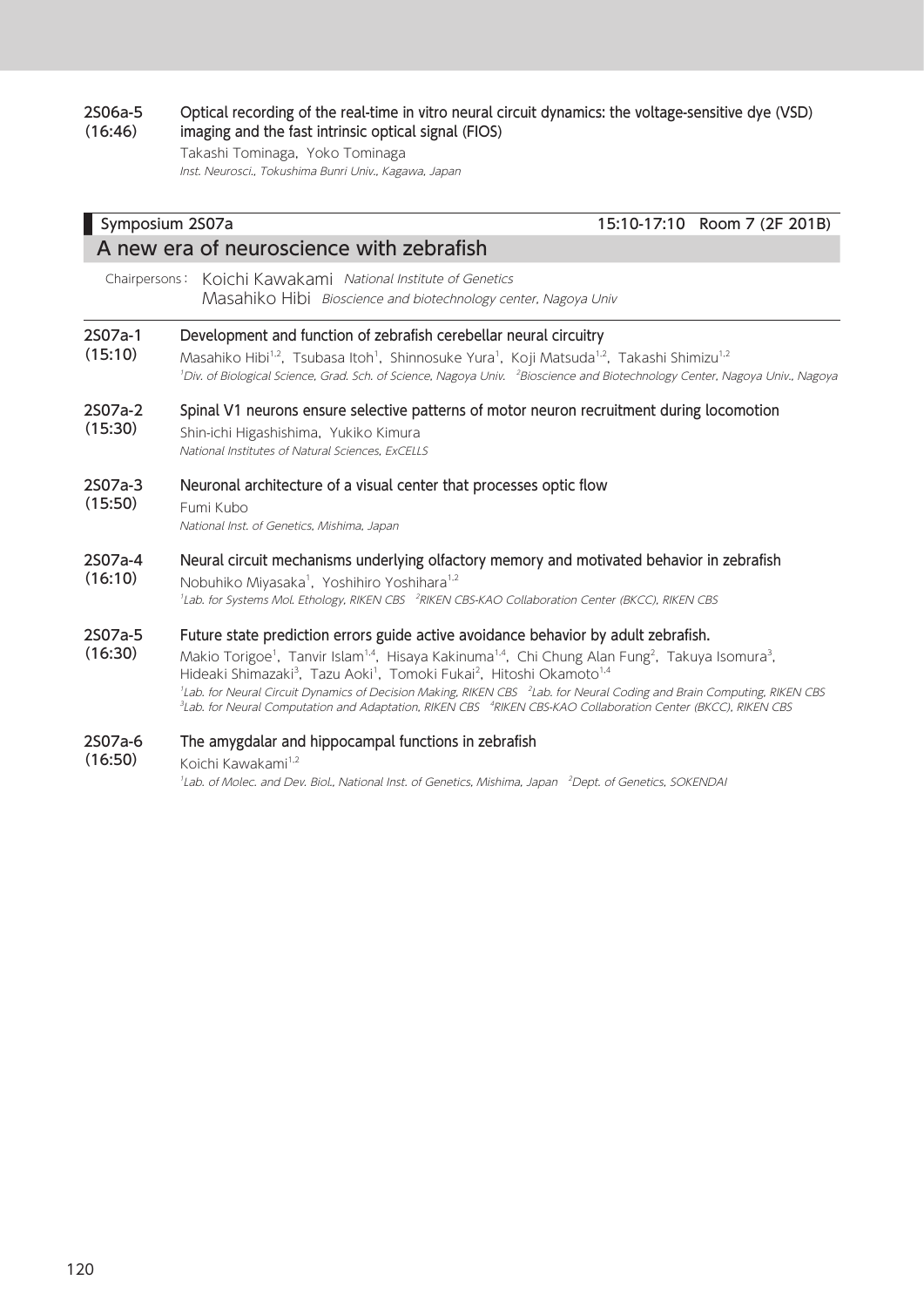# **Symposium Day 3 - July 27**

### Symposium 3S01m 8:45-10:45 Room 1 (4F International Conference Room) Exploring the origin of brain and central nervous system through monitoring the neural activity of the whole animal Chairpersons: Yuichi Iino Department of Biological Sciences, Graduate School of Science, The University of Tokyo Rafael Yuste Departments of Biological Sciences and Neuroscience, Columbia University Introduction Yuichi lino (8:45) Department of Biological Sciences, Graduate School of Science, The University of Tokyo 3S01m-1 (8:47) Origin of Central Nervous System implied by behavioral analysis and visual monitoring of neural activity in Hydra a member of phylum Cnidaria Hiroshi Shimizu<sup>1</sup>, Yukihiko Noro<sup>2</sup>, Katsuhiko Mineta<sup>1</sup>, Takashi Gojobori<sup>1</sup> <sup>1</sup>King Abdullah Univeristy of Science and Technology <sup>2</sup>Faculty of Science and Engineering Waseda University

- 3S01m-2 Breaking the Neural Code of a Cnidarian
- (9:08) Rafael Yuste Columbia University

#### 3S01m-3 (9:33) Exploring the information processing of neural network through whole-brain activity-imaging of C. elegans

Yu Toyoshima<sup>1</sup>, Hirofumi Sato<sup>1</sup>, Manami Kanamori<sup>1</sup>, Stephen Wu<sup>2</sup>, Moon-Sun Jang<sup>1</sup>, Yuko Murakami<sup>3</sup>, Suzu Oe<sup>3</sup>, Terumasa Tokunaga<sup>4</sup>, Osamu Hirose<sup>5</sup>, Sayuri Kuge<sup>3</sup>, Takayuki Teramoto<sup>3</sup>, Yuishi Iwasaki<sup>6</sup>, Ryo Yoshida<sup>2</sup>, Takeshi Ishihara<sup>3</sup>, Yuichi lino<sup>1</sup>

1 Dept Biol Sci, Univ of Tokyo, Tokyo, Japan

 Inst. of Statistical Mathematics, Research Organization of Information and Systems, Tokyo, Japan Dept. of Biol., Facl. of Sci., Kyushu Univ, Fukuoka, Japan Dept of Systems Design and Informatics, Facl of Computer Science and Systems Engineering, Kyushu Inst of Technology. Fukouka, Japan Faculty of Biological Science and Technology, Inst of Science and Engineering, Kanazawa Univ., Ishikawa, Japan Dept. of Mechanical Systems Engineering, College of Engineering, Ibaraki Univ., Ibaraki, Japan

#### 3S01m-4 (9:56) Embryonic development of the motor circuits in *Drosophila*: emergence of coordinated neural activities and the role of sensory feedback

Akinao Nose<sup>1,2</sup>, Xiangsunze Zeng<sup>1</sup>, Tappei Kawasaki<sup>1</sup>, Kengo Inada<sup>3</sup>, Hokto Kazama<sup>3</sup> <sup>1</sup>Dept. Comp Sci Eng, Univ Tokyo, Kashiwa, Japan <sup>2</sup>Dept. Physics, Univ Tokyo, Tokyo <sup>3</sup>Lab. for Circuit Mechanisms of Sensory Perception, RIKEN CBS

### 3S01m-5 Visualization of neuronal activity in prey capture behaviour in zebrafish larvae

(10:19) Akira Muto

National Institute of Genetics, Molecular and Developmental Biology

### **Summary** Rafael Yuste

(10:42) Columbia University

# Symposium 3S02m 8:45-10:45 Room 2 (2F Main HallA) Dissecting neural circuit basis of depression and bipolar disorder

Chairpersons: Tadafumi Kato RIKEN Center for Brain Science Hidenori Aizawa Dept Neurobiol, Sch Biomed Health Sci, Hiroshima Univ, Japan

### 3S02m-1 (8:45) Role of raphe nuclei and paraventricular thalamic nucleus in animal models of bipolar disorder Mie Kubota-Sakashita, Tadafumi Kato

Lab for Mol Dynam Mental Disord, RIKEN CBS, Saitama, Japan

### 3S02m-2 (9:10) Deciphering the heterogeneous symptoms of depression by the habenular pathways Hidenori Aizawa Dept Neurobiol, Sch Biomed Health Sci, Hiroshima Univ, Japan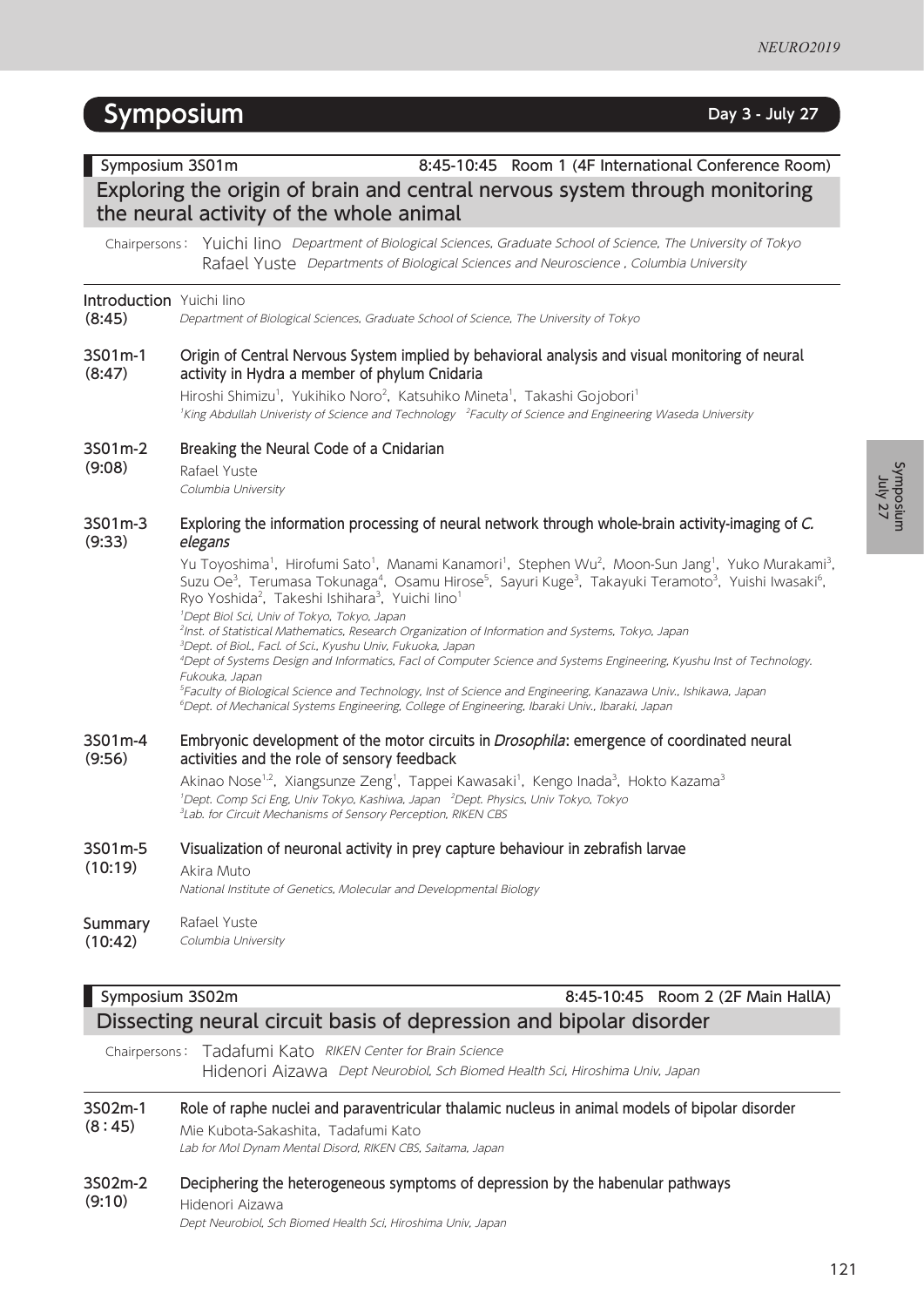#### 3S02m-3 (9:35) Molecular and neural mechanisms of stress susceptibility and resilience

Shusaku Uchida SK Project, MIC, Kyoto Univ Grad Sch of Medicine, Kyoto, Japan

### 3S02m-4 (10:00) Brain-wide neural oscillatory networks predict depression vulnerability Rainbo Hultman

University of Iowa

# **Discussion**

(10:25)

### Linking Neural Circuits and Function to Behaviour Chairpersons: Roger Marek Queensland Brain Institute, The University of Queensland, AU Angelo Tedoldi Queensland Brain Institute, The University of Queensland, AU Introduction Neural circuit that drives fear and its extinction (8:45) Roger Marek The University of Queensland 3S03m-1 VCAM1 Label a Subpopulation of Neural Stem Cells in Adult Hippocampus and Functional Link to (8:50) Spatial Memory  $TAC$ Xiao-Ling Hu<sup>1,2</sup>, Dan-Ying Wang<sup>1,2</sup>, An-Feng Luo<sup>1,2</sup>, Qing-Ran Bai<sup>4</sup>, Qin Shen<sup>4</sup>, Xiao-Min Wang<sup>1,2,3</sup> 1 School of Basic Medical Sciences, Capital Medical University, Beijing 100069, China; <sup>2</sup>Beijing Key Laboratory of Neural Regeneration and Repair, Capital Medical University, Beijing 100069, China; <sup>3</sup>Beijing Institute for Brain Disorders, Beijing 100069, China; 4 Brain and Spinal Cord Innovative Research Center of Tongji Hospital, School of Life Sciences and Technology Tongji University, Shanghai 200065, China 3S03m-2 Linking emotion to motion: an open cortico-basal ganglia loop allows limbic control over motor (9:15) output Sho Aoki<sup>1,2,3,4</sup>, Jared B Smith<sup>1</sup>, Hao Li<sup>1</sup>, Xunyi Yan<sup>1</sup>, Masakazu Igarashi<sup>2,4</sup>, Patrice Coulon<sup>5</sup>, Jeffery R Wickens<sup>2</sup>, Tom JH Ruigrok<sup>3</sup>, Xin Jin<sup>1</sup> <sup>1</sup>Salk Institute for Biological Studies <sup>2</sup>Okinawa Inst. of Science and Technology <sup>3</sup>Erasmus Medical Center Rotterdam <sup>4</sup> Japan Society for the Promotion of Science <sup>5</sup> Institut des Neurosciences de la Timone 3S03m-3 Neural circuit that drives fear and its extinction (9:45) Roger Marek The University of Queensland 3S03m-4 Ketamine, burst, glia and depression (10:10) Yan Yang, Hui Yi Cui, Ning Kang Sang, Yan Yi Dong  $TAC$ Zhejiang University Discussion (10:35)

Symposium 3S03m 8:45-10:45 Room 3 (2F Main HallB)

| Symposium 3S04m                                                    | 8:45-10:45 Room 4 (3F 301) |
|--------------------------------------------------------------------|----------------------------|
| New modes of neuronal translation regulation in health and disease |                            |

Chairpersons: Motomasa Tanaka RIKEN CBS Aaron Gitler Stanford University School of Medicine

### 3S04m-1 (8:45) Targeting RAN proteins improves phenotypes in C9orf72 BAC ALS/FTD mice Laura Ranum<sup>1</sup>, Lien Nyguen<sup>2</sup>, Fabio Montrasio<sup>3</sup>, Olgert Bardhi<sup>2</sup>, Shu Guo<sup>2</sup>, Solaleh Khoramian Tusi<sup>2</sup>, Katsuya Nakamura<sup>2</sup>, Monica Banez Coronel<sup>2</sup>, Nahum Sonenberg<sup>4</sup>, Jan Grimm<sup>3</sup>, Tao Zu<sup>2</sup> 1 Center for NeuroGenetics, Department of Molec. Genet. Microb. University of Florida <sup>2</sup>Center for NeuroGenetics, University of Florida <sup>3</sup>Neurimmune AG <sup>4</sup>McGill University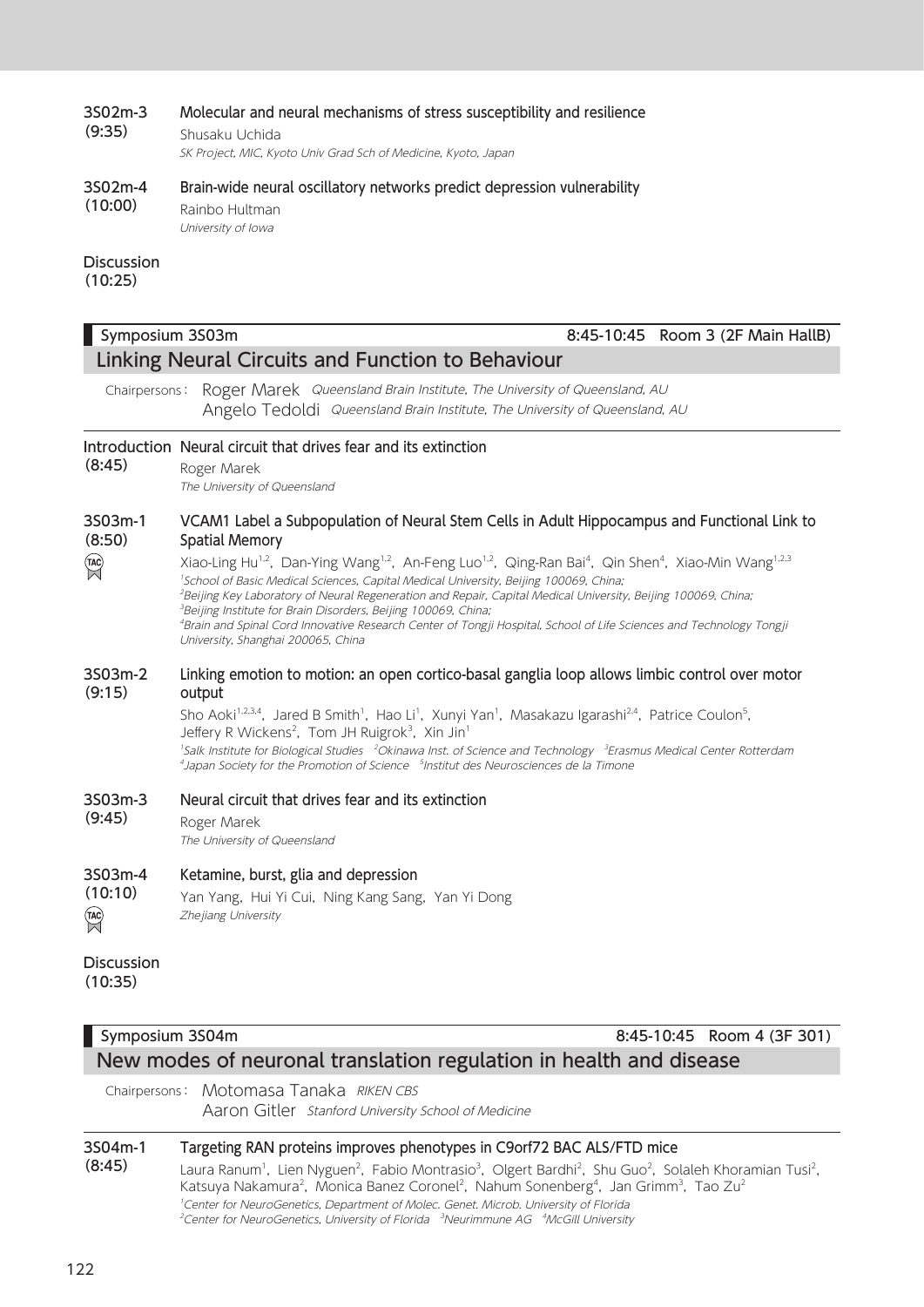#### 3S04m-2 Epitranscriptomics in Synapses

(9:10) Dan Ohtan Wang<sup>1</sup>, Kei lida<sup>2</sup>, Ikumi Oomoto<sup>1</sup>, Belinda Goldie<sup>3</sup>, Kelsey Martin<sup>4</sup>, Matteo Pelligrini<sup>4</sup> <sup>1</sup>iCeMS, Kyoto University <sup>- 2</sup>Kyoto University, School of Medicine <sup>- 3</sup>Monash University, Australia 4 University of California, Los Angles, USA

#### 3S04m-3 (9:35) RNG105 (caprin1) establishes dendritic mRNA localization and is essential for long-term memory formation

Nobuyuki Shiina<sup>1,2,3</sup>

<sup>1</sup>National Inst. for Basic Biology, Aichi, Japan <sup>2</sup>ExCELLS <sup>3</sup>The Grad. Univ. for Advanced Studies (SOKENDAI), Okazaki, Japan

3S04m-4 (10:00) Impaired mRNA translation and mental function by protein aggregation in neuropsychiatric disorders Motomasa Tanaka Lab. for Protein Conformation Diseases, RIKEN CBS

3S04m-5 (10:20) RPS25 regulates RAN translation of C9orf72 repeat expansions Aaron D. Gitler Stanford University

| Symposium 3S05m                                             | 8:45-10:45 Room 5 (3F 302)                                                                                                                                           |  |
|-------------------------------------------------------------|----------------------------------------------------------------------------------------------------------------------------------------------------------------------|--|
| Brain-state dynamics underlying consciousness and cognition |                                                                                                                                                                      |  |
| Chairpersons:                                               | Sakiko Honjoh University of Tsukuba, International Institute for Integrative Sleep Medicine<br>Akihiro Yamanaka Nagoya University, Department of Neuroscience II     |  |
| 3S05m-1<br>(8:45)                                           | Functional identification involved in the regulation of sleep/wakefulness brain state change<br>Akihiro Yamanaka<br>Res Inst Envron Med, Nagoya Univ                 |  |
| 3S05m-2<br>(9:05)                                           | Hippocampal information processing across sleep/wake cycles<br>Kenji Mizuseki<br>Osaka City University Graduate School of Medicine, Osaka, Japan                     |  |
| 3S05m-3<br>(9:25)                                           | Consciousness and Brain Complexity: an exploration across scales and models<br>Marcello Massimini<br>University of Milan                                             |  |
| 3S05m-4<br>(9:55)                                           | Vigilance state-dependent thalamocortical activity dynamics<br>Sakiko Honjoh<br>International Institute for Sleep Medicine, Univ of Tsukuba, Tsukuba, Ibaraki, Japan |  |
| 3S05m-5<br>(10:15)                                          | Single Neuron Studies of the Preconscious Self<br><b>Itzhak Fried</b><br>University of California, Los Angeles, Department of Neurosurgery                           |  |

### **Symposium 3S06m** 8:45-10:45 Room 6 (2F 201A) Neuro-Immune Crosstalk: Its role in the pathogenesis and perspectives for novel therapies

Chairpersons: Makoto Urushitani Department of Neurology, Shiga University of Medical Science Takashi Yamamura National Institute of Neuroscience, NCNP

Introduction Takashi Yamamura

(8:45) National Institute of Neuroscience, NCNP

- 3S06m-1 Using the brain to boost immunity and fight cancer
- (8:49) Asya Rolls Technion- Israel Institute of Technology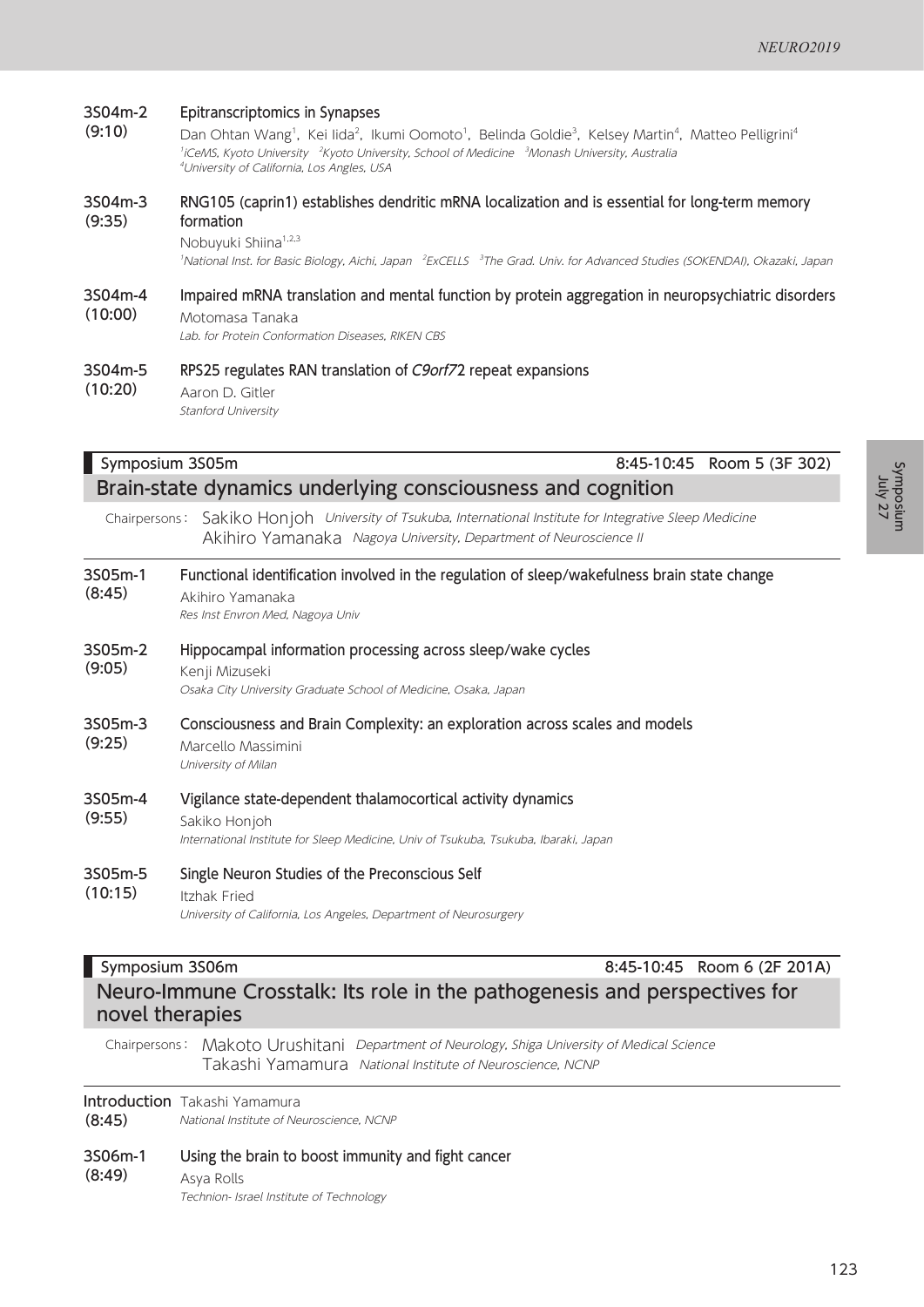### 3S06m-2 (9:18) Immunological aspects of a possible biomarker and therapeutic target for secondary progressive multiple sclerosis Shinji Oki Dept. Immunol., National Center of Neurology and Psychiatry, National Inst. of Neuroscience 3S06m-3 (9:47) Elimination of TDP-43 inclusions linked to amyotrophic lateral sclerosis by a misfolding-specific intrabody Makoto Urushitani Dept Neurol, Shiga Univ of Med Sci 3S06m-4  $(10:16)$ Harnessing the immune system to combat age-related dementia and Alzheimer's disease Michal Schwartz Neurobiology, Weizmann Institute of Science Symposium 3S02a 14:20-16:20 Room 2 (2F Main HallA) Neuroinflammation and the Blood Brain Interface: New findings in brain pathology Chairpersons: Atsuyoshi Shimada Kyorin University Faculty of Health Sciences Keith W. Kelley Department of Animal Sciences in College of ACES, University of Illinois at Urbana-Champaign **Introduction** Keith W. Kelley (14:20) Department of Animal Sciences in College of ACES, University of Illinois at Urbana-Champaign 3S02a-1 (14:25) Regulating Neurological Disorders via the Meningeal Lymphatic System Antoine Louveau<sup>1</sup>, Jonathan Kipnis<sup>2</sup> <sup>1</sup>Lerner Research Institute Cleveland Clinic <sup>2</sup>University of Virginia 3S02a-2 (14:55) The Neuroimmune Axes of the Blood-brain Interface William Allen Banks Veterans Affairs and U of Washington - Seattle 3S02a-3 (15:25) Meningeal and capillary mediation of brain inflammation Mike Dragunow University of Auckland 3S02a-4 (15:55) Histological architecture underlying brain-immune cell-cell interactions Atsuyoshi Shimada Kyorin University Faculty of Health Sciences Symposium 3S03a 14:20-16:20 Room 3 (2F Main HallB) Novel circuits for the control of emotion linked with psychiatric disorders

Chairpersons: Satoshi Kida Department of Bioscience, Tokyo University of Agriculture Mazen Kheirbek Department of Psychiatry, University of California San Francisco

### Introduction Satoshi Kida

| (14:20)            | Dept. of Bioscience, Tokyo Univ. of Agriculture, Tokyo                                                                                                                                                                                                                               |
|--------------------|--------------------------------------------------------------------------------------------------------------------------------------------------------------------------------------------------------------------------------------------------------------------------------------|
| 3S03a-1<br>(14:21) | Dissecting Locus Coeruleus Noradrenergic Circuits in Stress and Anxiety<br>Michael R Bruchas <sup>1</sup> , Andrew Luskin <sup>1</sup> , Kelsey Barcomb <sup>2</sup> , Chris Ford <sup>2</sup><br><sup>1</sup> University of Washington <sup>2</sup> University of Colorado - Denver |
| 3S03a-2<br>(14:45) | Regulation of reconsolidation and extinction by fear memory engrams<br>Satoshi Kida<br>Dept. of Bioscience, Tokyo Univ. of Agriculture, Tokyo                                                                                                                                        |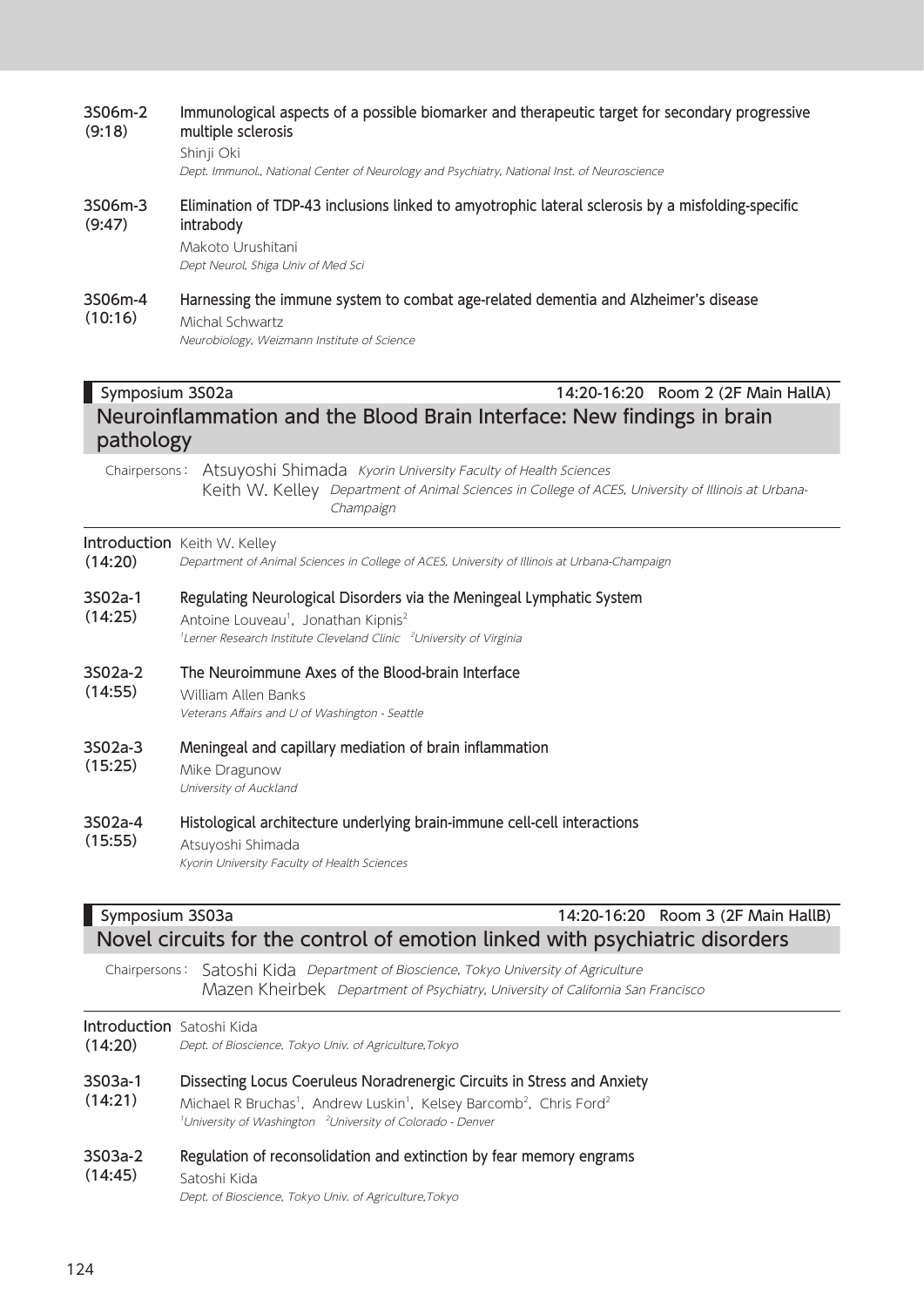#### 3S03a-3 (15:08) Prefrontal cortex and midline thalamic output circuits guide reward seeking through divergent cue encoding

Garret Stuber University of Washington

#### 3S03a-4 Neural Circuit Mechanism of Social Hierarchy

(15:32) Hailan Hu Zhejiang University

#### 3S03a-5 Memory codes in the dentate gyrus

(15:56) Mazen Kheirbek University of California, San Francisco

### Symposium 3S04a 14:20-16:20 Room 4 (3F 301) Non-linguistic bases of language and its acquisition: Music, Mathematics, Executive Function, Information Technology, and Social Cognition

Chairpersons: Motoaki Sugiura Tohoku University Adam Tierney Birkbeck, University of London

#### 3S04a-1 Auditory processing and second language acquisition

- (14:20) Adam Tierney<sup>1</sup>, Magdalena Kachlicka<sup>1</sup>, Hui Sun<sup>1</sup>, Kazuya Saito<sup>2</sup> <sup>1</sup>Birkbeck College <sup>2</sup>University College London
- 3S04a-2 (14:50) Neural mechanisms of hierarchical structure building in language and mathematics Michiru Makuuchi National Rehabilitation Center for Persons with Disabilities
- 3S04a-3 (15:20) Neurocognitive Correlates of Scientific Text Comprehension: Individual Differences in Executive Functions, Electronic Device Usage and Reading Habits

Chun-Ting Hsu<sup>1,2</sup>, Roy Clariana<sup>3</sup>, Benjamin Schloss<sup>2</sup>, Ping Li<sup>2</sup> <sup>1</sup>Kyoto University <sup>2</sup>Dept Psychology, Pennsylvania State University, USA 3 Dept Learning and Performance Systems, Pennsylvania State University, USA

#### 3S04a-4 (15:50) The role of social cognition in language learning

Hyeonjeong Jeong Tohoku University

### Symposium 3S05a 14:20-16:20 Room 5 (3F 302) Molecular mechanisms for making species-specific neuronal circuits

Sponsored by Grant-in-Aid for Scientific Research on Innovative Areas "Interplay of developmental clock and extracellular environment in brain formation"

Chairpersons: Tadashi Nomura Developmental Neurobiology, Kyoto Prefectural University of Medicine Chiaki Ohtaka-Maruyama Tokyo Metropolitan Institute of Medical Science

### Introduction Patterns of neuronal migration and the evolution of mammalian-type neocortical architecture (14:20) Tadashi Nomura Dev Neurobiol. Kyoto Pref Univ Med 3S05a-1 (14:25) Patterns of neuronal migration and the evolution of mammalian-type neocortical architecture Tadashi Nomura Dev Neurobiol. Kyoto Pref Univ Med

3S05a-2 (14:48) The neural basis underlying species-specific courtship behavior in Drosophila subobscura Ryoya Tanaka<sup>1</sup>, Tomohiro Higuchi<sup>2,3</sup>, Soh Kohatsu<sup>3</sup>, Kosei Sato<sup>3</sup>, Takeshi Awasaki<sup>4</sup>, Daisuke Yamamoto<sup>3</sup>

<sup>1</sup>Nagoya University <sup>2</sup>Tohoku University <sup>3</sup>Advanced ICT Research Institute <sup>4</sup>Kyorin University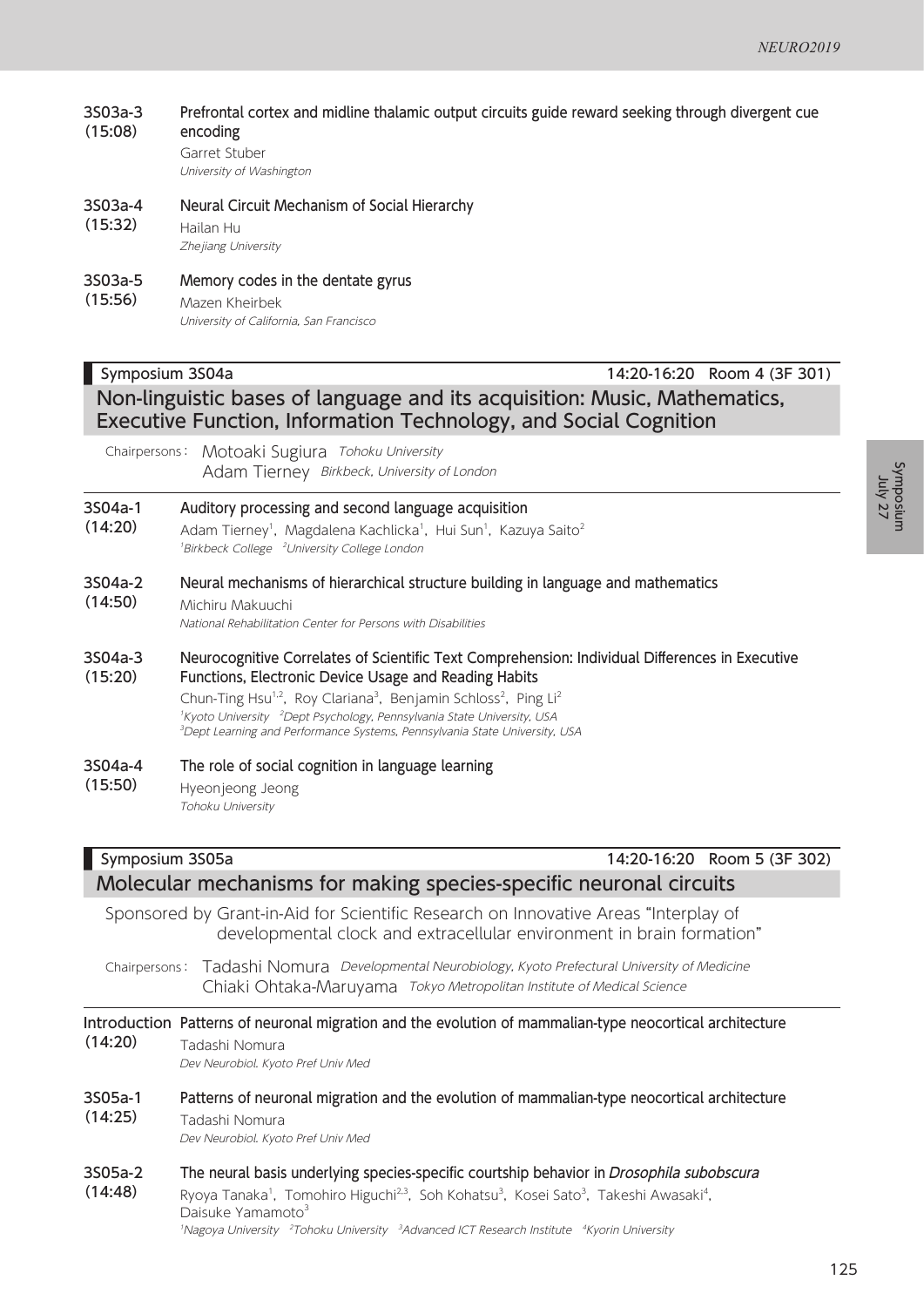#### 3S05a-3 (15:11) A novel function of subplate neurons in radial migration and its implication in the evolution of mammalian neocortical layer structure

### Chiaki Maruyama

Neural Network Project, Tokyo Metropolitan Inst. of Medical Science, Tokyo, Japan

#### 3S05a-4 (15:34) Mechanisms regulating the formation of commissural projections in human, mouse and marsupial brain development

Linda J Richards<sup>1,2</sup>, Rodrigo Suarez<sup>1</sup>, Tobias Bluett<sup>1</sup>, Annalisa Paolino<sup>1</sup>, Laura R Fenlon<sup>1</sup>, Laura Morcom<sup>1</sup>, Ilan Gobius<sup>1</sup>, Peter Kozulin<sup>1</sup>, Ryan Dean<sup>1</sup>, Timothy J Edwards<sup>1,3</sup> <sup>1</sup>The University of Queensland, Queensland Brain Institute <sup>2</sup>The University of Queensland, School of Biomedical Sciences <sup>3</sup>The University of Queensland, Faculty of Medicine

#### 3S05a-5 (15:57) CORTICAL LAYER WITH NO KNOWN FUNCTION

Zoltan Molnar University of Oxford

### Symposium 3S06a 14:20-16:20 Room 6 (2F 201A) Retinal plasticity over time scales: Hibernation, circuit reorganization, and synaptic modulation

Sponsored by Center for Systems Vision Science Ritsumeikan University/Ritsumeikan Global Innovation Research Organization MEXT-Supported Program for the Strategic Research Foundation at Private Universities

Chairpersons: Chieko Koike Ritsumeikan University, School of Pharmaceutical Science Steve DeVries Northwestern University, Feinberg School of Medicine

**Introduction** Chieko Koike (14:20) Northwestern University

- 3S06a-1 Seeing in the cold – vision and hibernation
- (14:25) Wei Li

National Institutes of Health, NIH

#### 3S06a-2 Restoration of selective connectivity in adult mammalian retina

(14:55) Alexander Sher

Santa Cruz Institute for Particle Physics, University of California Santa Cruz

- 3S06a-3 Mechanisms of fast adaptation at the mammalian cone photoreceptor synapse
- (15:25) Steven H DeVries Northwestern University

#### 3S06a-4 Normal and pathological states generated by dynamical properties of the retinal circuit

#### (15:55) Katsunori Kitano

Dept. of Information Science and Engineering, Ritsumeikan Univ.

#### 3S06a-5 Rapid and coordinated processing of global motion images by local clusters of retinal ganglion cells

(16:05) Masao Tachibana<sup>1,4</sup>, Akihiro Matsumoto<sup>2,3,4</sup> <sup>1</sup>Research Organization of Science and Technology, Ritsumeikan Univ, Shiga, Japan <sup>2</sup>Global Innovation Research Organization, Ritsumeikan Univ, Shiga, Japan 3 DANDRITE, Dep Biomedicine, Aarhus Univ, Aarhus, Denmark 4 Dept. Psychol, Grad Sch Hum and Soc, Univ of Tokyo, Tokyo, Japan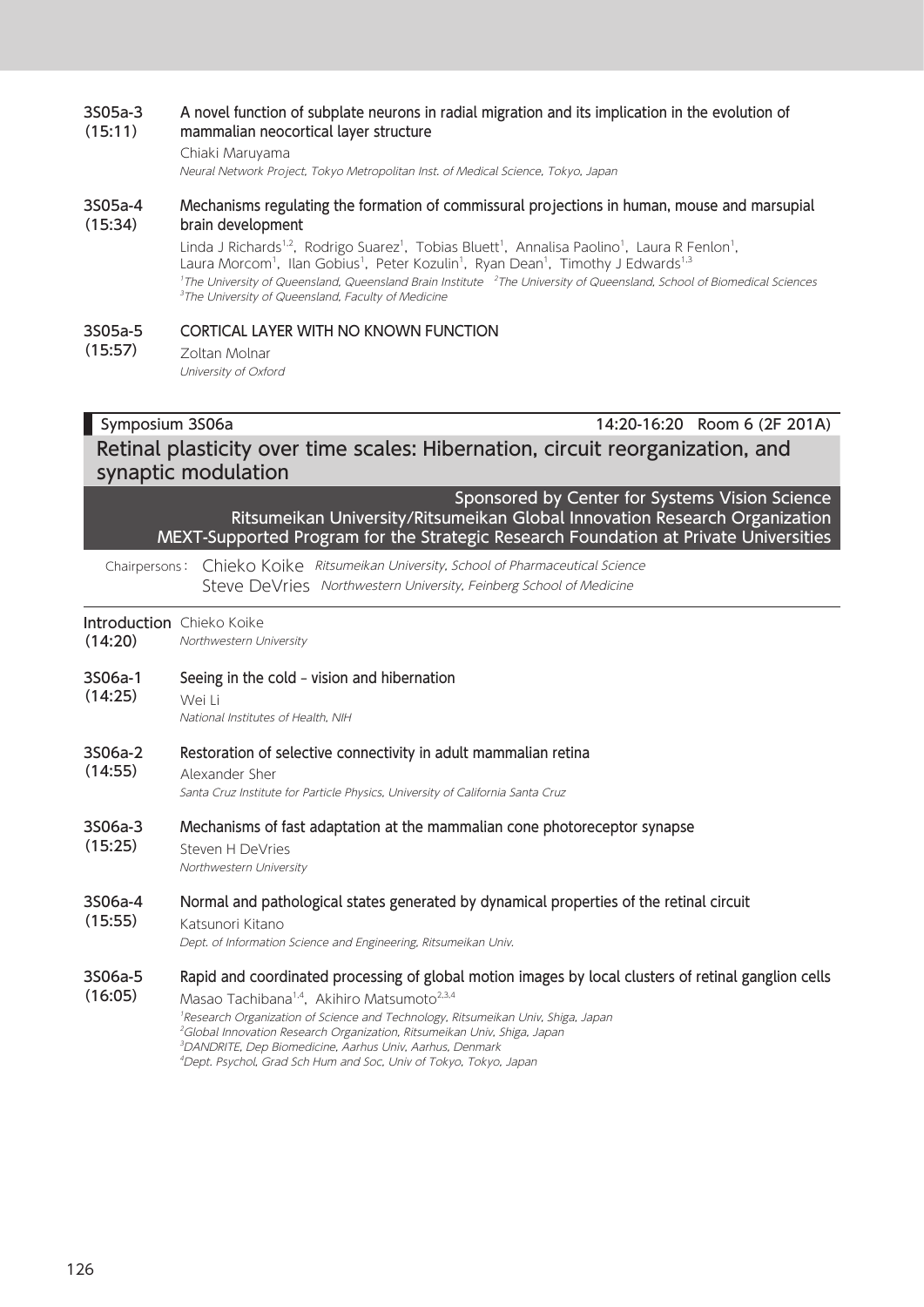Symposium anisodurk<br>July 27

### Symposium 3S01e 16:30-18:30 Room 1 (4F International Conference Room) Brain-gut axis: the cutting edge Elsevier/NSR Symposium Chairpersons: Takefumi Kikusui Azabu University Shelly A. Buffington Baylor College of Medicine Introduction Takefumi Kikusui (16:30) Azabu University (16:40) Host-microbe interactions regulating synaptic plasticity and behavior Shelly A Buffington<sup>1,2,3</sup> 1 Department of Neuroscience, Cell Biology, & Anatomy, University of Texas Medical Branch, Galveston, TX, USA 2 Recent Affiliation: Department of Neuroscience, Baylor College of Medicine, Houston, TX, USA <sup>3</sup>Recent Affiliation: Memory and Brain Research Center, Baylor College of Medicine, Houston, TX, USA 3S01e-2 (17:05) PSYCHONEUROIMMUNOLOGY AND GUT MICROBES Paul Forsythe McMaster University (17:30) Gut microbiota and the pathogenesis of multiple sclerosis Takashi Yamamura Depat Immunol, National Institute of Neuroscience, NCNP 3S01e-4 (17:55) Gut Microbiota and Brain-Gut Interactions in Irritable Bowel Syndrome Shin Fukudo Department of Behavioral Medicine, Tohoku University Graduate School of Medicine

### Symposium 3S02e 16:30-18:30 Room 2 (2F Main HallA) New understanding of functions of basal ganglia in health and disease

Chairpersons: Toshikuni Sasaoka Center for Bioresource-based Researches, Brain Research Institute, Niigata University Atsushi Nambu National Institute for Physiological Sciences, National Institutes for Natural Sciences

| 3S02e-1<br>(16:30) | The striatal function in the rhythmical stepping of mice<br>Takashi Kitsukawa<br>Graduate school of frontier biosciences, Osaka University                                                                                                                                                                                         |
|--------------------|------------------------------------------------------------------------------------------------------------------------------------------------------------------------------------------------------------------------------------------------------------------------------------------------------------------------------------|
| 3S02e-2<br>(16:54) | Abnormal information processing through the cortico-basal ganglia pathways is responsible for<br>parkinsonian symptoms<br>Satomi Chiken <sup>1,2</sup> , Atsushi Nambu <sup>1,2</sup><br><sup>1</sup> Div System Neurophysiol, Natl Inst Physiological Sci, Okazaki, Japan <sup>2</sup> Dept Physiol Sci, SOKENDAI, Okazaki, Japan |
| 3S02e-3<br>(17:18) | Chemogenetic and pharmacological deconstruction of hypokinesia and dyskinesia in Parkinson<br>models<br>M. Angela Cenci Nilsson<br>Dept. Experimental Medical Science, Lund University, Lund, Sweden                                                                                                                               |
| 3S02e-4<br>(17:42) | Morphological backgrounds of levodopa-induced dyskinesias<br>Masahiko Tomiyama<br>Dept Neurol, Hirosaki Univ, Hirosaki, Japan                                                                                                                                                                                                      |
| 3S02e-5<br>(18:06) | Mutations in CalDAG-GEFI lead to motor and psychomotor symptoms in multiple species including<br>human.<br>Ann M. Graybiel<br>McGovern Institute for Brain Research, Massachusetts Institute of Technology (MIT)                                                                                                                   |

### 3S01e-1

### 3S01e-3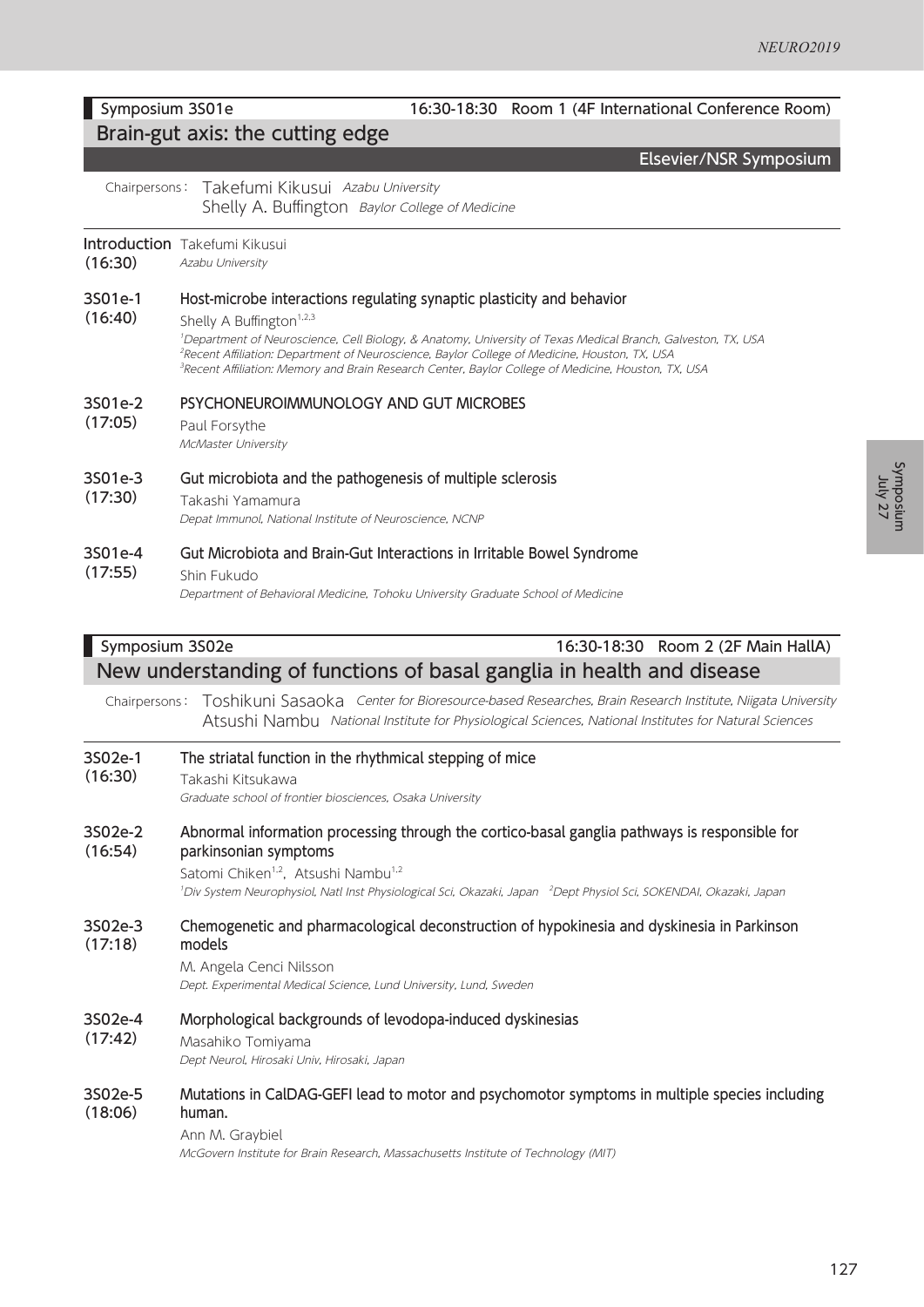### Chairpersons: Takashi Yamaguchi New York University Neuroscience Institute Aki Takahashi Laboratory of Behavioral Neuroendocrinology, University of Tsukuba Introduction Interplay between immune system and aggressive behavior (16:30) Takashi Yamaguchi Neurosci Inst, New York Univ. Sch. of Medicine, New York, USA 3S03e-1 (16:34) Dichotomic control of limbic-hypothalamic linkages for innate social behaviors Takashi Yamaguchi, Dayu Lin Neurosci Inst, New York Univ. Sch. of Medicine, New York, USA 3S03e-2 (17:03) Interplay between immune system and aggressive behavior Aki Takahashi Laboratory of Behavioral Neuroendocrinology, University of Tsukuba, Japan 3S03e-3 (17:32) Hypothalamic control of aggressive motivation and action Annegret L Falkner Princeton Neuroscience Institute, Princeton University 3S03e-4 (18:01) Behavioral examination framework for parental behavior components in rodents, non-human primates and humans Kumi O. Kuroda Lab for Affiliative Social Behavior, RIKEN Center for Brain Science, Saitama, Japan Symposium 3S04e 16:30-18:30 Room 4 (3F 301) Super crosstalk of metabolism and information processing

Chairpersons: Ko Matsui Tohoku University Kenji F. Tanaka Keio University

| 3S04e-1<br>(16:30) | Astrocytic control of neuronal information processing and disease<br>Ko Matsui<br>Super-network Brain Physiology, Grad Sch of Life Sci, Tohoku Univ, Miyagi, Japan                                                                                                                                                                                  |
|--------------------|-----------------------------------------------------------------------------------------------------------------------------------------------------------------------------------------------------------------------------------------------------------------------------------------------------------------------------------------------------|
| 3S04e-2<br>(16:50) | The role of innate immunity and lipid metabolism in ischemic stroke<br>Takashi Shichita<br>Stroke Rennaisance Project, Tokyo Metro Inst Med Sci, Tokyo, Japan                                                                                                                                                                                       |
| 3S04e-3<br>(17:10) | In vivo optical recording reveal state-dependent intracellular ATP dynamics in neurons<br>Akiyo Natsubori<br>Sleep Disorders Proj, Tokyo Metropolitan Institute of Medical Science, Tokyo, Japan                                                                                                                                                    |
| 3S04e-4<br>(17:30) | Regional blood flow regulation by optogenetics<br>Kenji Tanaka<br>Dept. Neuropsychiat, Keio Univ Sch of Med, Tokyo, Japan                                                                                                                                                                                                                           |
| 3S04e-5<br>(17:50) | Dynamics of energy metabolites in brain cells.<br>Johannes Hirrlinger <sup>1,2</sup> , Andrea Trevisiol <sup>2</sup> , Ulrike Winkler <sup>1</sup> , Susanne Kohler <sup>1</sup><br><sup>1</sup> University of Leipzig, Carl-Ludwig-Institute for Physiology<br><sup>2</sup> Max-Planck-Institute for Experimental Medicine, Dept. of Neurogenetics |

### Symposium 3S03e 16:30-18:30 Room 3 (2F Main HallB)

### The neurobiology of dynamic innate social behaviors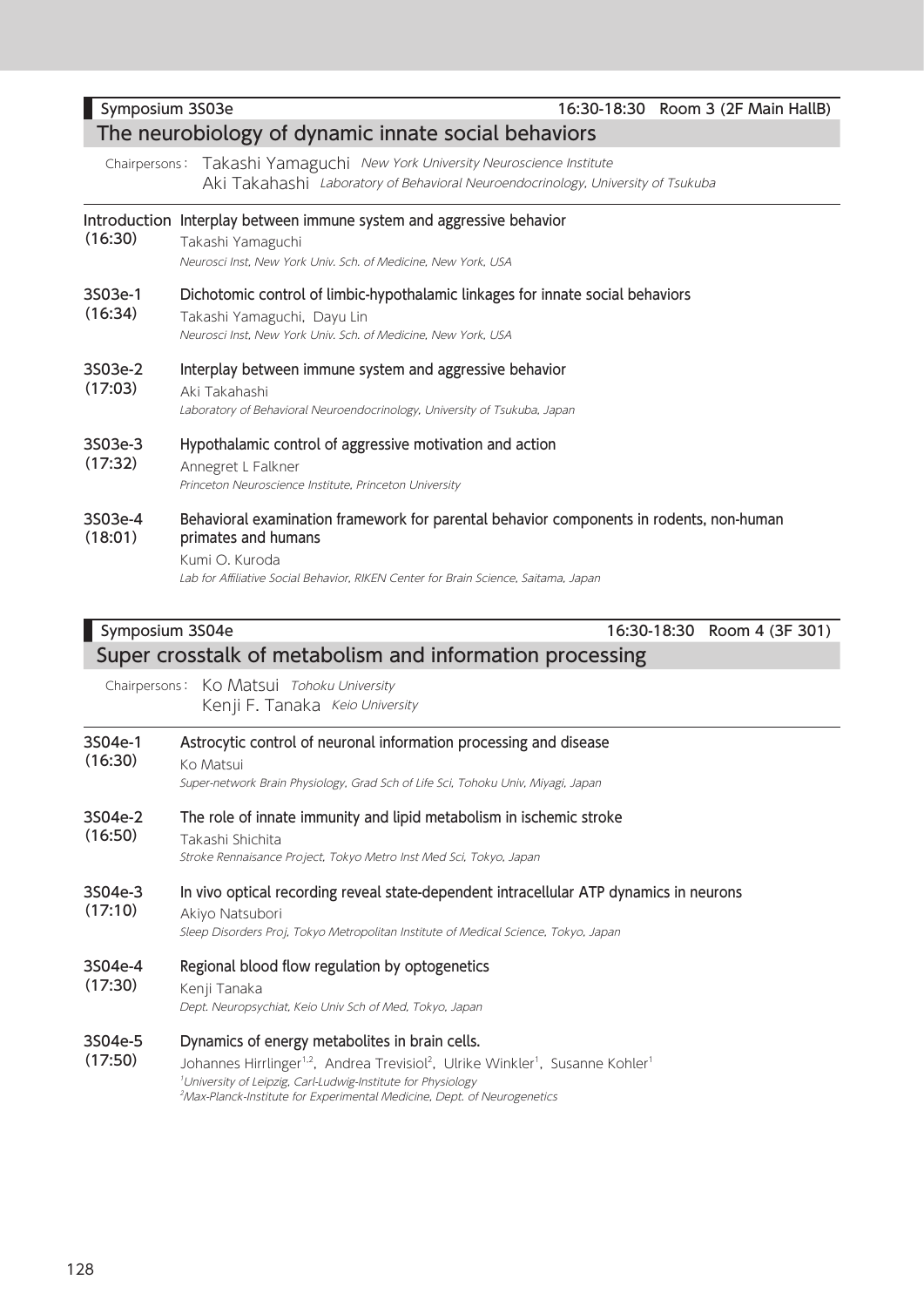## Interpretation of human brain mechanisms and drug discovery using leadingedge stem cell technologies

Chairpersons: Mitsuru Ishikawa Dept. Physiology, Keio University School of Medicine Yu-Wen Alvin Huang Stanford University Scholl of Medicine

#### 3S05e-1 (16:30) ApoE2, E3 and E4 differentially activate MAP-kinase signaling to regulate amyloid- $β$  secretion and synapse formation paralleling their role in Alzheimer's disease

Yu-Wen Alvin Huang Stanford University School of Medicine

#### 3S05e-2 Staged Dysregulation of Cortical Development Underlies Psychoses

(16:55) Tomoyo Sawada<sup>1,2,3</sup>, Thomas E Chater<sup>4</sup>, Yohei Sasagawa<sup>5</sup>, Mika Yoshimura<sup>5</sup>, Noriko Fujimori<sup>3</sup>, Kaori Tanaka<sup>5</sup>, Yukiko Goda<sup>4</sup>, Itoshi Nikaido<sup>5,6</sup>, Tadafumi Kato<sup>3</sup> <sup>1</sup>Lieber Inst. for Brain Development, Baltimore, USA <sup>2</sup>Dept Neurology, Johns Hopkins Univ Sch of Med, Balrimore, USA 3 Lab for Mol Dynamics of Mental Dis, RIKEN CBS, Saitama, Japan 4 Lab for Synaptic Plasticity and Connectivity, RIKEN CBS, Saitama, Japan 5 Lab for Bioinformatics Res, RIKEN BDR, Saitama, Japan 6 Sch of Integrative and Global Majors, Univ of Tsukuba, Ibaraki, Japan

### 3S05e-3 Detecting somatic variations in human brain cells at single cell level

(17:20) Miki Bundo<sup>1,2</sup>, Tadafumi Kato<sup>3</sup>, Kazuya Iwamoto<sup>1</sup> <sup>1</sup>Dept. Mol Brain, Kumamoto Univ, Kumamoto <sup>2</sup>PRESTO JST <sup>3</sup>Lab. for Mol. Dynamics of Mental Disorders, RIKEN CBS

#### 3S05e-4 (17:45) Why do we need translational research of psychiatric disorders using human directly induced neuronal (iN) cells?

Noriaki Sagata, Takahiro A Kato Dept Neuropsych, Kyushu Univ, Fukuoka, Japan

#### 3S05e-5 (18:10) Cellular Modeling of a Neurodevelopmental Disorder using Functionally Matured Human Excitatory / Inhibitory Neurons

Mitsuru Ishikawa, Hideyuki Okano Dept Physiol, Keio Univ Sch Med, Tokyo, Japan

### Symposium 3S06e 16:30-18:30 Room 6 (2F 201A) Technological advances of ultra-high field MRI in Neuroscience and the future direction of laminar/columnar functional MRI

Chairpersons: Jiajia Yang Graduate School of Interdisciplinary Science and Engineering in Health Systems, Okayama University, Japan

Laurentius Huber Section on Functional Imaging Methods, National Institute of Mental Health, USA

### Introduction Jiajia Yang

(16:30) Graduate School of Interdisciplinary Science and Engineering in Health Systems, Okayama University, Japan

#### 3S06e-1 Brain microstructure and function using ultra high field MRI

(16:36) Masaki Fukunaga<sup>1,2</sup>

> 1 Div. of Cerebral Integration, National Inst. for Physiological Sciences, JAPAN 2 School for Life science, SOKENDAI (The Graduate University for Advanced Studies), JAPAN

#### 3S06e-2 Challenges and opportunities for laminar imaging using Gradient-echo BOLD signal

(17:02) Kamil Uludag<sup>1,2</sup>

1 Koerner Scientist in MR Imaging, Department of Medical Biohysics, University of Toronto 2 Sungkyunkwan University, Department of Biomedical Engineering and Institute for Basic Science (IBS), Seobu-ro 2066, Jangan-gu, Suwon, Korea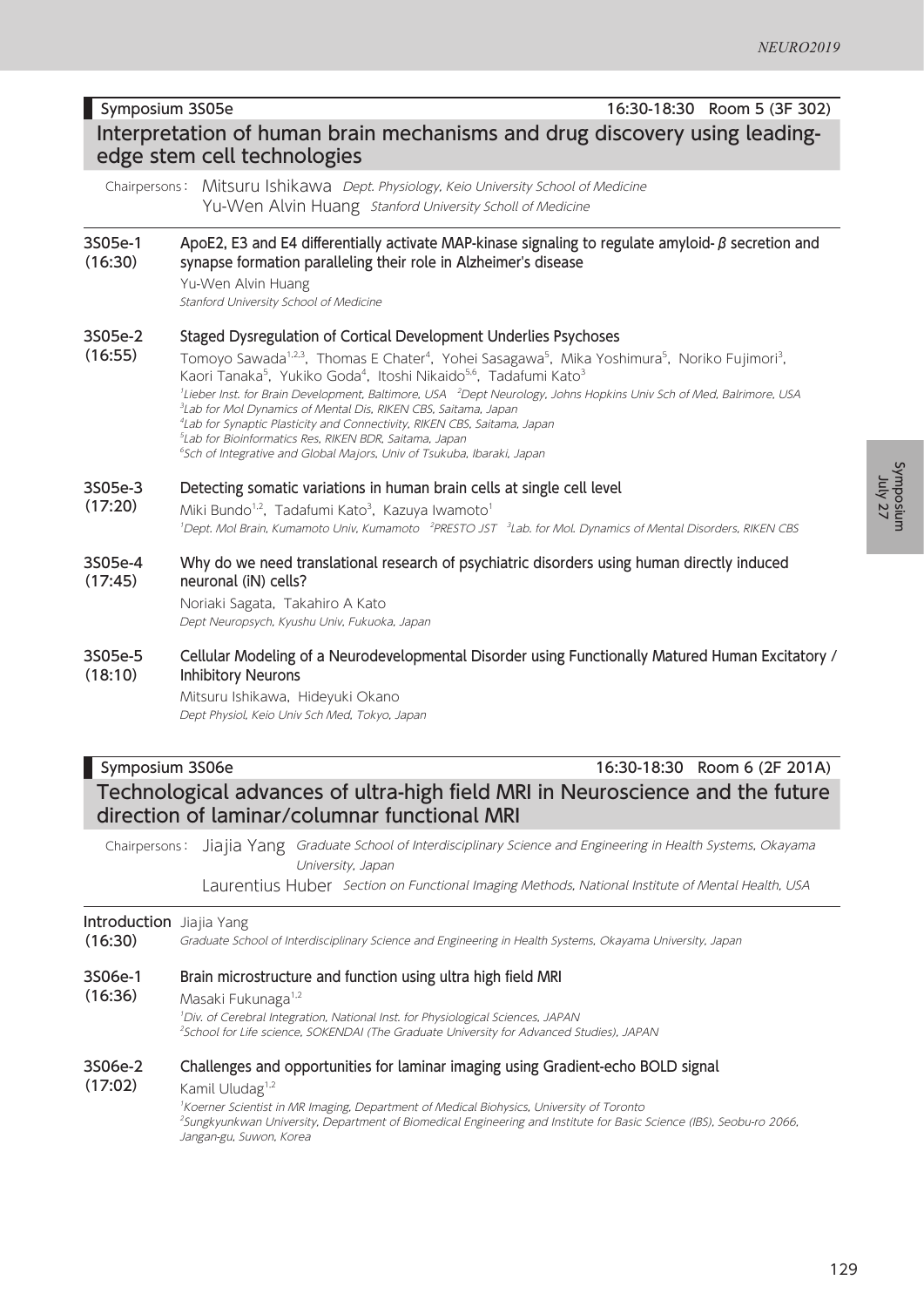#### 3S06e-3 (17:28) High-field high-resolution fMRI technology reveals information flow across cortical microcircuits of layers and columns.

Laurentius Huber<sup>1,2</sup>

<sup>1</sup>University of Maastricht, Maastricht, Netherlands <sup>2</sup>SFIM, LBC, NIMH, NIH

#### 3S06e-4 Understanding tactile processing at columnar and laminar level using high-resolution fMRI

(17:54) Yinghua Yu<sup>1,2,3</sup>, Laurentius Huber<sup>3,4</sup>, Jiajia Yang<sup>1,3</sup>, Peter A Bandettini<sup>3</sup><br>'Okayama University, Okayama, Japan *<sup>2</sup>JSPS, Tokyo, Japan <sup>3</sup>SFIM, LBC, NIMH, NIH, Bethesda, MD, USA*<br>"University of Maastricht, Maastrich

**Discussion** (18:20)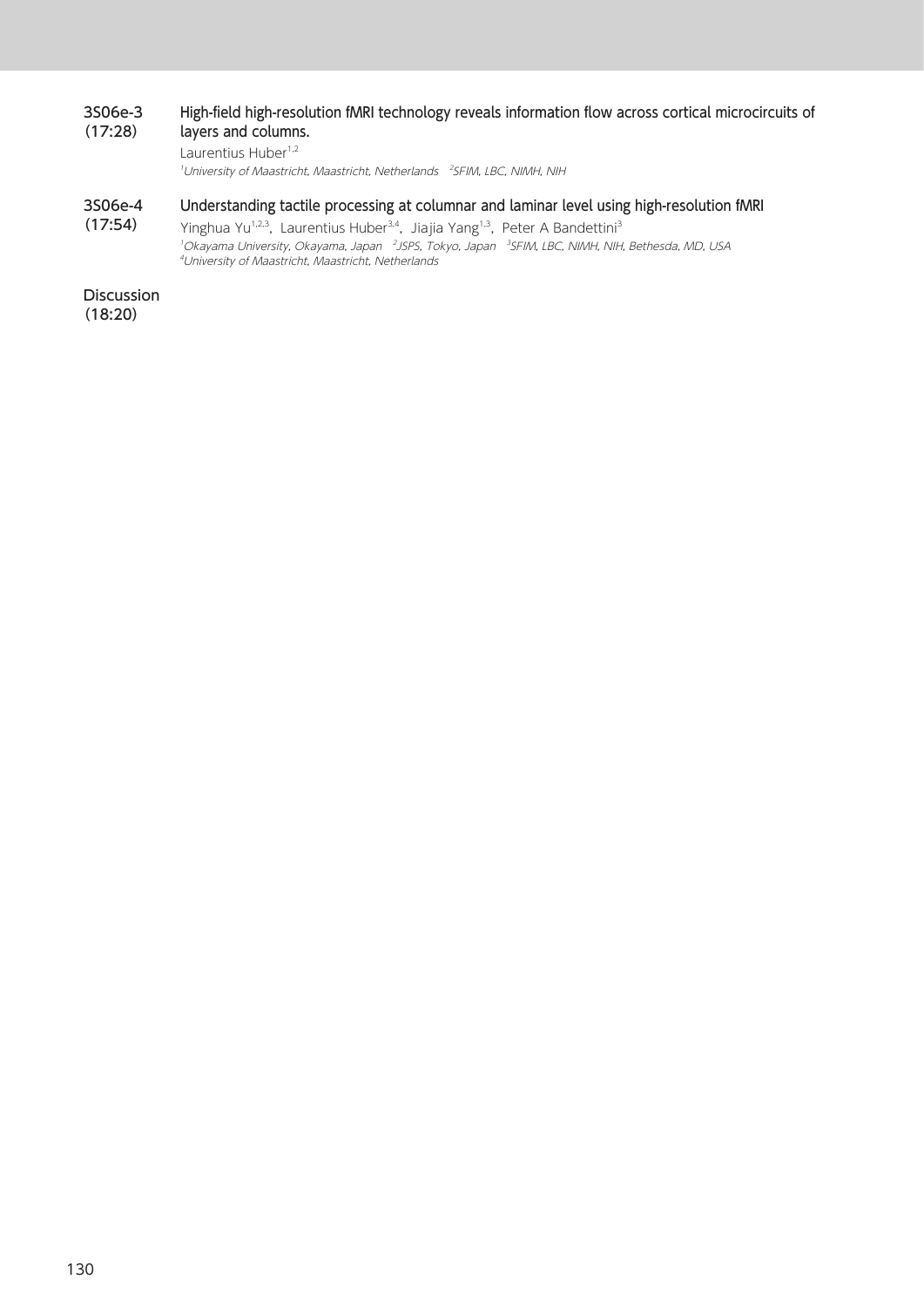# **Symposium** Day 4 - July 28

| Symposium 4S01m<br>8:45-10:45 Room 1 (4F International Conference Room)<br>Prodromal PD -bench to bedside-                                                                |                                                                                                                                                                                                                                                        |  |
|---------------------------------------------------------------------------------------------------------------------------------------------------------------------------|--------------------------------------------------------------------------------------------------------------------------------------------------------------------------------------------------------------------------------------------------------|--|
| Chairpersons:                                                                                                                                                             | Basic and Clinical Neuroscience Collaboration Symposium<br>Ryosuke Takahashi Department of Neurology, Kyoto University Graduate School of Medicine<br>Noriko Nisihikawa Department of Neurology, National Center for Neurology and Psychiatry Hospital |  |
| 4S01m-1<br>(8:50)                                                                                                                                                         | JPPMI- A cohort study of prodromal PD in Japan<br>Noriko Nishikawa<br>National Center for Neurology and Psychiatry                                                                                                                                     |  |
| 4S01m-2<br>(9:15)                                                                                                                                                         | Progression of alpha-synuclein pathology in Parkinson disease<br>Koichi Wakabayashi<br>Dept Neuropathol, Hirosaki Univ Sch of Med, Aomori, Japan                                                                                                       |  |
| 4S01m-3<br>(9:40)                                                                                                                                                         | Animal model of prodromal Parkinson's disease<br>Hodaka Yamakado<br>Dept. of Neurology, Grad. Sch. of Medicine Kyoto Univ.,                                                                                                                            |  |
| 4S01m-4<br>(10:05)                                                                                                                                                        | Extracellular $\alpha$ -synuclein levels are regulated by neuronal activity<br>Kaoru Yamada, Takeshi Iwatsubo<br>Dept. of Neuropathology, Graduate School of Medicine, The University of Tokyo                                                         |  |
| Symposium 4S02m<br>8:45-10:45 Room 2 (2F Main HallA)<br>Breakthrough that links basic neuroscience and potential therapeutic<br>strategies for neuropsychiatric disorders |                                                                                                                                                                                                                                                        |  |
| Chairpersons:                                                                                                                                                             | Shigeki Moriguchi Dept.of Pharmacol., Grad. Sch. Pharmaceut. Sci., Tohoku Univ.<br>Akiko Hayashi-Takagi Lab. of Med Neurosci, IMCR, Gunma Univ                                                                                                         |  |
| 4S02m-1<br>(8:45)                                                                                                                                                         | Exploration of novel mechanism target for behavioral and psychological symptoms of Alzheimer's<br>disease<br>Shigeki Moriguchi, Kohji Fukunaga<br>Dept Pharmacol, Grad Sch Pharmaceut Sci, Tohoku Univ                                                 |  |
| 4S02m-2<br>(9:15)                                                                                                                                                         | Synaptic Plasticity: from bench to bedide<br>Takuya Takahashi<br>Dept. of Physiology, Graduate School of Medicine, Yokohama City University, Japan                                                                                                     |  |
| 4S02m-3<br>(9:45)                                                                                                                                                         | To make or not to make synapses - possible therapeutic tools for synaptopathies<br>Michisuke Yuzaki<br>Dept Physiol, Keio Univ Sch of Med, Tokyo, Japan                                                                                                |  |
| 4S02m-4<br>(10:15)                                                                                                                                                        | Cell-based and high content screening of synapse imaging for drug development of psychiatric<br>disorders<br>Akiko Hayashi-Takagi<br>RIKEN, CBS, Lab for Multi-scale Biological Psychiatry                                                             |  |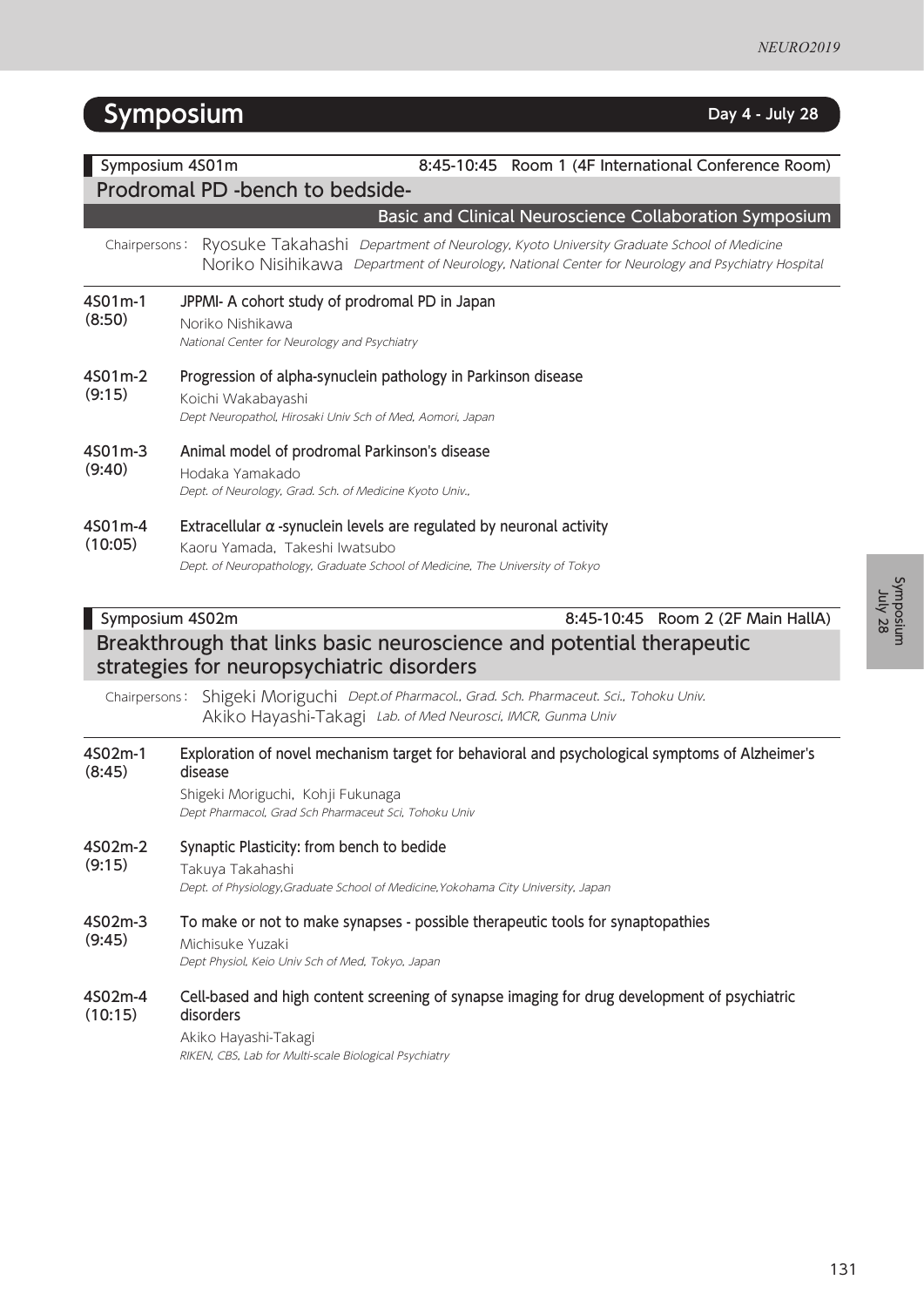| Symposium 4S03m                                                                   |                                                                                                                                                                                                                                                                                                                                                                                          | 8:45-10:45 Room 3 (2F Main HallB) |  |  |
|-----------------------------------------------------------------------------------|------------------------------------------------------------------------------------------------------------------------------------------------------------------------------------------------------------------------------------------------------------------------------------------------------------------------------------------------------------------------------------------|-----------------------------------|--|--|
| New insights on the cortico-hippocampal dialogue underlying memory                |                                                                                                                                                                                                                                                                                                                                                                                          |                                   |  |  |
| Chairpersons:                                                                     | Thomas John McHugh RIKEN Center for Brain Science<br>Albert Tsao Stanford University                                                                                                                                                                                                                                                                                                     |                                   |  |  |
| 4S03m-1<br>(8:45)                                                                 | Episodic time coding in lateral entorhinal cortex<br>Albert Tsao<br><b>Stanford University</b>                                                                                                                                                                                                                                                                                           |                                   |  |  |
| 4S03m-2<br>(9:09)                                                                 | Prefrontal top-down control over memory encoding in the hippocampus<br>Kaori Takehara-Nishiuchi<br>Univ of Toronto                                                                                                                                                                                                                                                                       |                                   |  |  |
| 4S03m-3<br>(9:33)                                                                 | Disruption of oligodendrogenesis impairs spatial memory consolidation in adult mice<br>Paul Frankland<br>Neuroscience & Mental Health, Hospital for Sick Children                                                                                                                                                                                                                        |                                   |  |  |
| 4S03m-4<br>(9:57)                                                                 | Prefrontal cortical neurons reflect hippocampal non-local trajectory information during<br>hippocampal replay and during theta sequences<br>David Foster <sup>1</sup> , Alice Berners-Lee <sup>1,2</sup> , Xiaojing Wu <sup>2</sup><br><sup>1</sup> University of California, Berkeley <sup>2</sup> Dept of Neuroscience, Johns Hopkins University School of Medicine, Baltimore MD, USA |                                   |  |  |
| 4S03m-5<br>(10:21)                                                                | Physiological signature of memory age in the prefrontal-hippocampal circuit<br>Thomas J. Mchugh<br>RIKEN Center for Brain Science, Lab for Circuit and Behavioral Physiology                                                                                                                                                                                                             |                                   |  |  |
| Symposium 4S04m                                                                   |                                                                                                                                                                                                                                                                                                                                                                                          | 8:45-10:45 Room 4 (3F 301)        |  |  |
| Compartmentalized dendritic integration: from molecular mechanisms to<br>behavior |                                                                                                                                                                                                                                                                                                                                                                                          |                                   |  |  |
| Chairpersons:                                                                     | Naoya Takahashi Humboldt University of Berlin, Institute for Biology<br>Keisuke Yonehara DANDRITE, Aarhus University                                                                                                                                                                                                                                                                     |                                   |  |  |
| (8:45)                                                                            | Introduciton Naoya Takahashi <sup>1</sup> , Keisuke Yonehara <sup>2</sup><br><sup>1</sup> Institute for Biology, Humboldt University of Berlin, Berlin, Germany<br><sup>2</sup> DANDRITE, Dept Biomed, Aarhus University, Aarhus, Denmark                                                                                                                                                |                                   |  |  |

4S04m-1 (8:48) Differential pre and postsynaptic contributions in setting the synaptic strengths across a dendritic tree in hippocampal neurons Yukiko Goda<sup>1</sup>, Mathieu Letellier<sup>2</sup>

RIKEN Center for Brain Science <sup>2</sup>Institut Interdisciplinaire de Neurosciences, UMR5297, Bordeaux, FRANCE

4S04m-2 Dendritic compartment-specific regulation of spine density during development

(9:15) Takeshi Imai

Grad Sch of Med Sci, Kyushu Univ, Fukuoka, Japan

- 4S04m-3 Spatiotemporally asymmetric excitations support retinal motion sensitivity
- (9:35) Keisuke Yonehara<sup>1</sup>, Akihiro Matsumoto<sup>1</sup>, Kevin Briggman<sup>2</sup> 1 DANDRITE, Dept Biomed, Aarhus University, Aarhus, Denmark <sup>2</sup>Center of Advanced European Studies and Research (caesar), Bonn, Germany
- 4S04m-4 (9:55) Subclass-specific dendritic activation of cortical pyramidal neurons gates tactile perception in mice Naoya Takahashi, Matthew Larkum Institute for Biology, Humboldt University of Berlin, Berlin, Germany

132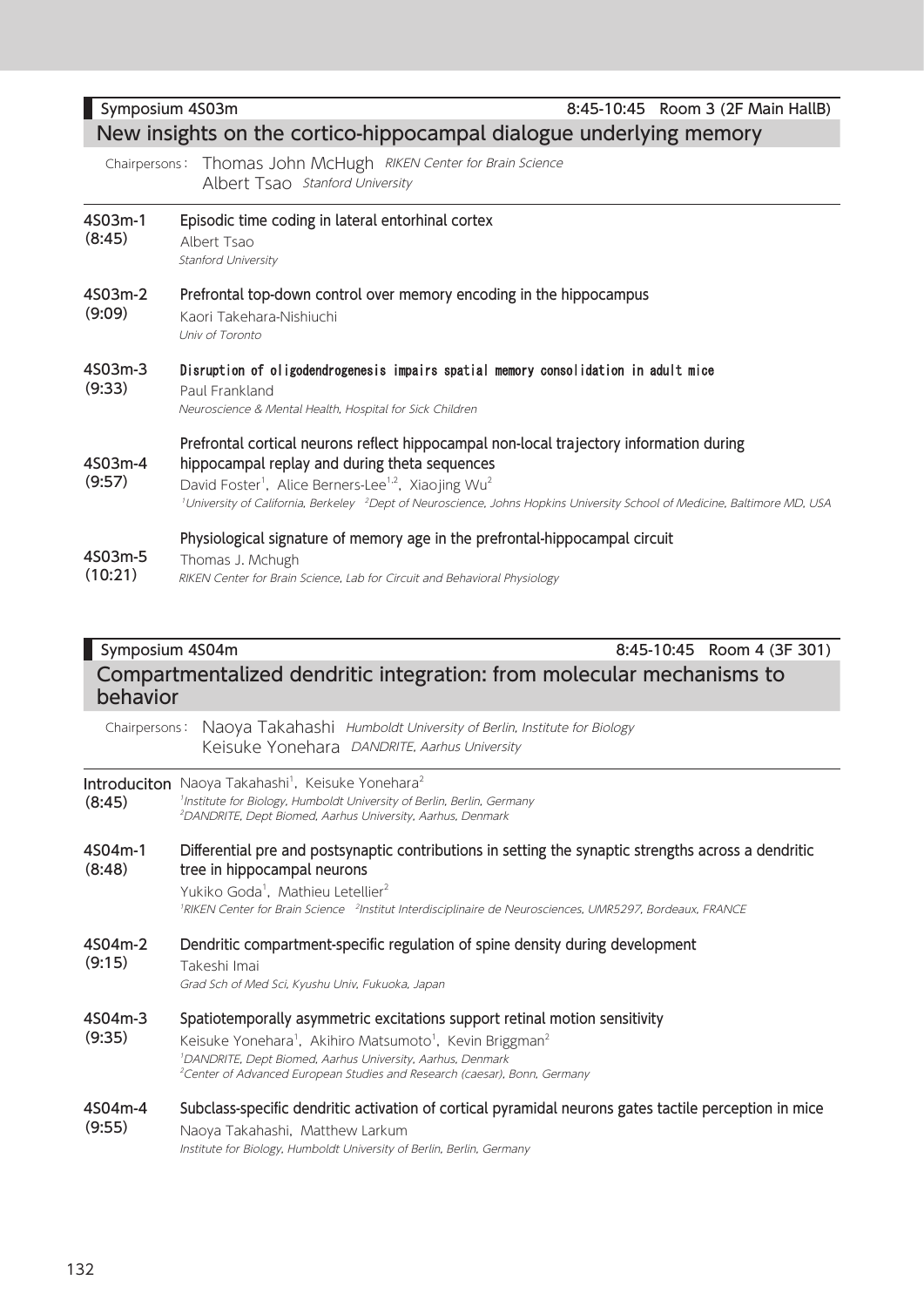#### 4S04m-5 (10:15) Learning and sleep-dependent branch-specific dendritic spine plasticity in the cortex

Wenbiao Gan<sup>1</sup>, Zhiwei Xu<sup>1</sup>, Yanmei Zhou<sup>1,3</sup>, Cora Lai<sup>2</sup>, Guang Yang<sup>3</sup> 1 New York University School of Medicine <sup>2</sup>School of Biomedical Sciences, Li Ka Shing Faculty of Medicine, University of Hong Kong 3 Department of Anesthesiology, Columbia University Medical School

### Discussion (10:42)

| Symposium 4S05m                                            | 8:45-10:45 Room 5 (3F 302)                                                                                                                                                                                                                                                                                                                                                                                                                                                                                                                                                     |  |  |  |
|------------------------------------------------------------|--------------------------------------------------------------------------------------------------------------------------------------------------------------------------------------------------------------------------------------------------------------------------------------------------------------------------------------------------------------------------------------------------------------------------------------------------------------------------------------------------------------------------------------------------------------------------------|--|--|--|
| Cortical circuit development:role of thalamocortical input |                                                                                                                                                                                                                                                                                                                                                                                                                                                                                                                                                                                |  |  |  |
| Chairpersons:                                              | Tomomi Shimogori RIKEN Center for Brain Science<br>James Andrew Bourne Australian Regenerative Medicine Institute, Monash University, Australia                                                                                                                                                                                                                                                                                                                                                                                                                                |  |  |  |
| 4S05m-1<br>(8:45)                                          | Development and function of Phox2a+ spinofugal nociceptive projection neurons<br>Artur Kania <sup>1,2</sup> , Brian R. Roome <sup>1,2</sup> , Shima Rastegar-Pouyani <sup>1,2</sup> , Susana Sotocinal <sup>2</sup> , Annie Dumouchel <sup>1</sup> ,<br>W. Scott Thompson <sup>1</sup> , Jean-Francois Brunet <sup>3</sup> , Marie Kmita <sup>1</sup> , Jeff Mogil <sup>2</sup><br><sup>1</sup> Institut de Recherches Cliniques de Montreal (IRCM), Montreal, Canada <sup>2</sup> McGill University, Montreal, Canada<br><sup>3</sup> Ecole Normale Superieure, Paris, France |  |  |  |
| 4S05m-2<br>(9:15)                                          | Organization of mouse dLGN: circuits underlying a faithful relay and active filtering of retinal signaling<br>to visual cortex.<br>William Guido<br>Anatomical Sciences and Neurobiology, University of Louisville, KY, USA                                                                                                                                                                                                                                                                                                                                                    |  |  |  |
| 4S05m-3<br>(9:45)                                          | The control of Post-mitotic Neuronal Development by pre-synaptic Thalamocortical inputs<br>Tomomi Shimogori, Timothy R Young<br><b>RIKEN CBS</b>                                                                                                                                                                                                                                                                                                                                                                                                                               |  |  |  |
| 4S05m-4<br>(10:15)                                         | Development of pulvino-cortical circuits: implications for behaviours and disorders.<br>James Andrew Bourne<br>Australian Regenerative Medicine Institute, Monash University, Australia                                                                                                                                                                                                                                                                                                                                                                                        |  |  |  |

Symposium 4S06m 8:45-10:45 Room 6 (2F 201A) Dynamics and its novel mechanisms of "capillary-milieu" in the CNS development and diseases

Chairpersons: Ken-ichi Mizutani Graduate School of Pharmaceutical Sciences, Kobe Gakuin University Nozomu Takata Center for Vascular and Developmental Biology, Feinberg School of Medicine, Northwestern University

### **Introduction** Ken-ichi Mizutani

(8:45) Grad Sch Pharm Sci, Kobe Gakuin Univ

4S06m-1 (8:50) Interaction of neurogenesis and angiogenesis is essential for the proper assembly of the neocortex Ken-ichi Mizutani

Grad Sch Pharm Sci, Kobe Gakuin Univ

- 4S06m-2 Visualization of vascular dynamics using artificial microvessel model
- (9:12) Yukiko Matsunaga

Inst. Indust Sci, Univ of Tokyo, Tokyo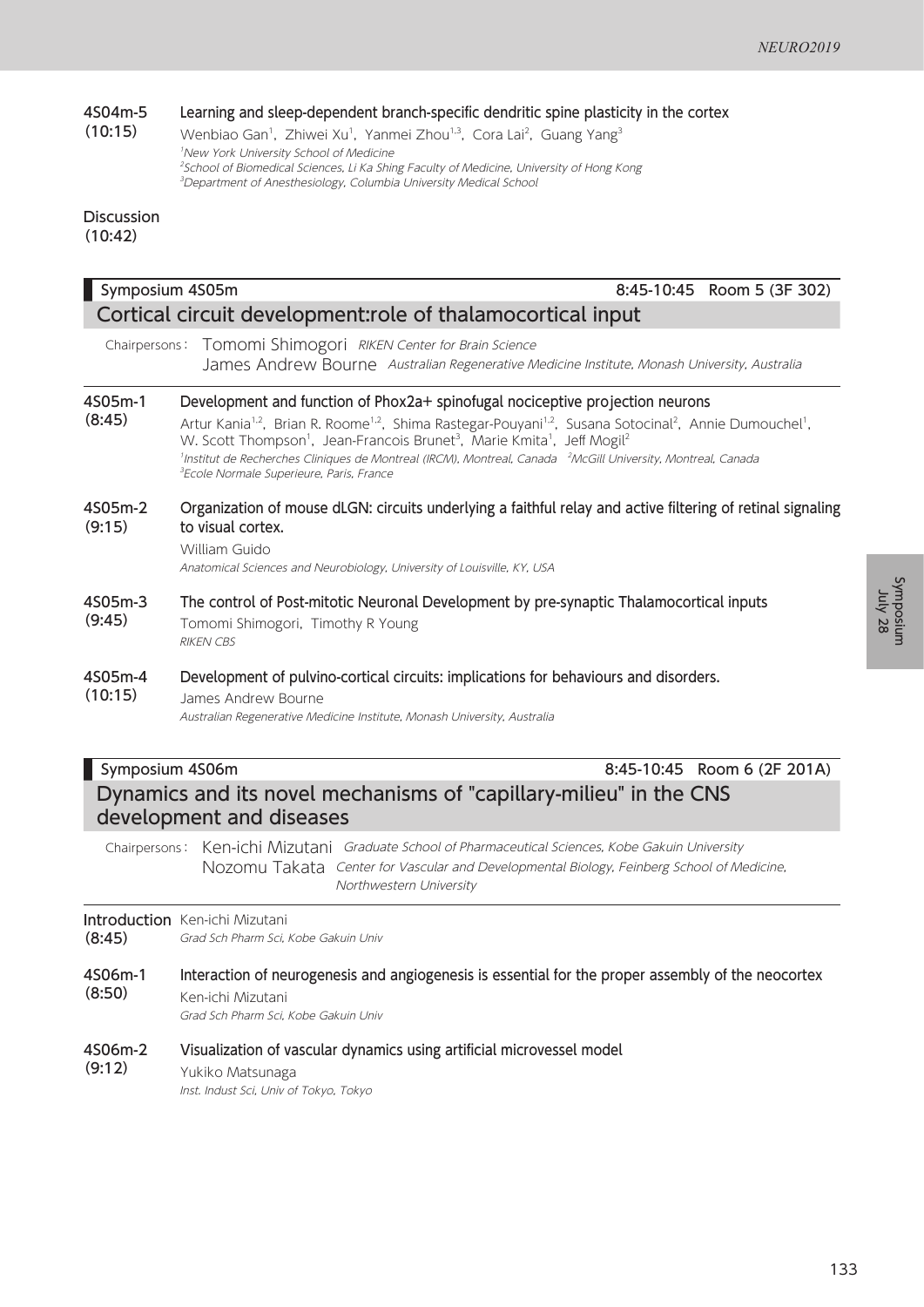### 4S06m-3 (9:34) Molecular identification and cell-type specific signatures during eye organoid morphogenesis Nozomu Takata<sup>1</sup>, Fiore Luciano<sup>1</sup>, He Liqun<sup>2</sup>, Marc A. Morgan<sup>3</sup>, Manuel JG. Rodriguez<sup>4</sup>, Nikita Joshi<sup>5</sup>, Alexander V. Misharin<sup>5</sup>, Ryan B. Embry<sup>6</sup>, Priyam Patel<sup>6</sup>, Matthew Schipma<sup>6</sup>, Ali Shilatifard<sup>3</sup>, Christer Betsholtz<sup>2</sup>, Guillermo Oliver<sup>1</sup> <sup>1</sup>Center for Vascular and Developmental Biology, Feinberg Cardiovascular and Renal Research, Feinberg School of Medicine, Northwestern Univ, Chicago, USA 2 Dept Immunology, Genetics and Pathology, Rudbeck Lab, Uppsala Univ, Uppsala, Sweden. 3 Dept Biochemistry and Molecular Genetics, Northwestern Univ, Feinberg School of Medicine, Chicago, USA 4 Spanish National Center for Cardiovascular research, Madrid, Spain 5 Dept Med and Pulmonary and Critical Care Medicine, Northwestern Univ, Chicago, USA. 6 Feinberg Cardiovascular and Renal Research Institute, Feinberg School of Medicine, Northwestern Univ, Chicago, USA 4S06m-4 (9:56) Neural retina-derived retinoic acids controls choroidal vasculature development Akishi Onishi<sup>1,2</sup> 1 Lab. for Retinal Regeneration, RIKEN BDR <sup>2</sup>Patients' iPS Cell Research Unit, Kobe City Eye Hospital Research Center 4S06m-5 (10:18) Molecular technology regulating the vascular environment for injured brain regeneration Itsuki Ajioka Center for Brain Integration Research, Tokyo Medical and Dental Univ. Discussion Nozomu Takata

(10:40) Inst. Indust Sci, Univ of Tokyo, Tokyo

# Symposium 4S07m 8:45-10:45 Room 7 (2F 201B) New tools for neuroscience research - from nano to macroscales

Chairpersons: Takayasu Mikuni Brain Research Institute, Niigata University Kazuki Tainaka Brain Research Institute, Niigata University

#### 4S07m-1 Development and application of genome editing technologies in the mammalian brain in vivo

(8:45) Takayasu Mikuni<sup>1,2</sup> 1 Dept. Cell Pathol, Brain Research Institute, Niigata Univ, Niigata, Japan 2 Japan Science and Technology Agency, PRESTO, Saitama, Japan

#### 4S07m-2 (9:15) Correlated Light-Serial Scanning Electron Microscopy (CoLSSEM) for ultrastructural visualization of single neurons in vivo

Yusuke Hirabayashi<sup>1,2,3</sup>, Juan Carlos Tapia<sup>3</sup>, Polleux Franck<sup>3</sup> <sup>1</sup>Dept. Chem. and Biotech., School of Eng., Univ. of Tokyo, Tokyo, Japan <sup>2</sup>PRESTO JST 3 Dept. Neurosci. Columbia University, NY, USA

- 4S07m-3 Dissecting behaviorally-relevant circuits at cellular resolution
- (9:45) Hyungbae Kwon Max Planck Florida Institute

#### 4S07m-4 Comprehensive 3D imaging by tissue clearing technique CUBIC

(10:15) Kazuki Tainaka

Dept Sys Pathol, Niigata Univ, Niigata, Japan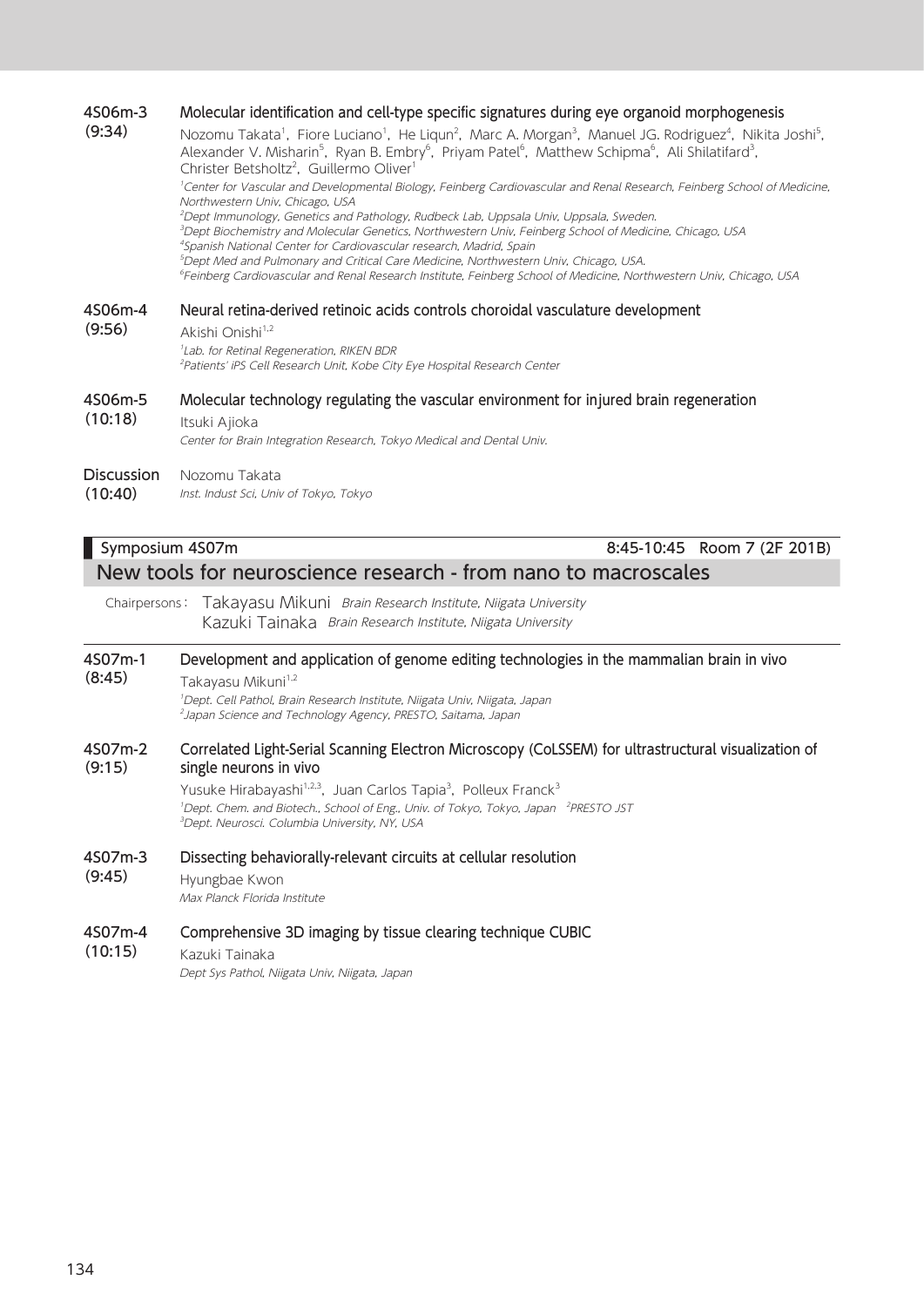|                                                                                           | 10:50-12:50 Room 2 (2F Main HallA)<br>Symposium 4S02a                                                                                                                                                                                                                                                                                                  |  |  |  |
|-------------------------------------------------------------------------------------------|--------------------------------------------------------------------------------------------------------------------------------------------------------------------------------------------------------------------------------------------------------------------------------------------------------------------------------------------------------|--|--|--|
| Failure of organelle communications as a key pathomechanism for<br>neurological disorders |                                                                                                                                                                                                                                                                                                                                                        |  |  |  |
|                                                                                           | Sponsored by IBRO-APRC Lecturer Exchange Program                                                                                                                                                                                                                                                                                                       |  |  |  |
|                                                                                           | Chairpersons: Kazunori Imaizumi Department of Biochemistry, Institute of Biomedical & Health Sciences, Hiroshima<br>University<br>Koji Yamanaka<br>Department of Neuroscience and Pathobiology, Research Institute of Environmental<br>Medicine, Nagoya University                                                                                     |  |  |  |
| 4S02a-1<br>(10:50)                                                                        | A role of mitochondria-associated membrane in motor neuron degeneration<br>Koji Yamanaka<br>Dept. Neuroscience and Pathobiology, Res. Ins. Env. Med. Nagoya Univ, Nagoya, Japan                                                                                                                                                                        |  |  |  |
| 4S02a-2<br>(11:10)                                                                        | Parkinson's disease seen from a viewpoint of mitochondria-lysosome communication<br>Noriyuki Matsuda<br>Tokyo Metro. Inst. of Med. Sci.                                                                                                                                                                                                                |  |  |  |
| 4S02a-3<br>(11:30)                                                                        | Membrane trafficking: A new frontier in Parkinson's disease<br>Takafumi Hasegawa<br>Dept Neurol, Tohoku Univ Grad Sch of Med                                                                                                                                                                                                                           |  |  |  |
| 4S02a-4<br>(11:50)                                                                        | Traffic jam hypothesis: endocytic disturbance and Alzheimer's disease pathology<br>Nobuyuki Kimura<br>Sect Cell Biol & Pathol, Dept AD Res, NCGG                                                                                                                                                                                                       |  |  |  |
| 4S02a-5<br>(12:10)                                                                        | Cross-talk between the endoplasmic reticulum and the plasma membrane mediated by the extended<br>synaptotagmins.<br>Yasunori Saheki <sup>1,2</sup><br><sup>1</sup> Lee Kong Chian School of Medicine, Nanyang Technological University, SIngapore<br><sup>2</sup> Institute of Resource Development and Analysis, Kumamoto University, Kumamoto, Japan |  |  |  |
| 4S02a-6<br>(12:30)                                                                        | Recovery of lysosomal functions by the shutdown of ER-associated degradation and therapy of<br>Mucopolysaccharidosis<br>Atsushi Saito <sup>1</sup> , Yosuke Osaki <sup>2,3</sup> , Kazunori Imaizumi <sup>2</sup>                                                                                                                                      |  |  |  |

1 Dept Stress, Inst Biomed Health Sci, Hiroshima Univ, Hiroshima, Japan 2 Dept Biochem, Inst Biomed Health Sci, Hiroshima Univ, Hiroshima, Japan 3 Dept Nephrol, Hiroshima Univ Hosp, Hiroshima, Japan

# Symposium 4S03a 10:50-12:50 Room 3 (2F Main HallB) Diverse functions of the reward system: from sleep regulation to executive function

Chairpersons: Masayuki Matsumoto University of Tsukuba Kae Nakamura Kansai Medical University

### Introduction Masayuki Matsumoto (10:50)

- University of Tsukuba
- 4S03a-1 (10:55) The role of primate striatum for decision making under different emotional context Kae Nakamura, Yasumasa Ueda, Masaharu Yasuda Dept Physiol, Kansai Medical University, Osaka, Japan
- 4S03a-2 Role of the striatal local network in environment-based behavioral switching
- (11:18) Jun Kunimatsu<sup>1,2</sup>, Okihide Hikosaka<sup>2</sup> <sup>1</sup>Faculty of Med, Univ Tsukuba, Tsukuba, Japan <sup>2</sup>National Eye Institute, NIH, MD, U.S.A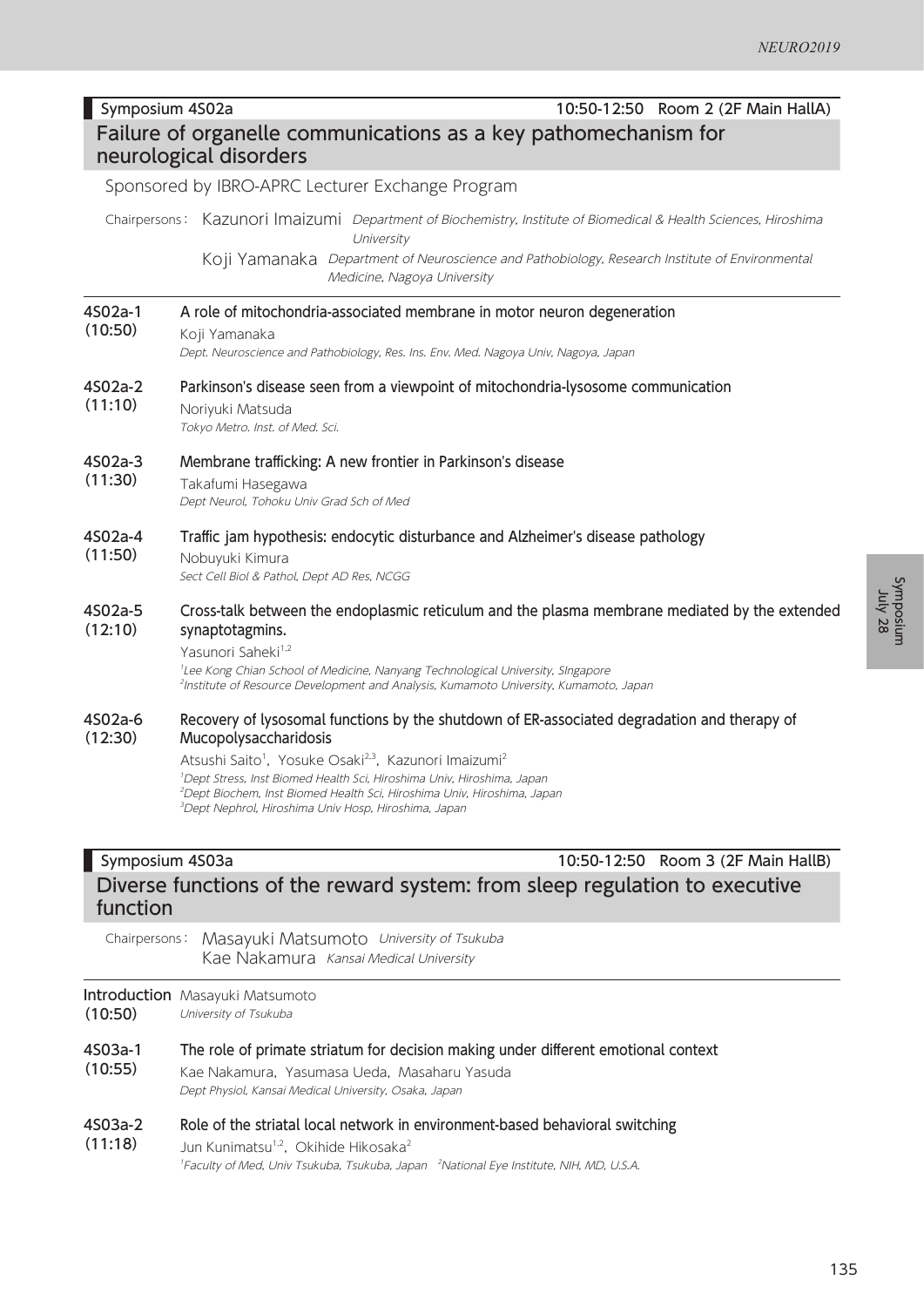|                    | Washington Univerisity in St Louis                                                                                                                                                                                                                                                                                                                               |  |
|--------------------|------------------------------------------------------------------------------------------------------------------------------------------------------------------------------------------------------------------------------------------------------------------------------------------------------------------------------------------------------------------|--|
| 4S03a-5<br>(12:27) | Two axes of dopamine evaluation systems: reward and threat<br>Mitsuko Watabe-Uchida<br>Harvard University, Cambridge, USA                                                                                                                                                                                                                                        |  |
|                    | Symposium 4S04a<br>10:50-12:50 Room 4 (3F 301)                                                                                                                                                                                                                                                                                                                   |  |
|                    | Innovative researches for drug discovery and development $\sim$ novel<br>technologies have become clear throughout common functions between<br>oligodendrocytes and Schwann cells                                                                                                                                                                                |  |
|                    | Chairpersons: Shingo Miyata Division of Molecular Brain Science, Research Institute of Traditional Asian Medicine,<br>Kindai University                                                                                                                                                                                                                          |  |
|                    | Tsuyoshi Hattori Department of Neuroanatomy, Kanazawa University Graduate School of Medical<br>Sciences                                                                                                                                                                                                                                                          |  |
| 4S04a-1<br>(10:50) | BIG1/Arfgef1 and Arf1 regulate the initiation of myelination by Schwann cells in mice<br>Junji Yamauchi <sup>1,2</sup> , Yuki Miyamoto <sup>1,2</sup>                                                                                                                                                                                                            |  |
|                    | <sup>1</sup> Laboratory of Molecular Neuroscience and Neurology, Tokyo University of Pharmacy and Life Sciences<br><sup>2</sup> Department of Pharmacology, NICHD (Japan)                                                                                                                                                                                        |  |
| 4S04a-2            | The role of astrocytic CD38 for myelination and demyelination                                                                                                                                                                                                                                                                                                    |  |
| (11:14)            | Tsuyoshi Hattori <sup>1</sup> , Jureepon Roboon <sup>1</sup> , Hiroshi Ishii <sup>1</sup> , Mika Takarada <sup>1</sup> , Dinh Thi Nguyen <sup>1</sup> ,<br>Haruhiro Higashida <sup>2</sup> , Osamu Hori <sup>1</sup><br><sup>1</sup> Dept. Neuroanatomy, Kanazawa Univ. Grad. Sch. Med. Sci., Kanazawa <sup>2</sup> Res. Cent. Child Mental Dev., Kanazawa Univ. |  |
| 4S04a-3<br>(11:38) | Towards understanding of novel molecular mechanisms underlying oligodendrocyte properties both<br>in normal and pathological condition                                                                                                                                                                                                                           |  |
|                    | Yugo Ishino <sup>1</sup> , Shoko Shimizu <sup>1</sup> , Masaya Tohyama <sup>1,2</sup> , Shingo Miyata <sup>1</sup><br><sup>1</sup> Div Mol Brain Sci, Res Inst Trad Asian Med, Kindai Univ, Osaka, Japan <sup>2</sup> Osaka Pref Hosp Org, Osaka, Japan                                                                                                          |  |
| 4S04a-4            | Axon initial segment: a key structure for CNS pathophysiology                                                                                                                                                                                                                                                                                                    |  |
| (12:02)            | Keiichiro Susuki<br>Dept Neurosci, Cell Biol&Physiol, Wright State Univ, Dayton, USA                                                                                                                                                                                                                                                                             |  |
| 4S04a-5<br>(12:26) | Large-scale volume imaging of the myelinated nerve fibers with electron microscopy<br>Nobuhiko Ohno <sup>1,2</sup> , Tatsuhide Tanaka <sup>3</sup>                                                                                                                                                                                                               |  |
|                    | <sup>1</sup> Dept Anat, Jichi Med Univ, Tochigi, Japan <sup>2</sup> Div Neurobiol Bioinformatics, Nat Inst Physiol Sci, Aichi, Japan<br><sup>3</sup> Dept Anat Neurosci, Nara Med Univ, Nara, Japan                                                                                                                                                              |  |
|                    | 10:50-12:50 Room 5 (3F 302)<br>Symposium 4S05a                                                                                                                                                                                                                                                                                                                   |  |
| diseases           | From bench to bedside: Seamless development of therapy for neurological                                                                                                                                                                                                                                                                                          |  |
|                    | <b>JSN Symposium</b>                                                                                                                                                                                                                                                                                                                                             |  |
| Chairpersons:      | Yoshitaka Nagai Osaka University<br>Sayaka Takemoto-Kimura Department of Neuroscience I, RIEM, Nagoya University                                                                                                                                                                                                                                                 |  |
| 4S05a-1            | Genetic Diseases Caused by Aberrant Splicing and Their Therapeutics                                                                                                                                                                                                                                                                                              |  |
| (10:50)            | Masatoshi Hagiwara<br>Dept. Anatomy and Dev. Biol., Kyoto Univ. Grad. Sch. of Med.                                                                                                                                                                                                                                                                               |  |

#### 4S03a-3 (11:41) Why do we fall asleep when bored - The gating of sleep by motivated behaviors Michael Lazarus

University of Tsukuba

4S03a-4 (12:04) Why would you want to know? The neuronal mechanisms of uncertainty reduction in primates Ilya E Monosov

### 4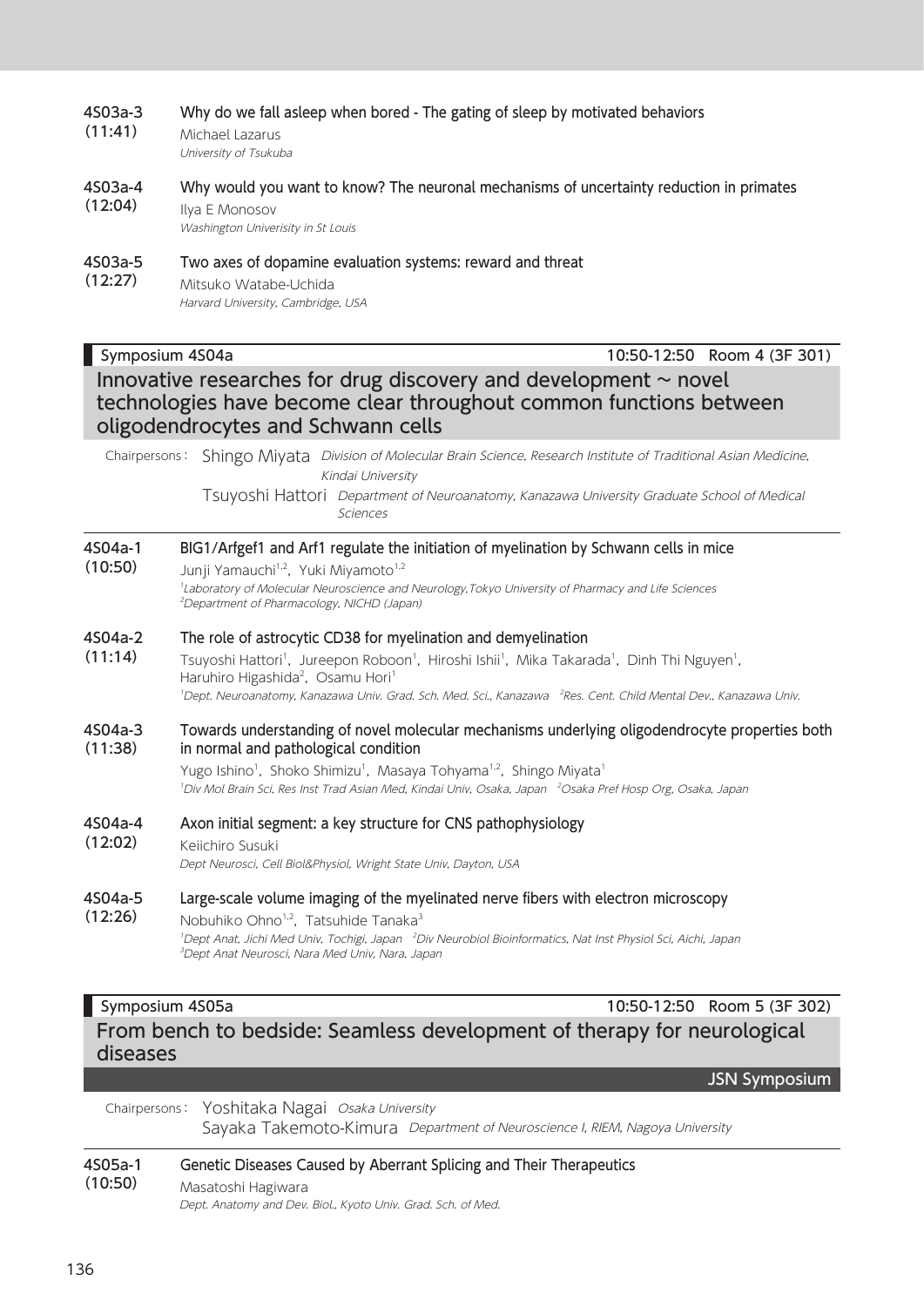#### 4S05a-2 Antisense correction of SMN2 splicing rescues SMA

(11:20) Kentaro Sahashi

Dept. Neurology, Nagoya Univ, Nagoya, Japan

4S05a-3 (11:50) Towards a systematic understanding and treatment of the sugar chain synthesis disorders, including Fukuyama muscular dystrophy, and Parkinson's disease

Tatsushi Toda

Department of Neurology, Graduate School of Medicine, The University of Tokyo

#### 4S05a-4 (12:20) Development of therapeutic strategies to repair neuronal network for the central nervous system diseases

Toshihide Yamashita Dept. Mol Neurosci, Osaka Univ, Osaka, Japan

## Symposium 4S06a 10:50-12:50 Room 6 (2F 201A) The Confluence of Multi-modal/Multi-scale Imaging and Brain Science

Chairpersons: Yasuyoshi Watanabe RIKEN Compass to Healthy Life Research Complex Program Yosky Kataoka RIKEN Center for Biosystems Dynamics Research

### **Introduction** Yasuyoshi Watanabe

- (10:50) RIKEN RCH+BDR
- 4S06a-1 Multi-scale, multi-modal in-vivo imaging of neurodegeneration
- (10:55) Makoto Higuchi Nat Inst of Quantum and Radiol Sci and Technol

#### 4S06a-2 Multi-modal imaging of glial progenitor cells

(11:25) Yosuke Kataoka<sup>1</sup>, Yasuhisa Tamura<sup>1,2</sup>, Satoshi Kume<sup>1,2</sup>, Mitsuyo Maeda<sup>1,2</sup>, Asami Eguchi<sup>1,2</sup>, Mitsuo Suga<sup>2</sup> 1 Lab. for Cellular Function Imaging, RIKEN BDR, Hyogo, Japan 2 Multi-Modal Microstructure Analysis Unit, RIKEN-JEOL Collaboration Center, Hyogo, Japan

#### 4S06a-3 Translational PET Neuroimaging

(11:55) Christer Halldin Karolinska Institute

#### 4S06a-4 (12:20) The molecular and neural mechanisms of fatigue and chronic fatigue revealed by integrated multimodal imaging technologies

Yasuyoshi Watanabe RIKEN RCH+BDR

Symposium 4S07a 10:50-12:50 Room 7 (2F 201B)

Insight about higher brain functions on the cerebro-cerebellar network from collaboration between basic science and clinical research

Chairpersons: Takeru Honda Tokyo Metropolitan Institute of Medical Science Hironori Nakatani Dept Arts and Sciences, The University of Tokyo Cognition and Behavior Joint Research Lab., RIKEN CBS

### **Introduciton** Takeru Honda

(10:50) Tokyo Metropolitan Institute of Medical Science

#### 4S07a-1 What are the neurological symptoms of A-T? How can we approach?

#### (10:55) Setsuko Hasegawa

Dept Pediatrics and Developmental Biology, Tokyo Med and Dental Univ, Tokyo, Japan